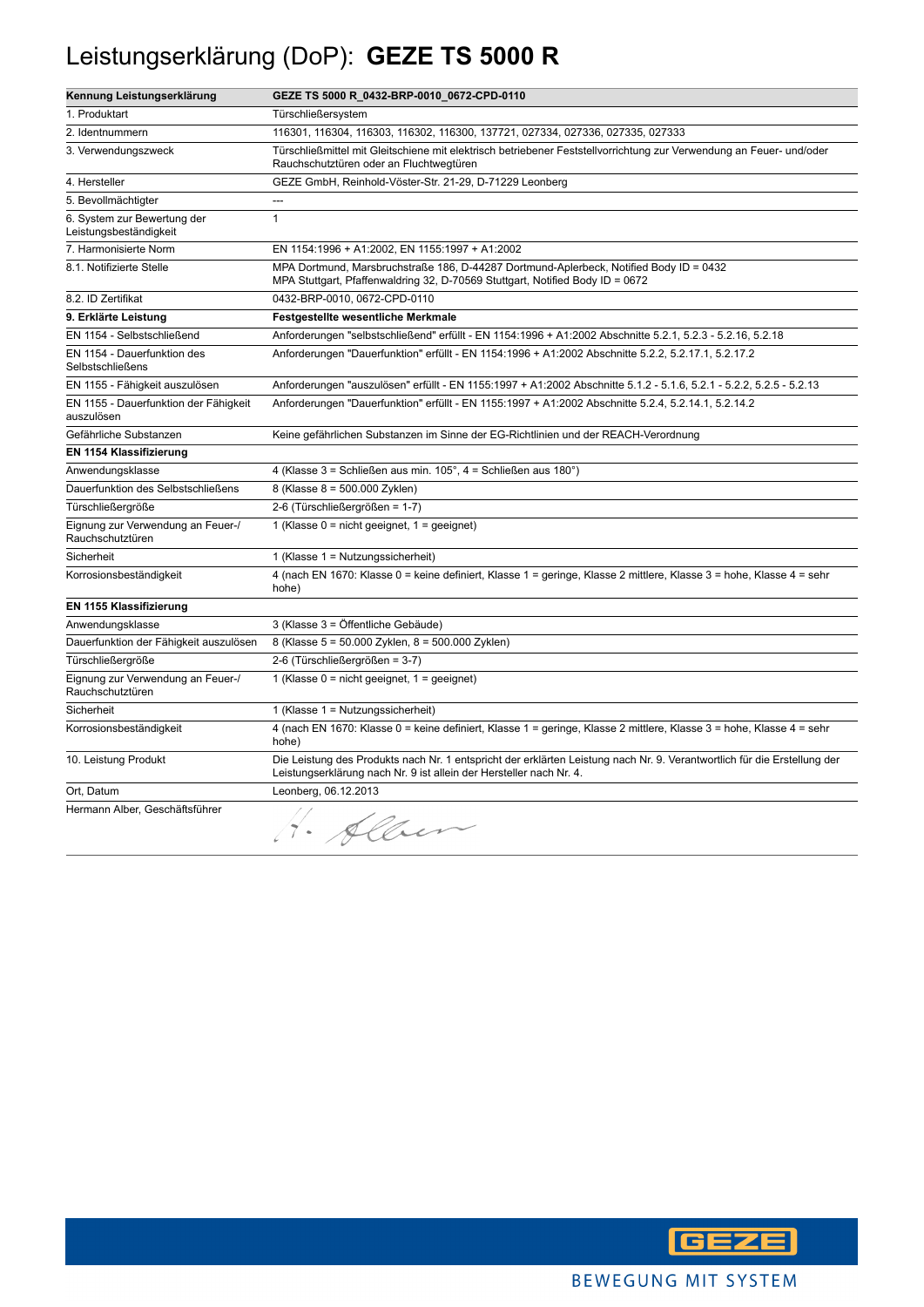## Declaration of Performance (DoP): **GEZE TS 5000 R**

| <b>ID for Declaration of Performance</b>                    | GEZE TS 5000 R_0432-BRP-0010_0672-CPD-0110                                                                                                                                                                                              |
|-------------------------------------------------------------|-----------------------------------------------------------------------------------------------------------------------------------------------------------------------------------------------------------------------------------------|
| 1. Type of product                                          | Door closer system                                                                                                                                                                                                                      |
| 2. Identity numbers                                         | 116301, 116304, 116303, 116302, 116300, 137721, 027334, 027336, 027335, 027333                                                                                                                                                          |
| 3. Intended use                                             | Door closer with glide rail with electrically operated hold-open mechanism for use on fire and/or smoke protection doors or<br>on emergency exits                                                                                       |
| 4. Manufacturer                                             | GEZE GmbH, Reinhold-Vöster-Str. 21-29, D-71229 Leonberg                                                                                                                                                                                 |
| 5. Authorised signatory                                     | ---                                                                                                                                                                                                                                     |
| 6. System for evaluating performance<br>reliability         | $\mathbf{1}$                                                                                                                                                                                                                            |
| 7. Harmonised standard                                      | EN 1154:1996 + A1:2002, EN 1155:1997 + A1:2002                                                                                                                                                                                          |
| 8.1. Notified office                                        | MPA Dortmund, Marsbruchstraße 186, D-44287 Dortmund-Aplerbeck, Notified Body ID = 0432<br>MPA Stuttgart, Pfaffenwaldring 32, D-70569 Stuttgart, Notified Body ID = 0672                                                                 |
| 8.2. ID certificate                                         | 0432-BRP-0010, 0672-CPD-0110                                                                                                                                                                                                            |
| 9. Declared performance                                     | <b>Essential characteristics determined</b>                                                                                                                                                                                             |
| EN 1154 - Self-closing                                      | "Self-closing" requirements fulfilled - EN 1154:1996 + A1:2002 sections 5.2.1, 5.2.3 - 5.2.16, 5.2.18                                                                                                                                   |
| EN 1154 - Permanent function of the<br>self-closing feature | "Permanent function" requirements fulfilled - EN 1154:1996 + A1:2002 sections 5.2.2, 5.2.17.1, 5.2.17.2                                                                                                                                 |
| EN 1155 - Actuation capability                              | "Actuation" requirements fulfilled - EN 1155:1997 + A1:2002 sections 5.1.2 - 5.1.6, 5.2.1 - 5.2.2, 5.2.5 - 5.2.13                                                                                                                       |
| EN 1155 - Permanent actuation<br>capability                 | "Permanent function" requirements fulfilled - EN 1155:1997 + A1:2002 sections 5.2.4, 5.2.14.1, 5.2.14.2                                                                                                                                 |
| Hazardous substances                                        | No hazardous substances in the sense of the EC guidelines and REACH directive                                                                                                                                                           |
| <b>EN 1154 Classification</b>                               |                                                                                                                                                                                                                                         |
| Application class                                           | 4 (Class $3 =$ close from at least $105^\circ$ , $4 =$ close from $180^\circ$ )                                                                                                                                                         |
| Permanent function of self-closing                          | 8 (Class 8 = 500,000 cycles)                                                                                                                                                                                                            |
| Door closer size                                            | $2-6$ (door closer sizes = 1-7)                                                                                                                                                                                                         |
| Suitability for use on fire/smoke<br>protection doors       | 1 (Class $0 = not suitable$ , $1 = suitable$ )                                                                                                                                                                                          |
| Safety                                                      | 1 (Class $1 =$ Safe use)                                                                                                                                                                                                                |
| Corrosion resistance                                        | 4 (acc. to EN 1670: Class 0 = none defined, Class 1 = low, Class 2 medium, Class 3 = high, Class 4 = very high)                                                                                                                         |
| <b>EN 1155 Classification</b>                               |                                                                                                                                                                                                                                         |
| Application class                                           | $3$ (Class $3$ = Public buildings)                                                                                                                                                                                                      |
| Permanent function of the actuation<br>capability           | 8 (Class 5 = 50,000 cycles, 8 = 500,000 cycles)                                                                                                                                                                                         |
| Door closer size                                            | $2-6$ (door closer sizes = 3-7)                                                                                                                                                                                                         |
| Suitability for use on fire/smoke<br>protection doors       | 1 (Class $0 = not suitable$ , $1 = suitable$ )                                                                                                                                                                                          |
| Safety                                                      | 1 (Class $1 =$ Safe use)                                                                                                                                                                                                                |
| Corrosion resistance                                        | 4 (acc. to EN 1670: Class 0 = none defined, Class 1 = low, Class 2 medium, Class 3 = high, Class 4 = very high)                                                                                                                         |
| 10. Product performance                                     | The performance of the product specified under No. 1 corresponds to the declared performance according to No. 9. The<br>manufacturer under No. 4 is solely responsible for preparing the declaration of performance according to No. 9. |
| Place, date                                                 | Leonberg, 06.12.2013                                                                                                                                                                                                                    |
| Hermann Alber, Managing Director                            | · Alber                                                                                                                                                                                                                                 |

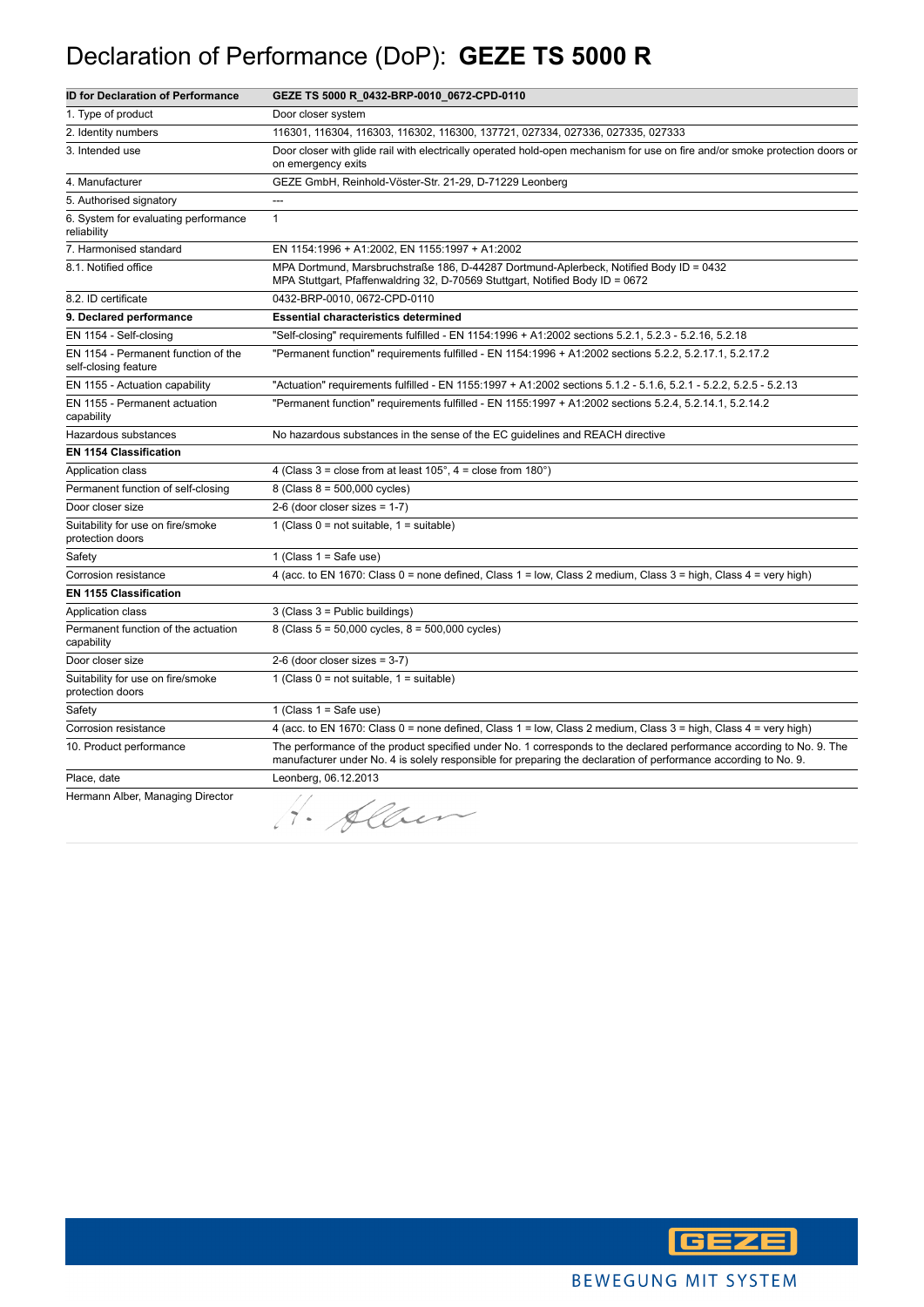## Déclaration des performances (DoP): **GEZE TS 5000 R**

| <b>Identification Déclaration des</b><br>performances               | GEZE TS 5000 R_0432-BRP-0010_0672-CPD-0110                                                                                                                                                                              |
|---------------------------------------------------------------------|-------------------------------------------------------------------------------------------------------------------------------------------------------------------------------------------------------------------------|
| 1. Type de produit                                                  | Système de ferme-porte                                                                                                                                                                                                  |
| 2. Numéros d'identification                                         | 116301, 116304, 116303, 116302, 116300, 137721, 027334, 027336, 027335, 027333                                                                                                                                          |
| 3. Usage prévu                                                      | Dispositif ferme-porte avec glissière avec dispositif d'arrêt électromécanique pour les portes coupe-feu et/ou pare-<br>flammes ou pour les issues de secours                                                           |
| 4. Fabricant                                                        | GEZE GmbH, Reinhold-Vöster-Str. 21-29, D-71229 Leonberg                                                                                                                                                                 |
| 5. Mandataire                                                       | ---                                                                                                                                                                                                                     |
| 6. Système d'évaluation de la constance<br>des performances         | $\mathbf{1}$                                                                                                                                                                                                            |
| 7. Norme harmonisée                                                 | EN 1154:1996 + A1:2002, EN 1155:1997 + A1:2002                                                                                                                                                                          |
| 8.1. Autorité notifiante                                            | MPA Dortmund, Marsbruchstraße 186, D-44287 Dortmund-Aplerbeck, Notified Body ID = 0432<br>MPA Stuttgart, Pfaffenwaldring 32, D-70569 Stuttgart, Notified Body ID = 0672                                                 |
| 8.2. Certificat ID                                                  | 0432-BRP-0010, 0672-CPD-0110                                                                                                                                                                                            |
| 9. Performances déclarées                                           | Principales caractéristiques constatées                                                                                                                                                                                 |
| EN 1154 - fermeture automatique                                     | Exigences « fermeture automatique » remplies - EN 1154:1996 + A1:2002 paragraphes 5.2.1, 5.2.3 - 5.2.16, 5.2.18                                                                                                         |
| EN 1154 - fonctionnement continu de la<br>fermeture automatique     | Exigences « fonctionnement continu » remplies - EN 1154:1996 + A1:2002 paragraphes 5.2.2, 5.2.17.1, 5.2.17.2                                                                                                            |
| EN 1155 - capacité de déclenchement                                 | Exigences « déclenchement » remplies - EN 1155:1997 + A1:2002 paragraphes 5.1.2 - 5.1.6, 5.2.1 - 5.2.2, 5.2.5 - 5.2.13                                                                                                  |
| EN 1155 - fonctionnement continu de la<br>capacité de déclenchement | Exigences « fonctionnement continu » remplies -EN 1155:1997 + A1:2002 paragraphes 5.2.4, 5.2.14.1, 5.2.14.2                                                                                                             |
| Substances dangereuses                                              | Aucune substance dangereuse au sens entendu par les directives CE et la directive REACH                                                                                                                                 |
| <b>Classification EN 1154</b>                                       |                                                                                                                                                                                                                         |
| Classe d'usage                                                      | 4 (classe 3 = fermeture à partir de min. $105^\circ$ , 4 = fermeture à partir de $180^\circ$ )                                                                                                                          |
| Fonctionnement continu de la fermeture<br>automatique               | 8 (classe $8 = 500.000$ cycles)                                                                                                                                                                                         |
| Taille du ferme-porte                                               | 2-6 (tailles de ferme-porte = $1-7$ )                                                                                                                                                                                   |
| Compatibilité avec les portes coupe-feu/<br>pare-flammes            | 1 (classe $0 =$ non compatible, $1 =$ compatible)                                                                                                                                                                       |
| Sécurité                                                            | 1 (classe 1 = sécurité d'utilisation)                                                                                                                                                                                   |
| Résistance à la corrosion                                           | 4 (selon EN 1670 : classe 0 = néant, classe 1 = faible, classe 2 moyenne, classe 3 = élevée, classe 4 = très élevée)                                                                                                    |
| <b>Classification EN 1155</b>                                       |                                                                                                                                                                                                                         |
| Classe d'usage                                                      | 3 (classe 3 = bâtiments publics)                                                                                                                                                                                        |
| Fonctionnement continu de la capacité<br>de déclenchement           | 8 (classe $5 = 50.000$ cycles, $8 = 500.000$ cycles)                                                                                                                                                                    |
| Taille du ferme-porte                                               | 2-6 (tailles de ferme-porte = $3-7$ )                                                                                                                                                                                   |
| Compatibilité avec les portes coupe-feu/<br>pare-flammes            | 1 (classe $0 =$ non compatible, $1 =$ compatible)                                                                                                                                                                       |
| Sécurité                                                            | 1 (classe 1 = sécurité d'utilisation)                                                                                                                                                                                   |
| Résistance à la corrosion                                           | 4 (selon EN 1670 : classe 0 = néant, classe 1 = faible, classe 2 moyenne, classe 3 = élevée, classe 4 = très élevée)                                                                                                    |
| 10. Performances du produit                                         | Les performances du produit indiqué au n° 1 correspondent aux performances déclarées au n° 9. Le fabricant identifié au<br>n°4 est seul responsable de l'établissement de la déclaration des performances selon le n°9. |
| Lieu, date                                                          | Leonberg, 06.12.2013                                                                                                                                                                                                    |
| Hermann Alber, gérant                                               | Albert                                                                                                                                                                                                                  |

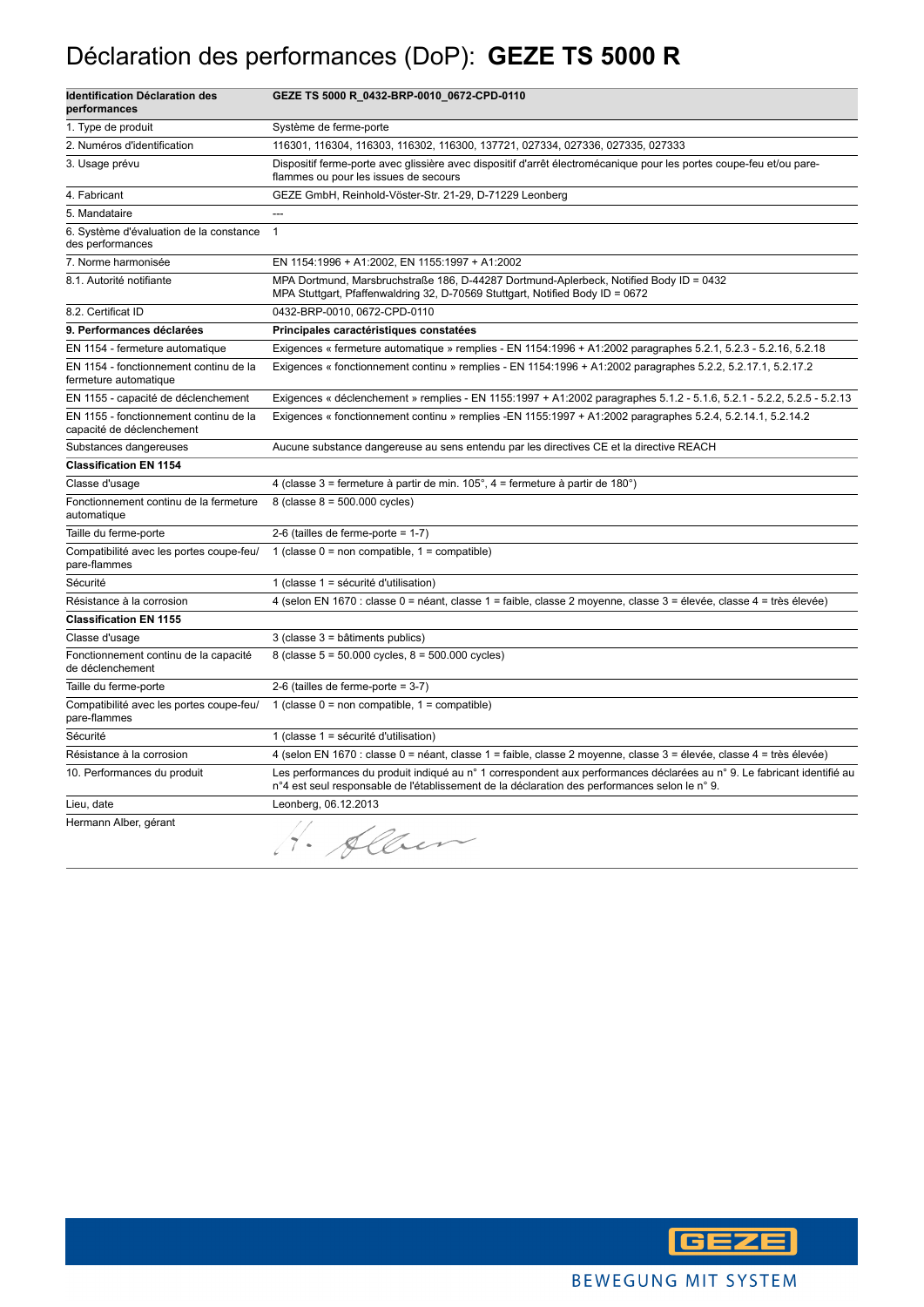#### Dichiarazione prestazioni (DoP): **GEZE TS 5000 R**

| Identificazione dichiarazione<br>prestazioni              | GEZE TS 5000 R_0432-BRP-0010_0672-CPD-0110                                                                                                                                                                                        |
|-----------------------------------------------------------|-----------------------------------------------------------------------------------------------------------------------------------------------------------------------------------------------------------------------------------|
| 1. Tipo di prodotto                                       | Sistema chiudiporta                                                                                                                                                                                                               |
| 2. Numeri ident.                                          | 116301, 116304, 116303, 116302, 116300, 137721, 027334, 027336, 027335, 027333                                                                                                                                                    |
| 3. Impiego previsto                                       | Mezzo di chiusura porta con braccio a slitta e con dispositivo di fermo elettrico da impiegare con le porte tagliafuoco e/o<br>tagliafumo o con le porte antipanico                                                               |
| 4. Produttore                                             | GEZE GmbH, Reinhold-Vöster-Str. 21-29, D-71229 Leonberg                                                                                                                                                                           |
| 5. Delegato                                               | $\overline{a}$                                                                                                                                                                                                                    |
| 6. Sistema per valutare la potenzialità                   | $\mathbf{1}$                                                                                                                                                                                                                      |
| 7. Norma armonizzata                                      | EN 1154:1996 + A1:2002, EN 1155:1997 + A1:2002                                                                                                                                                                                    |
| 8.1. Ente notificato                                      | MPA Dortmund, Marsbruchstraße 186, D-44287 Dortmund-Aplerbeck, Notified Body ID = 0432<br>MPA Stuttgart, Pfaffenwaldring 32, D-70569 Stuttgart, Notified Body ID = 0672                                                           |
| 8.2. Certificato ID                                       | 0432-BRP-0010, 0672-CPD-0110                                                                                                                                                                                                      |
| 9. Prestazioni dichiarate                                 | Caratteristiche importanti riscontrate                                                                                                                                                                                            |
| EN 1154 - a chiusura automatica                           | Requisiti "a chiusura automatica" soddisfatti - EN 1154:1996 + A1:2002 sezioni 5.2.1, 5.2.3 - 5.2.16, 5.2.18                                                                                                                      |
| EN 1154 - funzione continua della<br>chiusura automatica  | Requisiti "funzione continua" soddisfatti - EN 1154:1996 + A1:2002 sezioni 5.2.2, 5.2.17.1, 5.2.17.2                                                                                                                              |
| EN 1155 - capacità di sgancio                             | Requisiti "capacità di sgancio" soddisfatti - EN 1155:1997 + A1:2002 sezioni 5.1.2 - 5.1.6, 5.2.1 - 5.2.2, 5.2.5 - 5.2.13                                                                                                         |
| EN 1155 - funzione continua capacità di<br>sgancio        | Requisiti "funzione continua" soddisfatti - EN 1155:1997 + A1:2002 sezioni 5.2.4, 5.2.14.1, 5.2.14.2                                                                                                                              |
| Sostanze pericolose                                       | Nessuna sostanza pericolosa ai sensi delle direttive europee e del decreto REACH                                                                                                                                                  |
| <b>Classificazione EN 1154</b>                            |                                                                                                                                                                                                                                   |
| Classe di impiego                                         | 4 (classe $3 =$ chiusura da min. $105^\circ$ , $4 =$ chiusura da $180^\circ$ )                                                                                                                                                    |
| Funzione continua chiusura automatica                     | 8 (classe 8 = 500.000 cicli)                                                                                                                                                                                                      |
| Grandezza chiudiporta                                     | 2-6 (grandezze chiudiporta = $1-7$ )                                                                                                                                                                                              |
| Idoneità all'utilizzo su porte tagliafumo/<br>tagliafuoco | 1 (classe $0 = \text{non}$ idoneo, $1 = \text{idoneo}$ )                                                                                                                                                                          |
| Sicurezza                                                 | 1 (classe 1 = sicurezza d'uso)                                                                                                                                                                                                    |
| Resistenza alla corrosione                                | 4 (sec. EN 1670: classe 0 = non definita, classe 1 = bassa, classe 2 media, classe 3 = elevata, classe 4 = molto elevata)                                                                                                         |
| <b>Classificazione EN 1155</b>                            |                                                                                                                                                                                                                                   |
| Classe di impiego                                         | 3 (classe 3 = edifici pubblici)                                                                                                                                                                                                   |
| Funzione continua capacità di sgancio                     | 8 (classe 5 = 50.000 cicli, 8 = 500.000 cicli)                                                                                                                                                                                    |
| Grandezza chiudiporta                                     | 2-6 (grandezze chiudiporta = 3-7)                                                                                                                                                                                                 |
| Idoneità all'utilizzo su porte tagliafumo/<br>tagliafuoco | 1 (classe $0 = \text{non}$ idoneo, $1 = \text{idoneo}$ )                                                                                                                                                                          |
| Sicurezza                                                 | 1 (classe $1 =$ sicurezza d'uso)                                                                                                                                                                                                  |
| Resistenza alla corrosione                                | 4 (sec. EN 1670: classe 0 = non definita, classe 1 = bassa, classe 2 media, classe 3 = elevata, classe 4 = molto elevata)                                                                                                         |
| 10. Prestazione prodotto                                  | La prestazione del prodotto di cui al punto 1 corrisponde alla prestazione dichiarata nel punto 9. La responsabilità per la<br>dichiarazione della prestazione di cui al punto 9 spetta soltanto al produttore di cui al punto 4. |
| Luogo, data                                               | Leonberg, 06.12.2013                                                                                                                                                                                                              |
| Hermann Alber, Amministratore delegato                    | 4. Alber                                                                                                                                                                                                                          |

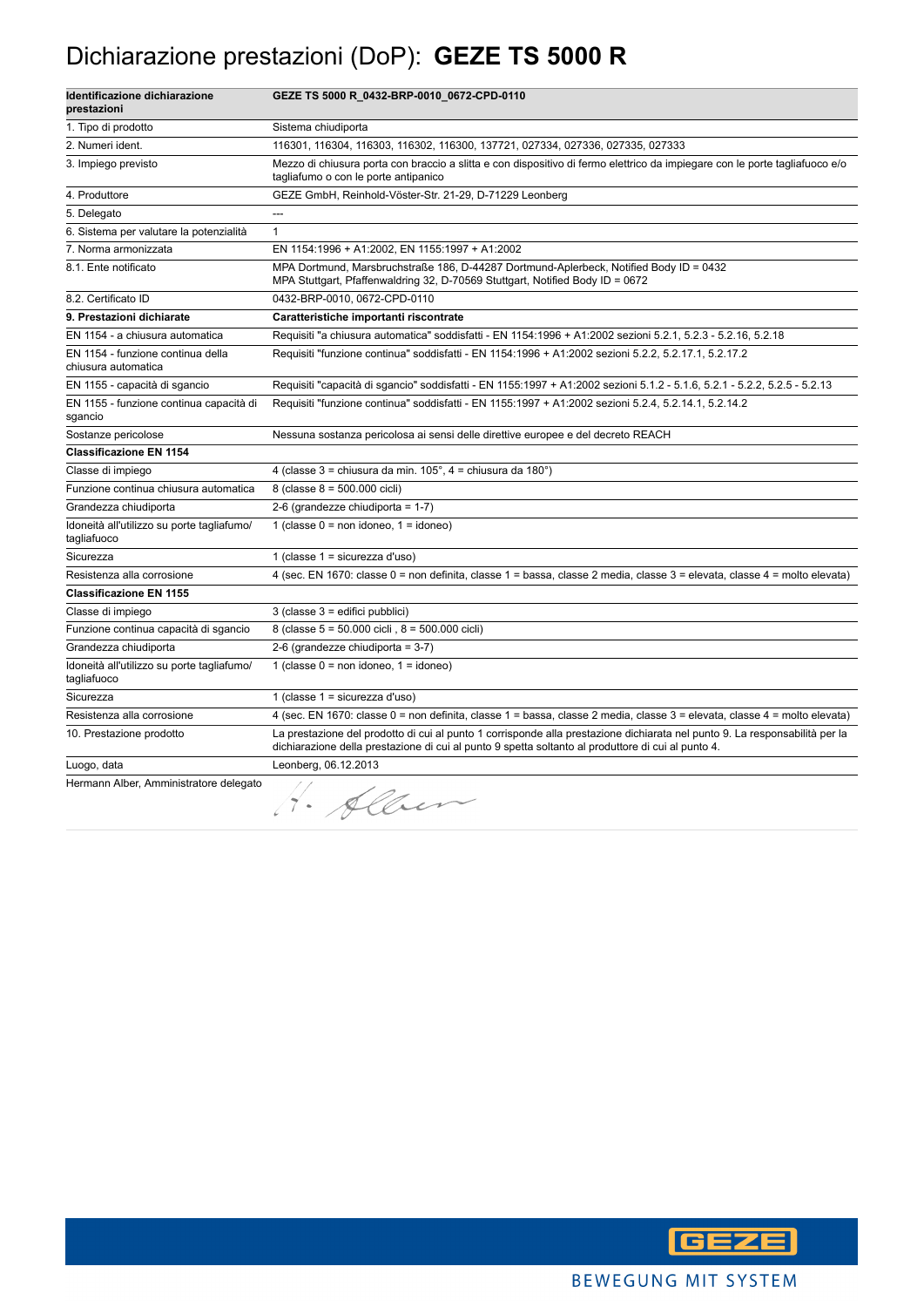## Galios deklaracijos (DoP): **GEZE TS 5000 R**

| Galios deklaracijos identifikatorius                         | GEZE TS 5000 R_0432-BRP-0010_0672-CPD-0110                                                                                                                              |
|--------------------------------------------------------------|-------------------------------------------------------------------------------------------------------------------------------------------------------------------------|
| 1. Gaminio rūšis                                             | Durų uždarymo įtaisų sistema                                                                                                                                            |
| 2. Ident. numeriai                                           | 116301, 116304, 116303, 116302, 116300, 137721, 027334, 027336, 027335, 027333                                                                                          |
| 3. Naudojimo tikslas                                         | Durų uždarymo įtaisas su kreipikliu, elektriškai valdomu fiksatoriumi, skirtas naudoti priešgaisrinėse arba priešdūminėse<br>duryse arba atsarginių išėjimų duryse      |
| 4. Gamintojas                                                | GEZE GmbH, Reinhold-Vöster-Str. 21-29, D-71229 Leonberg                                                                                                                 |
| 5. Igaliotasis asmuo                                         | ---                                                                                                                                                                     |
| 6. Darbinių charakteristikų pastovumo<br>vertinimo sistema   | $\mathbf{1}$                                                                                                                                                            |
| 7. Darnusis standartas                                       | EN 1154:1996 + A1:2002, EN 1155:1997 + A1:2002                                                                                                                          |
| 8.1. Notifikuotoji įstaiga                                   | MPA Dortmund, Marsbruchstraße 186, D-44287 Dortmund-Aplerbeck, Notified Body ID = 0432<br>MPA Stuttgart, Pfaffenwaldring 32, D-70569 Stuttgart, Notified Body ID = 0672 |
| 8.2. ID sertifikatas                                         | 0432-BRP-0010, 0672-CPD-0110                                                                                                                                            |
| 9. Deklaruotoji galia                                        | Nustatyti esminiai požymiai                                                                                                                                             |
| EN 1154. Savaime užsidaro                                    | Reikalavimai "Savaime užsidaro". EN 1154:1996 + A1:2002 5.2.1, 5.2.3-5.2.16, 5.2.18 skirsniai                                                                           |
| EN 1154. Nuolatinė savaiminio<br>užsidarymo funkcija         | Reikalavimai "Nuolatinė funkcija" įvykdyti. EN 1154:1996 + A1:2002 5.2.2, 5.2.17.1, 5.2.17.2 skirsniai                                                                  |
| EN 1155. Geba aktyvinti                                      | Reikalavimai "Aktyvinti" įvykdyti. EN 1155:1997 + A1:2002 5.1.2-5.1.6, 5.2.1-5.2.2, 5.2.5-5.2.13 skirsniai                                                              |
| EN 1155. Nuolatinės gebos funkcijos<br>aktyvinimas           | Reikalavimai "Nuolatinė funkcija" įvykdyti. EN 1155:1997 + A1:2002 5.2.4, 5.2.14.1, 5.2.14.2 skirsniai                                                                  |
| Pavojingos medžiagos                                         | Nėra jokių pavojingų medžiagų pagal EB direktyvas ir REACH reglamentą                                                                                                   |
| EN 1154 klasifikacija                                        |                                                                                                                                                                         |
| Naudojimo klasė                                              | 4 (3 klasė = uždarymas nuo min. 105°, 4 = uždarymas nuo 180°)                                                                                                           |
| Savaiminio užsidarymo nuolatinė<br>funkcija                  | 8 (8 klasė = 500 000 cikly)                                                                                                                                             |
| Dury uždarymo įtaiso dydis                                   | 2-6 (durų uždarymo įtaisų dydžiai = 1-7)                                                                                                                                |
| Tinkamumas naudoti priešgaisrinėse /<br>priešdūminėse duryse | 1 (0 klasė = netinka, $1 =$ tinka)                                                                                                                                      |
| Sauga                                                        | 1 (1 klasė = naudojimo sauga)                                                                                                                                           |
| Atsparumas korozijai                                         | 4 (pagal EN 1670: 0 klasė = neapibrėžtas, 1 klasė = mažas, 2 klasė = vidutinis, 3 klasė = didelis, 4 klasė = labai didelis)                                             |
| EN 1155 klasifikacija                                        |                                                                                                                                                                         |
| Naudojimo klasė                                              | 3 (3 klasė = viešieji pastatai)                                                                                                                                         |
| Nuolatinės gebos funkcijos aktyvinimas                       | 8 (5 klasė = 50 000 ciklų, 8 = 500 000 ciklų)                                                                                                                           |
| Durų uždarymo įtaiso dydis                                   | 2–6 (durų uždarymo įtaisų dydžiai = 3–7)                                                                                                                                |
| Tinkamumas naudoti priešgaisrinėse /<br>priešdūminėse duryse | 1 (0 klasė = netinka, 1 = tinka)                                                                                                                                        |
| Sauga                                                        | 1 (1 klasė = naudojimo sauga)                                                                                                                                           |
| Atsparumas korozijai                                         | 4 (pagal EN 1670: 0 klasė = neapibrėžtas, 1 klasė = mažas, 2 klasė = vidutinis, 3 klasė = didelis, 4 klasė = labai didelis)                                             |
| 10. Gaminio galia                                            | Gaminio galia pagal Nr.1 atitinka deklaruotą galią pagal Nr. 9. Už galios deklaracijos pagal Nr. 9 parengimą atsako tik<br>gamintojas pagal Nr. 4.                      |
| Vieta, data                                                  | Leonberg, 06.12.2013                                                                                                                                                    |
| Vadovas, Hermann Alber                                       | Albert<br>۰.                                                                                                                                                            |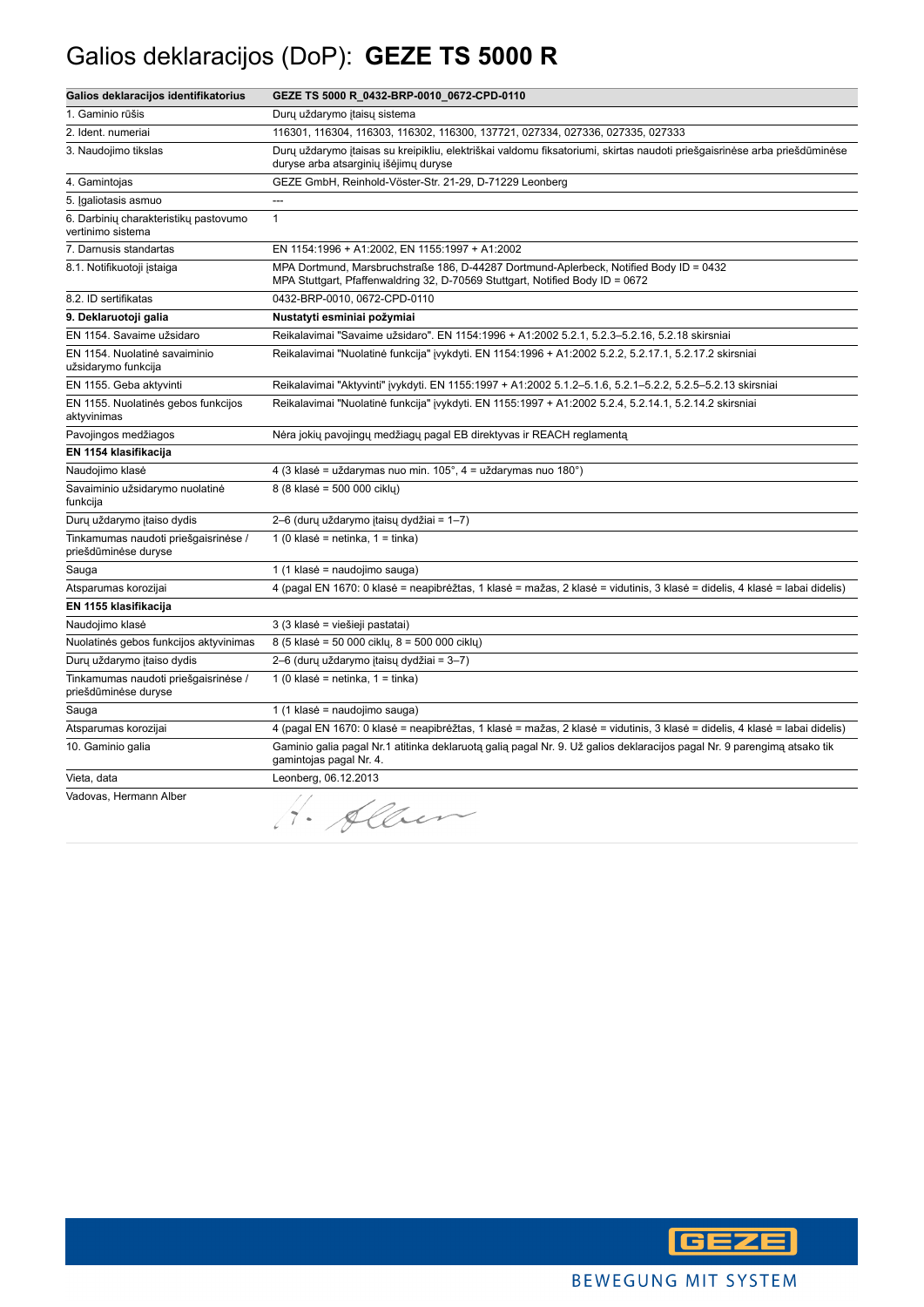## Dikjarazzjoni ta' Prestazzjoni (DoP): **GEZE TS 5000 R**

| Identifikazzjoni ghad-Dikjarazzjoni ta'<br>Prestazzjoni                    | GEZE TS 5000 R_0432-BRP-0010_0672-CPD-0110                                                                                                                                                                                                           |
|----------------------------------------------------------------------------|------------------------------------------------------------------------------------------------------------------------------------------------------------------------------------------------------------------------------------------------------|
| 1. Tip ta' prodott                                                         | Sistema ta' apparat li jagħlag il-bibien                                                                                                                                                                                                             |
| 2. Numri ta' Identità                                                      | 116301, 116304, 116303, 116302, 116300, 137721, 027334, 027336, 027335, 027333                                                                                                                                                                       |
| 3. Użu maħsub                                                              | Apparat li jagħlaq il-bibien bi glide rail b' apparat operat elettrikament li jżomm il-bibien miftuħin għall-użu ma' bibien<br>protettivi min-nar u / jew duħħan jew għal ħruġ ta' emerġenza                                                         |
| 4. Manifattur                                                              | GEZE GmbH, Reinhold-Vöster-Str. 21-29, D-71229 Leonberg                                                                                                                                                                                              |
| 5. Firmatarju awtorizzat                                                   | $\overline{a}$                                                                                                                                                                                                                                       |
| 6. Sistema għall-evalwazzjoni ta'<br>affidabilità tal-prestazzioni         | $\mathbf{1}$                                                                                                                                                                                                                                         |
| 7. Standard armonizzat                                                     | EN 1154:1996 + A1:2002, EN 1155:1997 + A1:2002                                                                                                                                                                                                       |
| 8.1 Ufficcju notifikat                                                     | MPA Dortmund, Marsbruchstraße 186, D-44287 Dortmund-Aplerbeck, Notified Body ID = 0432<br>MPA Stuttgart, Pfaffenwaldring 32, D-70569 Stuttgart, Notified Body ID = 0672                                                                              |
| 8.2 Certifikat tal-Identifikazzjoni                                        | 0432-BRP-0010, 0672-CPD-0110                                                                                                                                                                                                                         |
| 9. Prestazzjoni dikjarata                                                  | Karatteristići importanti determinati                                                                                                                                                                                                                |
| EN 1154 - Għelug awtomatiku                                                | Rekwiżiti tal-"Għeluq awtomatiku" sodisfatti - EN 1154:1996 + A1:2002 sezzjonijiet 5.2.1, 5.2.3 - 5.2.16, 5.2.18                                                                                                                                     |
| EN 1154 - Funzjoni permanenti tal-<br>karatteristika tal-għeluq awtomatiku | Rekwiżiti tal-"Funzjoni permanenti" sodisfatti - EN 1154:1996 + A1:2002 sezzjonijiet 5.2.2, 5.2.17.1, 5.2.17.2                                                                                                                                       |
| EN 1155 - Kapacità tal-attwazzjoni                                         | Rekwiżiti tal-"Attwazzjoni" sodisfatti - EN 1155:1997 + A1:2002 sezzjonijiet 5.1.2 - 5.1.6, 5.2.1 - 5.2.2, 5.2.5 - 5.2.13                                                                                                                            |
| EN 1155 - Kapacita' tal-attwazzjoni<br>permanenti                          | Rekwiżiti tal-"Funzjoni permanenti" sodisfatti - EN 1155:1997 + A1:2002 sezzjonijiet 5.2.4, 5.2.14.1, 5.2.14.2                                                                                                                                       |
| Sustanzi perikolużi                                                        | L-ebda sustanza perikoluża skont il-linji gwida tal-EC u tad-direttiva REACH                                                                                                                                                                         |
| Klassifikazzjoni EN 1154                                                   |                                                                                                                                                                                                                                                      |
| Klassi tal-applikazzjoni                                                   | 4 (Klassi 3 = jingħalaq minn tal-inqas 105°, 4 = jingħalaq minn 180°)                                                                                                                                                                                |
| Funzjoni permanenti ghall-gheluq<br>awtomatiku                             | 8 (Klassi 8 = 500,000 čiklu)                                                                                                                                                                                                                         |
| Daqs tal-apparat li jagħlaq il-bibien                                      | 2-6 (daqsijiet tal-apparat li jagħlaq il-bibien = 1-7)                                                                                                                                                                                               |
| Adegwatezza għall-użu fuq bibien għall-<br>protezzjoni min-nar/duħħan      | 1 (Klassi 0 = mhux adattat, 1 = adattat)                                                                                                                                                                                                             |
| Sigurtà                                                                    | 1 (Klassi 1 = Użu bla periklu)                                                                                                                                                                                                                       |
| Rezistenza għas-sadid                                                      | 4 (skont EN 1670: Klassi 0 = mhux definita, Klassi 1 = baxxa, Klassi 2 medja, Klassi 3 = għolja, Klassi 4 = għolja ħafna)                                                                                                                            |
| Klassifikazzjoni EN 1155                                                   |                                                                                                                                                                                                                                                      |
| Klassi tal-applikazzjoni                                                   | 3 (Klassi 3 = Bini pubbliku)                                                                                                                                                                                                                         |
| Funzjoni permanenti għall-kapaċità tal-<br>attwazzjoni                     | 8 (Klassi 5 = 50,000 ciklu, 8 = 500,000 ciklu)                                                                                                                                                                                                       |
| Daqs tal-apparat li jagħlaq il-bibien                                      | 2-6 (daqsijiet tal-apparat li jagħlaq il-bibien = 3-7)                                                                                                                                                                                               |
| Adegwatezza għall-użu fuq bibien għall-<br>protezzjoni min-nar/duħħan      | 1 (Klassi 0 = mhux adattat, 1 = adattat)                                                                                                                                                                                                             |
| Sigurtà                                                                    | 1 (Klassi 1 = Użu bla periklu)                                                                                                                                                                                                                       |
| Rezistenza għas-sadid                                                      | 4 (skont EN 1670: Klassi 0 = mhux definita, Klassi 1 = baxxa, Klassi 2 medja, Klassi 3 = għolja, Klassi 4 = għolja ħafna)                                                                                                                            |
| 10. Prestazzjoni tal-prodott                                               | II-prestazzjoni tal-prodott specifikata taht in-Numru 1 tikkorrispondi mal-prestazzjoni dikjarata skont in-Numru 9. II-<br>manifattur taht in-Numru 4 huwa unikament responsabbli ghat-thejjija tad-dikjarazzjoni tal-prestazzjoni skont in-Numru 9. |
| Post, data                                                                 | Leonberg, 06.12.2013                                                                                                                                                                                                                                 |
| Hermann Alber, Direttur Manigerjali                                        | H. Alber                                                                                                                                                                                                                                             |

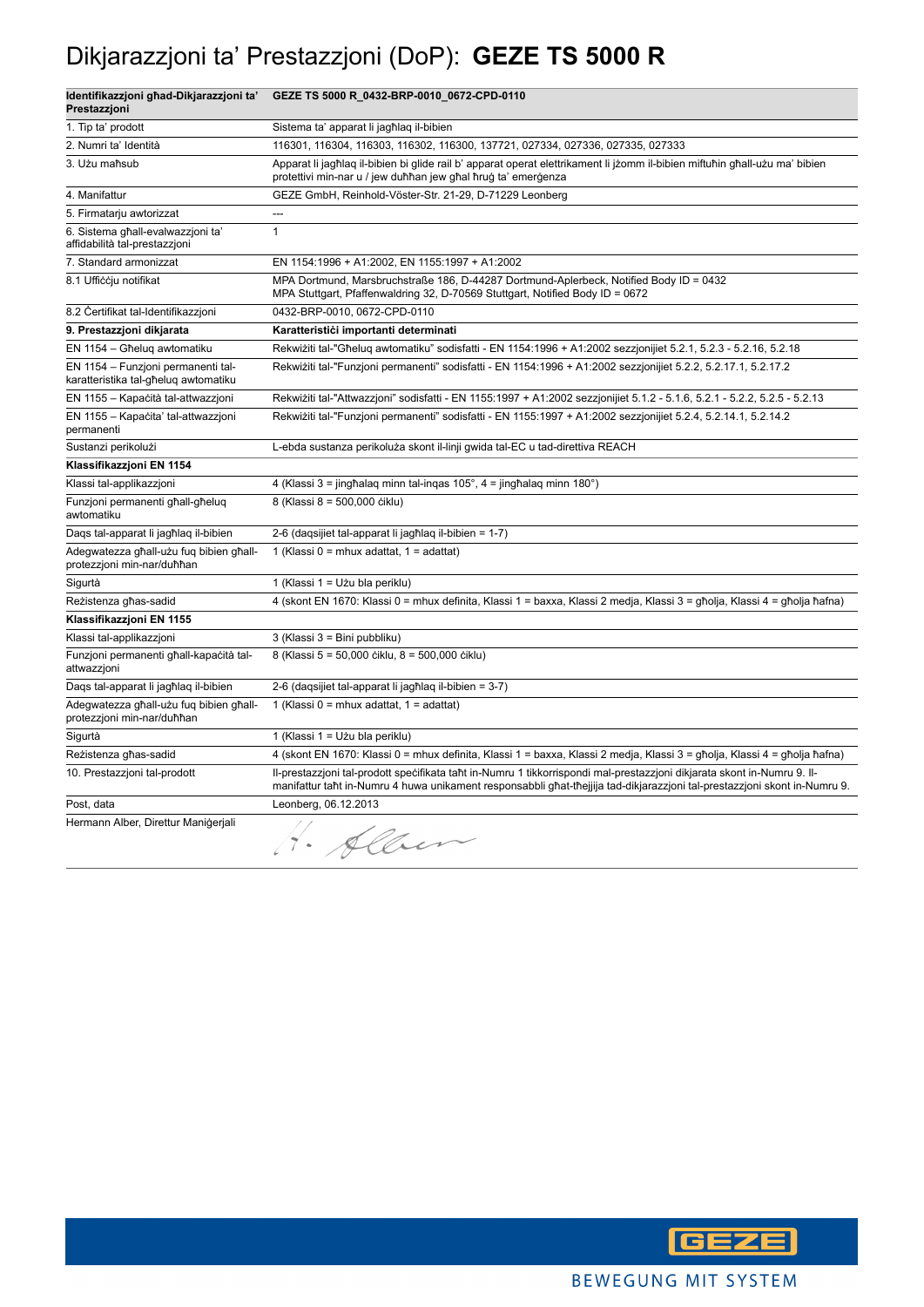## Werkingsverklaring (DoP): **GEZE TS 5000 R**

| Aanduiding werkingsverklaring                                        | GEZE TS 5000 R_0432-BRP-0010_0672-CPD-0110                                                                                                                                                                                           |
|----------------------------------------------------------------------|--------------------------------------------------------------------------------------------------------------------------------------------------------------------------------------------------------------------------------------|
| 1. Soort product                                                     | Deurdrangersysteem                                                                                                                                                                                                                   |
| 2. Identificatienummers                                              | 116301, 116304, 116303, 116302, 116300, 137721, 027334, 027336, 027335, 027333                                                                                                                                                       |
| 3. Toepassing                                                        | Deursluitmiddelen met glijrail met elektrisch aangedreven vergrendelingsvoorziening voor gebruik op brand-en/of<br>rookwerende deuren of vluchtdeuren                                                                                |
| 4. Fabrikant                                                         | GEZE GmbH, Reinhold-Vöster-Str. 21-29, D-71229 Leonberg                                                                                                                                                                              |
| 5. Gevolmachtigde                                                    |                                                                                                                                                                                                                                      |
| 6. Systeem ter beoordeling van de<br>bestendigheid van de werking    | $\mathbf{1}$                                                                                                                                                                                                                         |
| 7. Geharmoniseerde norm                                              | EN 1154:1996 + A1:2002, EN 1155:1997 + A1:2002                                                                                                                                                                                       |
| 8.1. Officiële instantie                                             | MPA Dortmund, Marsbruchstraße 186, D-44287 Dortmund-Aplerbeck, Notified Body ID = 0432<br>MPA Stuttgart, Pfaffenwaldring 32, D-70569 Stuttgart, Notified Body ID = 0672                                                              |
| 8.2. ID-certificaat                                                  | 0432-BRP-0010, 0672-CPD-0110                                                                                                                                                                                                         |
| 9. Gegarandeerde werking                                             | Vastgestelde wezenlijke kenmerken                                                                                                                                                                                                    |
| EN 1154 - Zelfsluitend                                               | Voldaan aan de eisen "zelfsluitend" - EN 1154:1996 + A1:2002 alinea's 5.2.1, 5.2.3 - 5.2.16, 5.2.18                                                                                                                                  |
| EN 1154 - Permanent zelfsluitend                                     | Voldaan aan de eisen "permanente functie" - EN 1154:1996 + A1:2002 alinea's 5.2.2, 5.2.17.1, 5.2.17.2                                                                                                                                |
| EN 1155 - Mogelijkheid om te schakelen                               | Voldaan aan de eisen "om te schakelen" - EN 1155:1997 + A1:2002 alinea's 5.1.2 - 5.1.6, 5.2.1 - 5.2.2, 5.2.5 - 5.2.13                                                                                                                |
| EN 1155 - Permanente functie voor de<br>mogelijkheid om te schakelen | Voldaan aan de eisen "permanente functie" - EN 1155:1997 + A1:2002 alinea's 5.2.4, 5.2.14.1, 5.2.14.2                                                                                                                                |
| Gevaarlijke substanties                                              | Geen gevaarlijke substanties in de zin van de EG-richtlijnen en de REACH-bepaling                                                                                                                                                    |
| <b>EN 1154 classificatie</b>                                         |                                                                                                                                                                                                                                      |
| Toepassingsklasse                                                    | 4 (klasse $3 =$ sluiten vanuit min. $105^\circ$ , $4 =$ sluiten vanuit $180^\circ$ )                                                                                                                                                 |
| Permanent zelfsluitend                                               | 8 (klasse 8 = 500.000 cycli)                                                                                                                                                                                                         |
| Deurdrangerformaat                                                   | $2 - 6$ (deurdrangerformaten = 1 - 7)                                                                                                                                                                                                |
| Geschikt voor het gebruik op brand-/<br>rookwerende deuren           | 1 (klasse $0 =$ niet geschikt, $1 =$ geschikt)                                                                                                                                                                                       |
| Veiligheid                                                           | 1 (klasse 1 = gebruiksveiligheid)                                                                                                                                                                                                    |
| Corrosiebestendigheid                                                | 4 (conform EN 1670: Klasse 0 = geen gedefinieerd, klasse 1 = geringe, klasse 2 gemiddelde, klasse 3 = grote, klasse 4 =<br>zeer grote)                                                                                               |
| EN 1155 classificatie                                                |                                                                                                                                                                                                                                      |
| Toepassingsklasse                                                    | 3 (klasse 3 = openbare gebouwen)                                                                                                                                                                                                     |
| om te schakelen                                                      | Permanente functie voor de mogelijkheid 8 (klasse 5 = 50.000 cycli, 8 = 500.000 cycli)                                                                                                                                               |
| Deurdrangerformaat                                                   | 2 - 6 (deurdrangerformaten = $3 - 7$ )                                                                                                                                                                                               |
| Geschikt voor het gebruik op brand-/<br>rookwerende deuren           | 1 (klasse $0 =$ niet geschikt, $1 =$ geschikt)                                                                                                                                                                                       |
| Veiligheid                                                           | 1 (klasse 1 = gebruiksveiligheid)                                                                                                                                                                                                    |
| Corrosiebestendigheid                                                | 4 (conform EN 1670: Klasse 0 = geen gedefinieerd, klasse 1 = geringe, klasse 2 gemiddelde, klasse 3 = grote, klasse 4 =<br>zeer grote)                                                                                               |
| 10. Werking product                                                  | De werking van het product overeenkomstig nr. 1 komt overeen met de werking overeenkomstig nr. 9. Overeenkomstig<br>nr. 4 is alleen de fabrikant verantwoordelijk voor het opstellen van de werkingsverklaring overeenkomstig nr. 9. |
| Plaats, datum                                                        | Leonberg, 06.12.2013                                                                                                                                                                                                                 |
| Hermann Alber, directeur                                             | H. Alben                                                                                                                                                                                                                             |

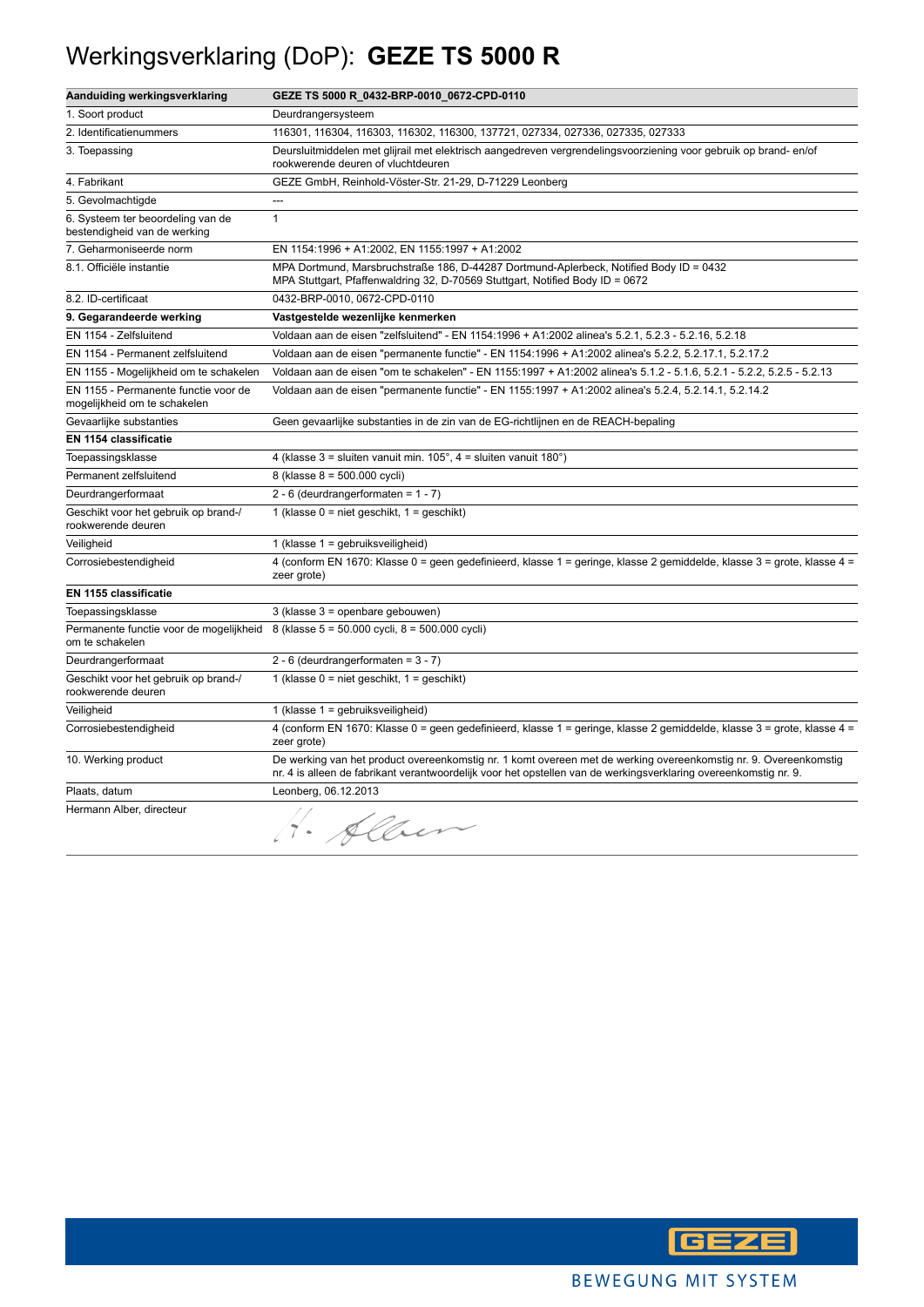## Declaração de desempenho (DoP): **GEZE TS 5000 R**

|                                                            | Marcação declaração de desempenho GEZE TS 5000 R_0432-BRP-0010_0672-CPD-0110                                                                                                                                                     |
|------------------------------------------------------------|----------------------------------------------------------------------------------------------------------------------------------------------------------------------------------------------------------------------------------|
| 1. Tipo de produto                                         | Sistema de molas aéreas                                                                                                                                                                                                          |
| 2. Números de identificação                                | 116301, 116304, 116303, 116302, 116300, 137721, 027334, 027336, 027335, 027333                                                                                                                                                   |
| 3. Finalidade                                              | Dispositivo de fecho de porta com guia deslizante com dispositivo de fixação elétrico para aplicação em portas corta-fogo<br>e/ou portas corta-fumo ou em portas de emergência                                                   |
| 4. Fabricante                                              | GEZE GmbH, Reinhold-Vöster-Str. 21-29, D-71229 Leonberg                                                                                                                                                                          |
| 5. Pessoa autorizada                                       | ---                                                                                                                                                                                                                              |
| 6. Sistema para avaliação da<br>regularidade do desempenho | $\mathbf{1}$                                                                                                                                                                                                                     |
| 7. Norma harmonizada                                       | EN 1154:1996 + A1:2002, EN 1155:1997 + A1:2002                                                                                                                                                                                   |
| 8.1. Organismo notificado                                  | MPA Dortmund, Marsbruchstraße 186, D-44287 Dortmund-Aplerbeck, Notified Body ID = 0432<br>MPA Stuttgart, Pfaffenwaldring 32, D-70569 Stuttgart, Notified Body ID = 0672                                                          |
| 8.2. Certificado ID                                        | 0432-BRP-0010, 0672-CPD-0110                                                                                                                                                                                                     |
| 9. Desempenho declarado                                    | Características essenciais determinadas                                                                                                                                                                                          |
| EN 1154 - De fecho automático                              | Requisitos "de fecho automático" cumpridos- EN 1154:1996 + A1:2002 Secções 5.2.1, 5.2.3 - 5.2.16, 5.2.18                                                                                                                         |
| EN 1154 - Função contínua do fecho<br>automático           | Requisitos da "Função contínua" cumpridos - EN 1154:1996 + A1:2002 Secções 5.2.2, 5.2.17.1, 5.2.17.2                                                                                                                             |
| EN 1155 - Capacidade de atuação                            | Requisitos de "atuação" cumpridos - EN 1155:1997 + A1:2002 Secções 5.1.2 - 5.1.6, 5.2.1 - 5.2.2, 5.2.5 - 5.2.13                                                                                                                  |
| EN 1155 - Função contínua da<br>capacidade de atuação      | Requisitos da "Função contínua" cumpridos - EN 1155:1997 + A1:2002 Secções 5.2.4, 5.2.14.1, 5.2.14.2                                                                                                                             |
| Substâncias perigosas                                      | Sem substâncias perigosas nos termos das Diretivas CE e do Regulamento REACH                                                                                                                                                     |
| Classificação EN 1154                                      |                                                                                                                                                                                                                                  |
| Classe de aplicação                                        | 4 (Classe 3 = fecho a partir de no mín. $105^\circ$ , 4 = fecho a partir de $180^\circ$ )                                                                                                                                        |
| Função contínua do fecho automático                        | 8 (Classe $8 = 500.000$ ciclos)                                                                                                                                                                                                  |
| Tamanho da mola                                            | 2-6 (tamanhos de mola = $1-7$ )                                                                                                                                                                                                  |
| Adequado para aplicação em portas<br>corta-fogo/corta-fumo | 1 (Classe 0 = não adequada, 1 = adequada)                                                                                                                                                                                        |
| Segurança                                                  | 1 (Classe 1 = segurança de utilização)                                                                                                                                                                                           |
| Resistência à corrosão                                     | 4 (de acordo com a EN 1670: Classe 0 = nenhuma definida, Classe 1 = reduzida, Classe 2 média, Classe 3 = elevada,<br>Classe 4 = muito elevada)                                                                                   |
| Classificação EN 1155                                      |                                                                                                                                                                                                                                  |
| Classe de aplicação                                        | 3 (Classe 3 = edifícios públicos)                                                                                                                                                                                                |
| Função contínua da capacidade de<br>atuação                | 8 (Classe $5 = 50.000$ ciclos, $8 = 500.000$ ciclos)                                                                                                                                                                             |
| Tamanho da mola                                            | 2-6 (tamanhos de mola = $3-7$ )                                                                                                                                                                                                  |
| Adequado para aplicação em portas<br>corta-fogo/corta-fumo | 1 (Classe $0 =$ não adequada, $1 =$ adequada)                                                                                                                                                                                    |
| Segurança                                                  | 1 (Classe 1 = segurança de utilização)                                                                                                                                                                                           |
| Resistência à corrosão                                     | 4 (de acordo com a EN 1670: Classe 0 = nenhuma definida, Classe 1 = reduzida, Classe 2 média, Classe 3 = elevada,<br>Classe 4 = muito elevada)                                                                                   |
| 10. Desempenho do produto                                  | O desempenho do produto nos termos do n.º 1 corresponde ao desempenho declarado nos termos do n.º 9. Nos termos<br>do n.º 4, o fabricante é o único responsável pela elaboração da declaração de desempenho nos termos do n.º 9. |
| Local, data                                                | Leonberg, 06.12.2013                                                                                                                                                                                                             |
| Hermann Alber, Gerente                                     | Albert                                                                                                                                                                                                                           |

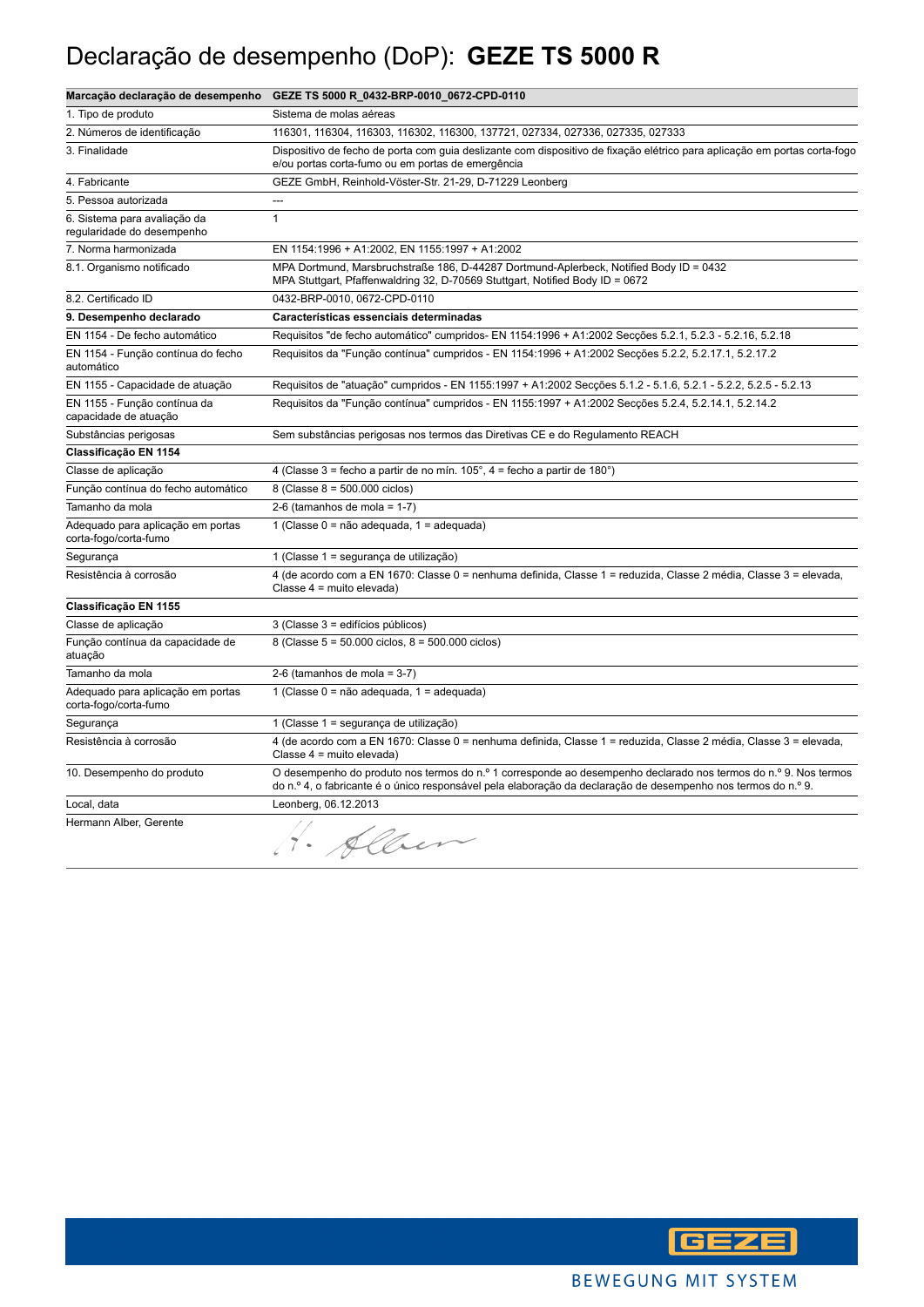## Declaraţie de performanţă (DoP): **GEZE TS 5000 R**

| Caracteristică declarație de<br>performanță                           | GEZE TS 5000 R_0432-BRP-0010_0672-CPD-0110                                                                                                                                                                                                             |
|-----------------------------------------------------------------------|--------------------------------------------------------------------------------------------------------------------------------------------------------------------------------------------------------------------------------------------------------|
| 1. Model produs                                                       | Sistem de amortizoare de uşă                                                                                                                                                                                                                           |
| 2. Numere de identificare                                             | 116301, 116304, 116303, 116302, 116300, 137721, 027334, 027336, 027335, 027333                                                                                                                                                                         |
| 3. Scopul de utilizare                                                | Sisteme de închidere a ușii cu șină de glisare cu sistem de blocare în poziția deschis cu acționare electrică pentru<br>utilizarea la ușile anti-incendiu și/sau de protecție împotriva flăcărilor și fumului sau la ușile de ieșire în caz de urgență |
| 4. Producător                                                         | GEZE GmbH, Reinhold-Vöster-Str. 21-29, D-71229 Leonberg                                                                                                                                                                                                |
| 5. Mandatar                                                           | $\overline{a}$                                                                                                                                                                                                                                         |
| 6. Sistem pentru evaluarea performanței                               | $\mathbf{1}$                                                                                                                                                                                                                                           |
| 7. Standard armonizat                                                 | EN 1154:1996 + A1:2002, EN 1155:1997 + A1:2002                                                                                                                                                                                                         |
| 8.1. Organism notificat                                               | MPA Dortmund, Marsbruchstraße 186, D-44287 Dortmund-Aplerbeck, Notified Body ID = 0432<br>MPA Stuttgart, Pfaffenwaldring 32, D-70569 Stuttgart, Notified Body ID = 0672                                                                                |
| 8.2. Certificat ID                                                    | 0432-BRP-0010, 0672-CPD-0110                                                                                                                                                                                                                           |
| 9. Putere declarată                                                   | Caracteristici esentiale stabilite                                                                                                                                                                                                                     |
| EN 1154 - Auto-închidere                                              | Îndeplinește cerințele de "auto-închidere"- EN 1154:1996 + A1:2002 paragrafele 5.2.1, 5.2.3 - 5.2.16, 5.2.18                                                                                                                                           |
| EN 1154 - Funcție continuă a auto-<br>închiderii                      | Îndeplinește cerințele de "funcție continuă"- EN 1154:1996 + A1:2002 paragrafele 5.2.2, 5.2.17.1, 5.2.17.2                                                                                                                                             |
| EN 1155 - Capacitatea de declanşare                                   | Îndeplinește cerințele de "declanșare" - EN 1155:1997 + A1:2002 paragrafele 5.1.2 - 5.1.6, 5.2.1 - 5.2.2, 5.2.5 - 5.2.13                                                                                                                               |
| EN 1155 - Funcție continuă a capacității<br>de declanşare             | Îndeplinește cerințele de "funcție continuă"- EN 1155:1997 + A1:2002 paragrafele 5.2.4, 5.2.14.1, 5.2.14.2                                                                                                                                             |
| Substanțe periculoase                                                 | Fără substanțe periculoase în sensul Directivelor CE și ale regulamentului REACH                                                                                                                                                                       |
| Clasificarea EN 1154                                                  |                                                                                                                                                                                                                                                        |
| Clasa de utilizare                                                    | 4 (clasa $3 =$ închidere din min. $105^\circ$ , $4 =$ închidere din $180^\circ$ )                                                                                                                                                                      |
| Funcție continuă a auto-închiderii                                    | 8 (clasa 8 = 500.000 cicluri)                                                                                                                                                                                                                          |
| Dimensiune închizător ușă                                             | 2-6 (dimensiuni amortizoare ușă= 1-7)                                                                                                                                                                                                                  |
| Compatibilitatea pentru utilizarea la usile<br>anti-incendiu/anti-fum | 1 (clasa $0 = nu$ este adecvat, $1 = adecvat$ )                                                                                                                                                                                                        |
| Siguranța                                                             | 1 (clasa 1 = siguranța în utilizare)                                                                                                                                                                                                                   |
| Rezistența la coroziune                                               | 4 (conform EN 1670: Clasa 0 = nu este definită, Clasa 1 = redusă, Clasa 2 medie, Clasa 3 = înaltă, Clasa 4 = foarte<br>înaltă)                                                                                                                         |
| Clasificarea EN 1155                                                  |                                                                                                                                                                                                                                                        |
| Clasa de utilizare                                                    | 3 (clasa 3 = Clădiri publice)                                                                                                                                                                                                                          |
| Funcție continuă a capacității de<br>declanşare                       | 8 (clasa 5 = 50.000 cicluri, 8 = 500.000 cicluri)                                                                                                                                                                                                      |
| Dimensiune închizător ușă                                             | 2-6 (dimensiuni amortizoare ușă= 3-7)                                                                                                                                                                                                                  |
| Compatibilitatea pentru utilizarea la usile<br>anti-incendiu/anti-fum | 1 (clasa $0 = nu$ este adecvat, $1 = adecvat$ )                                                                                                                                                                                                        |
| Siguranța                                                             | 1 (clasa 1 = siguranța în utilizare)                                                                                                                                                                                                                   |
| Rezistența la coroziune                                               | 4 (conform EN 1670: Clasa 0 = nu este definită, Clasa 1 = redusă, Clasa 2 medie, Clasa 3 = înaltă, Clasa 4 = foarte<br>înaltă)                                                                                                                         |
| 10. Performanța produsului                                            | Performanța produsului conform nr. 1 corespunde performanței declarate conform nr. 9. Responsabil pentru întocmirea<br>declarației de performanță conform nr. 9 este doar producătorul conform nr. 4.                                                  |
| Localitatea, data                                                     | Leonberg, 06.12.2013                                                                                                                                                                                                                                   |
| Hermann Alber, Director general                                       | Alber<br>$\hat{\mathcal{A}}$                                                                                                                                                                                                                           |

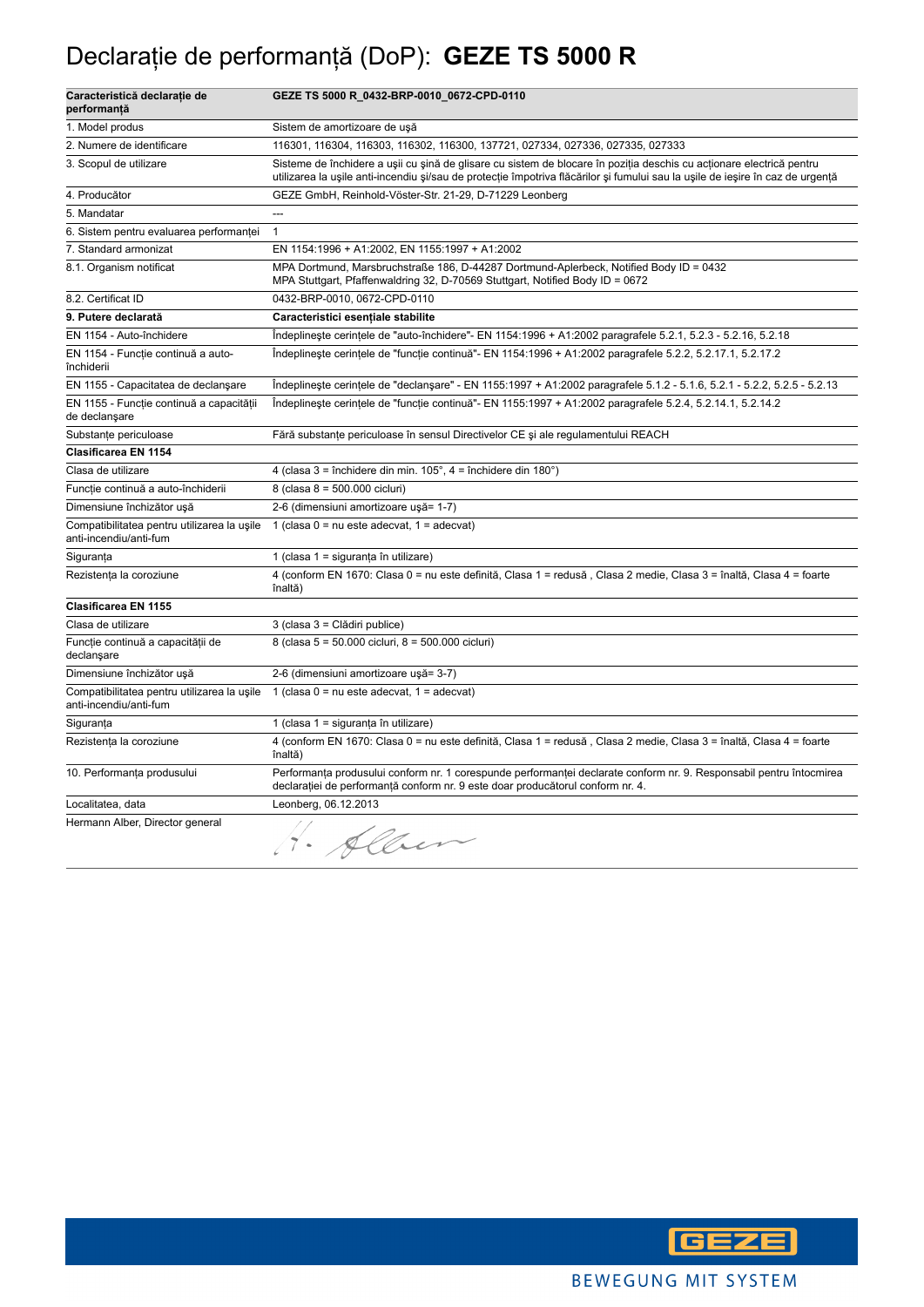#### Prestandadeklaration (DoP): **GEZE TS 5000 R**

| Kod prestandadeklaration                                | GEZE TS 5000 R_0432-BRP-0010_0672-CPD-0110                                                                                                                                                  |
|---------------------------------------------------------|---------------------------------------------------------------------------------------------------------------------------------------------------------------------------------------------|
| 1. Produkttyp                                           | Dörrstängningssystem                                                                                                                                                                        |
| 2. Ident.nummer                                         | 116301, 116304, 116303, 116302, 116300, 137721, 027334, 027336, 027335, 027333                                                                                                              |
| 3. Användningsområde                                    | Dörrstängare med glidskena med eldriven fixeringsanordning för användning på brand- och/eller rökskyddsdörrar eller i<br>nödutgångar.                                                       |
| 4. Tillverkare                                          | GEZE GmbH, Reinhold-Vöster-Str. 21-29, D-71229 Leonberg                                                                                                                                     |
| 5. Ombud                                                | ---                                                                                                                                                                                         |
| 6. System för utvärdering av<br>produktprestandan       | $\mathbf{1}$                                                                                                                                                                                |
| 7. Harmoniserad standard                                | EN 1154:1996 + A1:2002, EN 1155:1997 + A1:2002                                                                                                                                              |
| 8.1. Anmält organ                                       | MPA Dortmund, Marsbruchstraße 186, D-44287 Dortmund-Aplerbeck, Notified Body ID = 0432<br>MPA Stuttgart, Pfaffenwaldring 32, D-70569 Stuttgart, Notified Body ID = 0672                     |
| 8.2. ID-certifikat                                      | 0432-BRP-0010, 0672-CPD-0110                                                                                                                                                                |
| 9. Angiven prestanda                                    | Fastställda viktiga egenskaper                                                                                                                                                              |
| EN 1154 - självstängande                                | Krav för "självstängande" uppfyllda - EN 1154:1996 + A1:2002 avsnitt 5.2.1, 5.2.3 - 5.2.16, 5.2.18                                                                                          |
| EN 1154 - permanent<br>självstängningsfunktion          | Krav för "permanent funktion" uppfyllda - EN 1154:1996 + A1:2002 avsnitt 5.2.2, 5.2.17.1, 5.2.17.2                                                                                          |
| EN 1155 - aktiveringsförmåga                            | Krav för "aktiveringsförmåga" uppfyllda- EN 1155:1997 + A1:2002 avsnitt 5.1.2 - 5.1.6, 5.2.1 - 5.2.2, 5.2.5 - 5.2.13                                                                        |
| EN 1155 - permanent aktiveringsförmåga                  | Krav för "permanent funktion" uppfyllda - EN 1155:1997 + A1:2002 avsnitt 5.2.4, 5.2.14.1, 5.2.14.2                                                                                          |
| Farliga ämnen                                           | Inga farliga ämnen enligt gällande EU-direktiv och REACH-förordningen                                                                                                                       |
| EN 1154-klassificering                                  |                                                                                                                                                                                             |
| Användningsklass                                        | 4 (klass 3 = stängning från min. 105°, 4 = stängning från 180°)                                                                                                                             |
| Permanent självstängningsfunktion                       | 8 (klass 8 = 500 000 cykler)                                                                                                                                                                |
| Dörrstängarstorlek                                      | 2-6 (dörrstängarstorlekar = 1-7)                                                                                                                                                            |
| Lämplighet för användning på brand-/<br>rökskyddsdörrar | 1 (klass 0 = ej lämplig, 1 = lämplig)                                                                                                                                                       |
| Säkerhet                                                | 1 (klass 1 = driftsäkerhet)                                                                                                                                                                 |
| Korrosionsbeständigkeit                                 | 4 (enligt EN 1670: klass 0 = ej definierad, klass 1 = låg, klass 2 = måttlig, klass 3 = hög, klass 4 = mycket hög)                                                                          |
| EN 1155-klassificering                                  |                                                                                                                                                                                             |
| Användningsklass                                        | 3 (klass 3 = offentliga byggnader)                                                                                                                                                          |
| Permanent aktiveringsförmåga                            | 8 (klass 5 = 50 000 cykler, 8 = 500 000 cykler)                                                                                                                                             |
| Dörrstängarstorlek                                      | 2-6 (dörrstängarstorlekar = 3-7)                                                                                                                                                            |
| Lämplighet för användning på brand-/<br>rökskyddsdörrar | 1 (klass 0 = ej lämplig, 1 = lämplig)                                                                                                                                                       |
| Säkerhet                                                | 1 (klass 1 = driftsäkerhet)                                                                                                                                                                 |
| Korrosionsbeständigkeit                                 | 4 (enligt EN 1670: klass 0 = ej definierad, klass 1 = låg, klass 2 = måttlig, klass 3 = hög, klass 4 = mycket hög)                                                                          |
| 10. Produktprestanda                                    | Produktens prestanda som anges i punkt 1 motsvarar den prestanda som uppges i punkt 9. Den här<br>prestandaförklaringen enligt punkt 9 utfärdas endast av tillverkaren som anges i punkt 4. |
| Ort, datum                                              | Leonberg, 06.12.2013                                                                                                                                                                        |
| Hermann Alber, VD                                       | H. Alber                                                                                                                                                                                    |

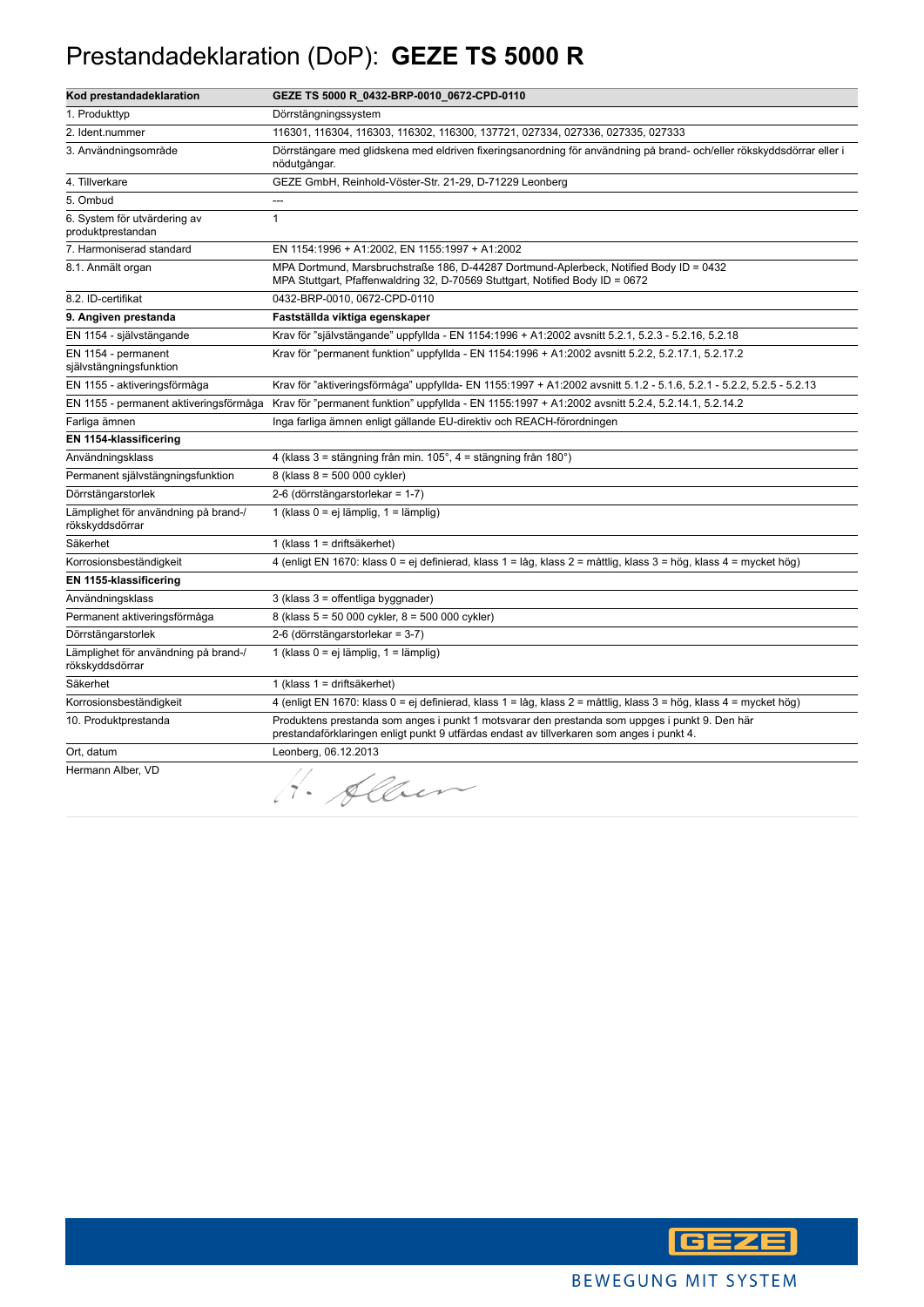## Vyhlásenie o parametroch (DoP): **GEZE TS 5000 R**

| Identifikácia Vyhlásenie o<br>parametroch                   | GEZE TS 5000 R_0432-BRP-0010_0672-CPD-0110                                                                                                                                      |
|-------------------------------------------------------------|---------------------------------------------------------------------------------------------------------------------------------------------------------------------------------|
| 1. Druh výrobku                                             | Dverný samozatvárač                                                                                                                                                             |
| 2. Identifikačné číslo                                      | 116301, 116304, 116303, 116302, 116300, 137721, 027334, 027336, 027335, 027333                                                                                                  |
| 3. Účel použitia                                            | Prostriedok na zatváranie dverí s klznou lištou s elektricky poháňaným aretačným zariadením pre použitie na<br>protipožiarne a/alebo dymotesné dvere alebo na únikové dvere     |
| 4. Výrobca                                                  | GEZE GmbH, Reinhold-Vöster-Str. 21-29, D-71229 Leonberg                                                                                                                         |
| 5. Splnomocnená osoba                                       | ---                                                                                                                                                                             |
| 6. Systém posudzovania nemennosti<br>parametrov výrobku     | $\mathbf{1}$                                                                                                                                                                    |
| 7. Harmonizovaná norma                                      | EN 1154:1996 + A1:2002, EN 1155:1997 + A1:2002                                                                                                                                  |
| 8.1. Notifikovaná osoba                                     | MPA Dortmund, Marsbruchstraße 186, D-44287 Dortmund-Aplerbeck, Notified Body ID = 0432<br>MPA Stuttgart, Pfaffenwaldring 32, D-70569 Stuttgart, Notified Body ID = 0672         |
| 8.2. ID certifikát                                          | 0432-BRP-0010, 0672-CPD-0110                                                                                                                                                    |
| 9. Deklarované parametre                                    | Stanovené podstatné vlastnosti                                                                                                                                                  |
| EN 1154 - samozatváracie                                    | Požiadavky "samozatváracie" splnené - EN 1154:1996 + A1:2002 odseky 5.2.1, 5.2.3 - 5.2.16, 5.2.18                                                                               |
| EN 1154 - Trvalá funkcia samozatvárania                     | Požiadavky "trvalá funkcia" splnené - EN 1154:1996 + A1:2002 odseky 5.2.2, 5.2.17.1, 5.2.17.2                                                                                   |
| EN 1155 - Schopnosť spustenia                               | Požiadavky "spustenia" splnené- EN 1155:1997 + A1:2002 odseky 5.1.2 - 5.1.6, 5.2.1 - 5.2.2, 5.2.5 - 5.2.13                                                                      |
| EN 1155 - Trvalá funkcia schopnosti<br>spustenia            | Požiadavky "trvalá funkcia" splnené - EN 1155:1997 + A1:2002 odseky 5.4.2, 5.2.14.1, 5.2.14.2                                                                                   |
| Nebezpečné látky                                            | Neobsahuje žiadne nebezpečné látky v zmysle Smerníc EU a Nariadenia REACH                                                                                                       |
| EN 1154 Klasifikácia                                        |                                                                                                                                                                                 |
| Trieda použitia                                             | 4 (trieda 3 = zatváranie z min. 105°, 4 = zatváranie zo 180°)                                                                                                                   |
| Trvalá funkcia samozatvárania                               | 8 (trieda 8 = 500.000 cyklov)                                                                                                                                                   |
| Veľkosť dverného zatvárača                                  | 2-6 (veľkosti dverných zatváračov = 1-7)                                                                                                                                        |
| Spôsobilosť na použite na protipožiarne/<br>dymotesné dvere | 1 (trieda $0 =$ nevhodné, 1 = vhodné)                                                                                                                                           |
| Bezpečnosť                                                  | 1 (trieda 1 = užívacia bezpečnosť)                                                                                                                                              |
| Odolnosť voči korózii                                       | 4 (podľa EN 1670: trieda 0 = nedefinovaná, trieda1 = nízka, trieda 2 stredná, trieda3 = vysoká, trieda 4 = veľmi vysoká)                                                        |
| EN 1155 Klasifikácia                                        |                                                                                                                                                                                 |
| Trieda použitia                                             | 3 (trieda 3 = verejné budovy)                                                                                                                                                   |
| Trvalá funkcia schopnosti spustenia                         | 8 (trieda 5 = 50.000 cyklov, 8 = 500.000 cyklov)                                                                                                                                |
| Veľkosť dverného zatvárača                                  | 2-6 (veľkosti dverných zatváračov = 3-7)                                                                                                                                        |
| Spôsobilosť na použite na protipožiarne/<br>dymotesné dvere | 1 (trieda $0 =$ nevhodné, 1 = vhodné)                                                                                                                                           |
| Bezpečnosť                                                  | 1 (trieda 1 = užívacia bezpečnosť)                                                                                                                                              |
| Odolnosť voči korózii                                       | 4 (podľa EN 1670: trieda 0 = nedefinovaná, trieda1 = nízka, trieda 2 stredná, trieda3 = vysoká, trieda 4 = veľmi vysoká)                                                        |
| 10. Parametre výrobku                                       | Parametre výrobku podľa č. 1 sú v zhode s deklarovanými parametrami podľa č. 9. Toto vyhlásenie o parametroch sa<br>vydáva na výhradnú zodpovednosť výrobcu uvedeného b bode 4. |
| Miesto, dátum                                               | Leonberg, 06.12.2013                                                                                                                                                            |
| Hermann Alber, konateľ                                      | H. Alben                                                                                                                                                                        |

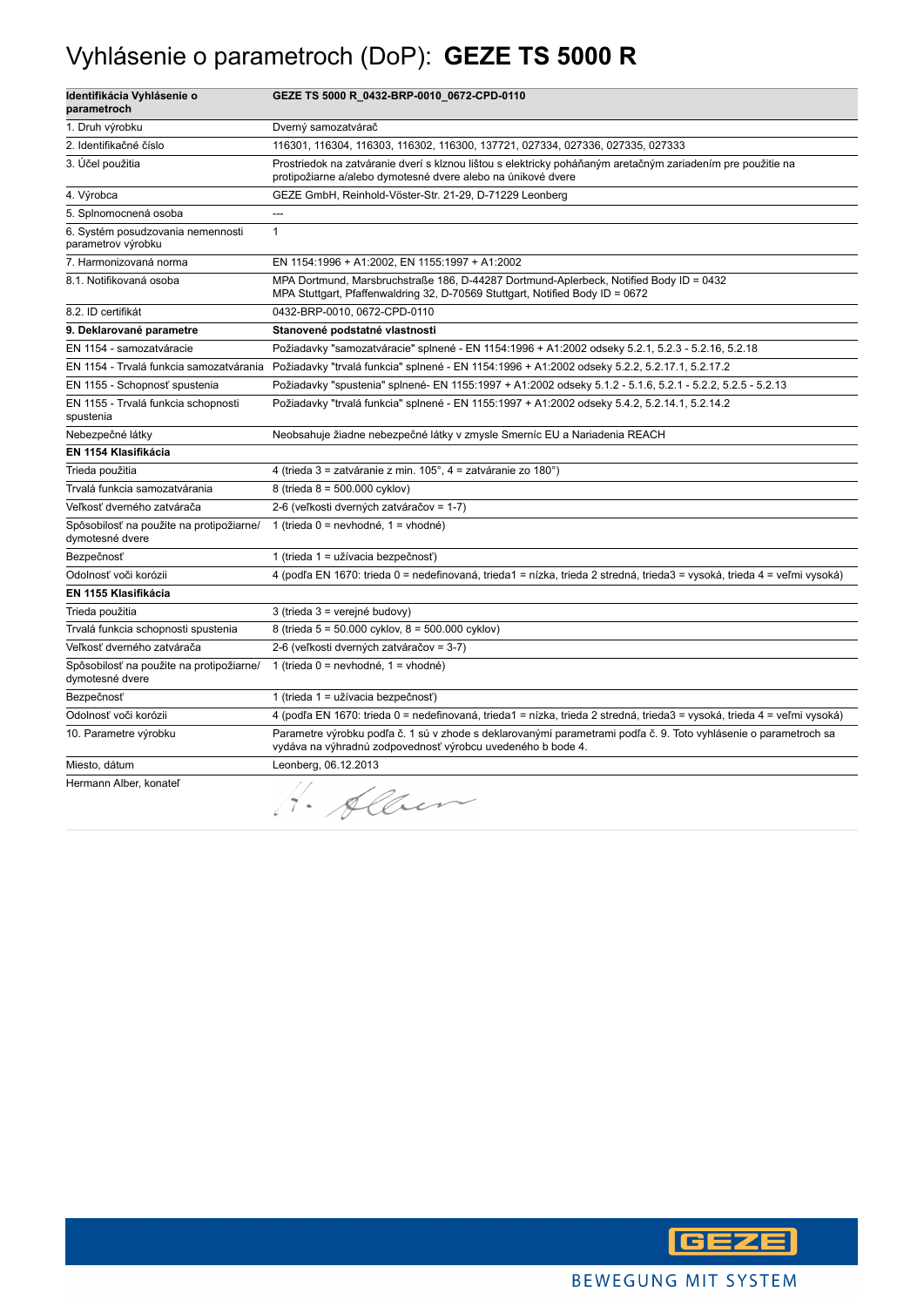## Izjava o delovanju (DoP): **GEZE TS 5000 R**

| Karakteristika - izjava o delovanju                           | GEZE TS 5000 R_0432-BRP-0010_0672-CPD-0110                                                                                                                                  |
|---------------------------------------------------------------|-----------------------------------------------------------------------------------------------------------------------------------------------------------------------------|
| 1. Vrsta izdelka                                              | Sistem za zapiranje vrat                                                                                                                                                    |
| 2. ID-številke                                                | 116301, 116304, 116303, 116302, 116300, 137721, 027334, 027336, 027335, 027333                                                                                              |
| 3. Namen uporabe                                              | Zapiralo za vrata z drsno tirnico in električno fiksirno pripravo za protipožarna in/ali protidimna vrata ali vrata za izhod v sili                                         |
| 4. Proizvajalec                                               | GEZE GmbH, Reinhold-Vöster-Str. 21-29, D-71229 Leonberg                                                                                                                     |
| 5. Pooblaščena oseba                                          | ---                                                                                                                                                                         |
| 6. Sistem za oceno delovanja                                  | $\mathbf{1}$                                                                                                                                                                |
| 7. Usklajeni standard                                         | EN 1154:1996 + A1:2002, EN 1155:1997 + A1:2002                                                                                                                              |
| 8.1. Priglašeni organ                                         | MPA Dortmund, Marsbruchstraße 186, D-44287 Dortmund-Aplerbeck, Notified Body ID = 0432<br>MPA Stuttgart, Pfaffenwaldring 32, D-70569 Stuttgart, Notified Body ID = 0672     |
| 8.2. ID-certifikat                                            | 0432-BRP-0010, 0672-CPD-0110                                                                                                                                                |
| 9. Izjava o delovanju                                         | Ugotovljene bistvene značilnosti                                                                                                                                            |
| EN 1154 - Samodejno zapiranje                                 | Zahteve za "samodejno zapiranje" so izpolnjene - EN 1154:1996 + A1:2002 odseki 5.2.1, 5.2.3 - 5.2.16, 5.2.18                                                                |
| EN 1154 - Trajno delovanje<br>samodejnega zapiranja           | Zahteve za "trajno delovanje" so izpolnjene - EN 1154:1996 + A1:2002 odseki 5.2.2, 5.2.17.1, 5.2.17.2                                                                       |
| EN 1155 - Sproženje sposobnosti                               | Zahteve za "sproženje" so izpolnjene - EN 1155:1997 + A1:2002 odseki 5.1.2 - 5.1.6, 5.2.1 - 5.2.2, 5.2.5 - 5.2.13                                                           |
| EN 1155 - Sproženje trajnega delovanja<br>sposobnosti         | Zahteve za "trajno delovanje" so izpolnjene - EN 1155:1997 + A1:2002 odseki 5.2.4, 5.2.14.1, 5.2.14.2                                                                       |
| Nevarne snovi                                                 | Ni nevarnih snovi v smislu ES-direktive in uredbe REACH                                                                                                                     |
| Klasifikacija EN 1154                                         |                                                                                                                                                                             |
| Razred uporabe                                                | 4 (razred 3 = zapiranje iz najm. $105^\circ$ , 4 = zapiranje iz 180 $^\circ$ )                                                                                              |
| Trajno delovanje samodejnega zapiranja                        | 8 (razred 8 = 500.000 ciklusov)                                                                                                                                             |
| Velikost zapirala za vrata                                    | 2-6 (velikosti zapiral za vrata = 1-7)                                                                                                                                      |
| Primernost za uporabo na protipožarnih/<br>protidimnih vratih | 1 (razred $0 = ni$ primerno, $1 = prime$ rno)                                                                                                                               |
| Varnost                                                       | 1 (razred 1 = varnost za uporabo)                                                                                                                                           |
| Odpornost proti koroziji                                      | 4 (v skladu z EN 1670: Razred 0 = ni opredeljena, razred 1 = majhna, razred 2 srednja, razred 3 = visoka, razred 4 = zelo<br>visoka)                                        |
| Klasifikacija EN 1155                                         |                                                                                                                                                                             |
| Razred uporabe                                                | 3 (razred 3 = javna zgradba)                                                                                                                                                |
| Sproženje trajnega delovanja<br>sposobnosti                   | 8 (razred 5 = 50.000 ciklusov, 8 = 500.000 ciklusov)                                                                                                                        |
| Velikost zapirala za vrata                                    | 2-6 (velikosti zapiral za vrata = 3-7)                                                                                                                                      |
| Primernost za uporabo na protipožarnih/<br>protidimnih vratih | 1 (razred $0 = ni$ primerno, $1 = p$ rimerno)                                                                                                                               |
| Varnost                                                       | 1 (razred $1 =$ varnost za uporabo)                                                                                                                                         |
| Odpornost proti koroziji                                      | 4 (v skladu z EN 1670: Razred 0 = ni opredeljena, razred 1 = majhna, razred 2 srednja, razred 3 = visoka, razred 4 = zelo<br>visoka)                                        |
| 10. Delovanje izdelka                                         | Delovanje izdelka v skladu s št. 1 ustreza delovanju, navedenem v št. 9. Odgovoren za sestavo izjave o delovanju po št.<br>9 je proizvajalec sam in sicer v skladu s št. 4. |
| Kraj, datum                                                   | Leonberg, 06.12.2013                                                                                                                                                        |
| Hermann Alber, direktor                                       | Alben                                                                                                                                                                       |

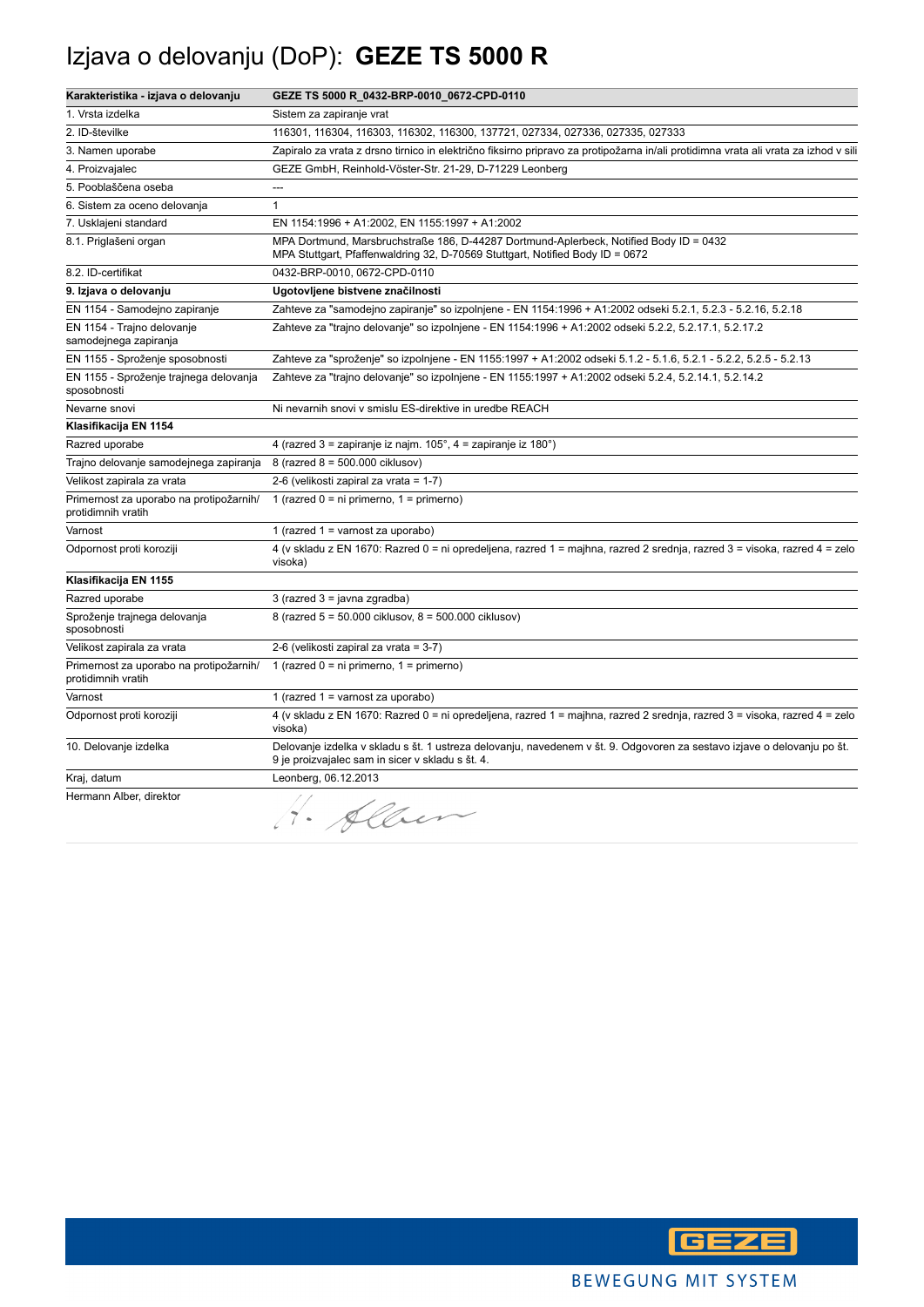## Declaración de rendimiento (DoP): **GEZE TS 5000 R**

| Identificación declaración de<br>rendimiento                  | GEZE TS 5000 R_0432-BRP-0010_0672-CPD-0110                                                                                                                                                              |
|---------------------------------------------------------------|---------------------------------------------------------------------------------------------------------------------------------------------------------------------------------------------------------|
| 1. Tipo de producto                                           | Sistema de cierrapuertas                                                                                                                                                                                |
| 2. Nº de identificación                                       | 116301, 116304, 116303, 116302, 116300, 137721, 027334, 027336, 027335, 027333                                                                                                                          |
| 3. Finalidad                                                  | Dispositivo cierrapuertas con guía deslizante y bloqueo independiente con accionamiento eléctrico para el empleo en<br>puertas cortafuegos y cortahumos o puertas de vías de evacuación                 |
| 4. Fabricante                                                 | GEZE GmbH, Reinhold-Vöster-Str. 21-29, D-71229 Leonberg                                                                                                                                                 |
| 5. Mandatario                                                 | $\sim$                                                                                                                                                                                                  |
| 6. Sistema para evaluar la resistencia de<br>rendimiento      | $\mathbf{1}$                                                                                                                                                                                            |
| 7. Norma armonizada                                           | EN 1154:1996 + A1:2002, EN 1155:1997 + A1:2002                                                                                                                                                          |
| 8.1. Organismo notificado                                     | MPA Dortmund, Marsbruchstraße 186, D-44287 Dortmund-Aplerbeck, Notified Body ID = 0432<br>MPA Stuttgart, Pfaffenwaldring 32, D-70569 Stuttgart, Notified Body ID = 0672                                 |
| 8.2. Certificado ID                                           | 0432-BRP-0010, 0672-CPD-0110                                                                                                                                                                            |
| 9. Rendimiento declarado                                      | Características principales constatadas                                                                                                                                                                 |
| EN 1154 - Cierre automático                                   | Requisitos "cierre automático" cumplidos - EN 1154:1996 + A1:2002 Apartados 5.2.1, 5.2.3 - 5.2.16, 5.2.18                                                                                               |
| EN 1154 - Función permanente del<br>cierre automático         | Requisitos "función permanente" cumplidos - EN 1154:1996 + A1:2002 Apartados 5.2.2, 5.2.17.1, 5.2.17.2                                                                                                  |
| EN 1155 - Capacidad de activación                             | Requisitos "activación" cumplidos - EN 1155:1997 + A1:2002 Apartados 5.1.2 - 5.1.6, 5.2.1 - 5.2.2, 5.2.5 - 5.2.13                                                                                       |
| EN 1155 - Función permanente de la<br>capacidad de activación | Requisitos "función permanente" cumplidos- EN 1155:1997 + A1:2002 Apartados 5.2.4, 5.2.14.1, 5.2.14.2                                                                                                   |
| Sustancias peligrosas                                         | No contiene sustancias peligrosas conforme a las directivas CE y el reglamento REACH                                                                                                                    |
| Clasificación EN 1154-1                                       |                                                                                                                                                                                                         |
| Clase de aplicación                                           | 4 (Clase $3 =$ Cierre de mín. $105^\circ$ , $4 =$ Cierre de $180^\circ$ )                                                                                                                               |
| Función permanente del autocierre                             | 8 (clase $8 = 500.000$ ciclos)                                                                                                                                                                          |
| Tamaño del cierrapuertas                                      | 2-6 (Tamaños del cierrapuertas= 1-7)                                                                                                                                                                    |
| Idoneidad para el empleo en cortahumos<br>y cortafuegos       | 1 (clase $0 = no$ adecuado, $1 =$ adecuado)                                                                                                                                                             |
| Seguridad                                                     | 1 (clase $1 =$ seguridad de empleo)                                                                                                                                                                     |
| Resistencia a la corrosión                                    | 4 (conforme a EN 1670: Clase 0 = no definida, clase 1 = escasa, clase 2 media, clase 3 = alta, clase 4 = muy alta)                                                                                      |
| <b>Clasificación EN 1155-1</b>                                |                                                                                                                                                                                                         |
| Clase de aplicación                                           | 3 (clase 3 = edificio público)                                                                                                                                                                          |
| Función permanente de la capacidad de<br>activación           | 8 (clase $5 = 50.000$ ciclos, $8 = 500.000$ ciclos)                                                                                                                                                     |
| Tamaño del cierrapuertas                                      | 2-6 (Tamaños del cierrapuertas= 3-7)                                                                                                                                                                    |
| y cortafuegos                                                 | Idoneidad para el empleo en cortahumos $1$ (clase $0 =$ no adecuado, $1 =$ adecuado)                                                                                                                    |
| Seguridad                                                     | 1 (clase $1 =$ seguridad de empleo)                                                                                                                                                                     |
| Resistencia a la corrosión                                    | 4 (conforme a EN 1670: Clase 0 = no definida, clase 1 = escasa, clase 2 media, clase 3 = alta, clase 4 = muy alta)                                                                                      |
| 10. Rendimiento producto                                      | El rendimiento del producto nº 1 se corresponde con la potencia declarada según nº 9. El fabricante es responsable<br>exclusivo, según nº 4, de redactar la declaración de rendimiento conforme a nº 9. |
| Lugar, fecha                                                  | Leonberg, 06.12.2013                                                                                                                                                                                    |
| Hermann Alber, Director                                       | . Allen                                                                                                                                                                                                 |

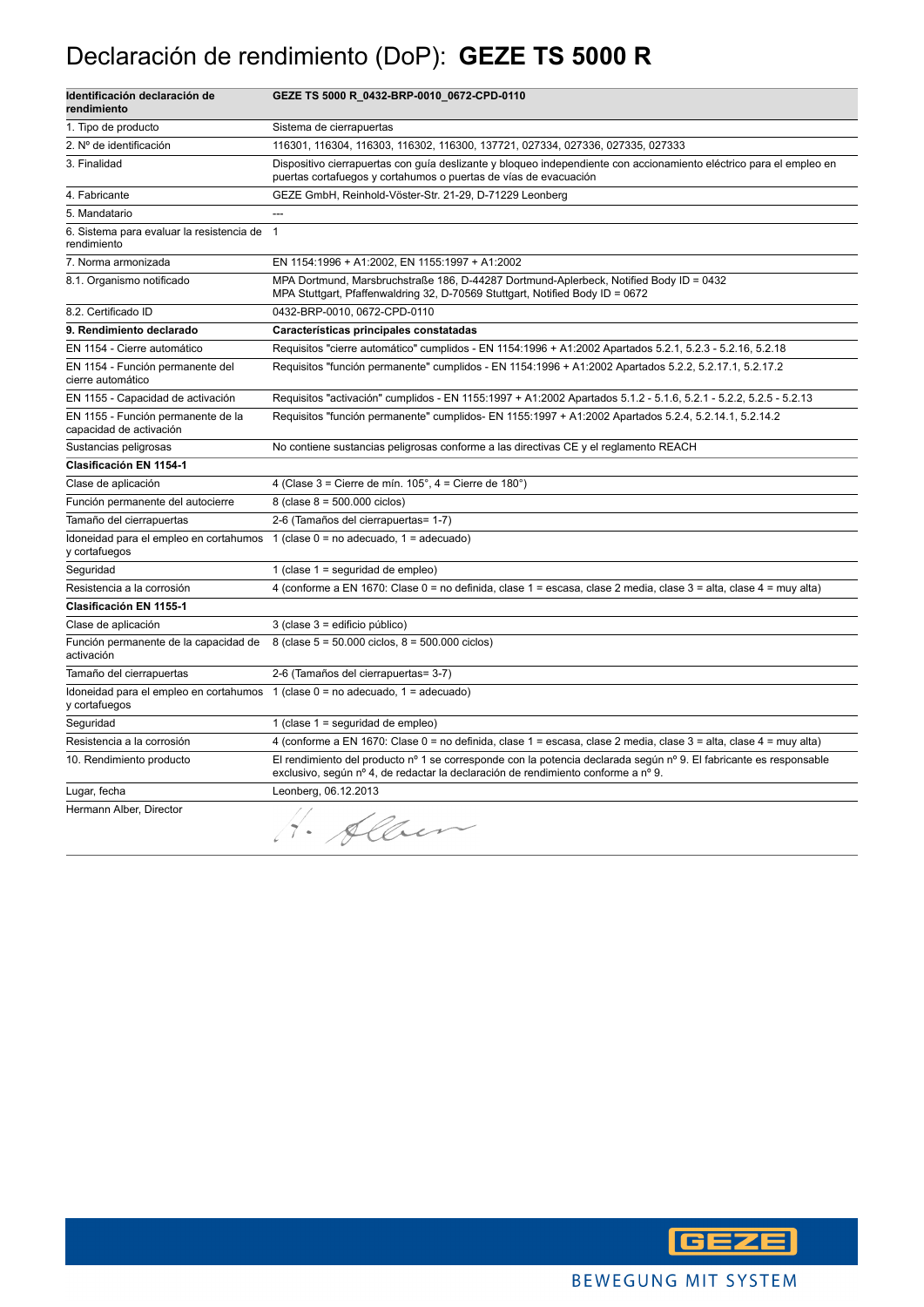#### Teljesítmény nyilatkozat (DoP): **GEZE TS 5000 R**

| Teljesítmény nyilatkozat ismertetőjel                               | GEZE TS 5000 R_0432-BRP-0010_0672-CPD-0110                                                                                                                                                             |
|---------------------------------------------------------------------|--------------------------------------------------------------------------------------------------------------------------------------------------------------------------------------------------------|
| 1. Termékfajta                                                      | Ajtócsukó rendszer                                                                                                                                                                                     |
| 2. Azonosító számok                                                 | 116301, 116304, 116303, 116302, 116300, 137721, 027334, 027336, 027335, 027333                                                                                                                         |
| 3. Az alkalmazás célja                                              | Csúszósínes ajtócsukó elektromos működtetésű rögzítőszerkezettel tűz- és/vagy füstvédő ajtókon vagy menekülő ajtókon<br>történő alkalmazáshoz                                                          |
| 4. Gyártó                                                           | GEZE GmbH, Reinhold-Vöster-Str. 21-29, D-71229 Leonberg                                                                                                                                                |
| 5. Felhatalmazott                                                   | $\overline{\phantom{a}}$                                                                                                                                                                               |
| 6. Teljesítmény állandóság értékelésére<br>szolgáló rendszer        | $\mathbf{1}$                                                                                                                                                                                           |
| 7. Harmonizált szabvány                                             | EN 1154:1996 + A1:2002, EN 1155:1997 + A1:2002                                                                                                                                                         |
| 8.1. Bejelentett szervezet                                          | MPA Dortmund, Marsbruchstraße 186, D-44287 Dortmund-Aplerbeck, Notified Body ID = 0432<br>MPA Stuttgart, Pfaffenwaldring 32, D-70569 Stuttgart, Notified Body ID = 0672                                |
| 8.2. Tanúsítvány azonosító                                          | 0432-BRP-0010, 0672-CPD-0110                                                                                                                                                                           |
| 9. Nyilatkozott teljesítmény                                        | Meghatározott alapvető jellemzők                                                                                                                                                                       |
| EN 1154 - automatikusan záródó                                      | Az "automatikusan záródó" követelményeknek megfelel - EN 1154:1996 + A1:2002, 5.2.1, 5.2.3 - 5.2.16, 5.2.18<br>szakaszok                                                                               |
| működése                                                            | EN 1154 - az automatikus záródás tartós A "tartós működés" követelményeinek megfelel - EN 1154:1996 + A1:2002, 5.2.2, 5.2.17.1, 5.2.17.2 szakaszok                                                     |
| EN 1155 - kioldási képesség                                         | A "kioldás" követelményeinek megfelel - EN 1155:1997 + A1:2002, 5.1.2 - 5.1.6, 5.2.1 - 5.2.2, 5.2.5 - 5.2.13 szakaszok                                                                                 |
| EN 1155 - kioldási képesség tartós<br>működése                      | A "tartós működés" követelményeinek megfelel - EN 1155:1997 + A1:2002, 5.2.4, 5.2.14.1, 5.2.14.2 szakaszok                                                                                             |
| Veszélyes anyagok                                                   | Az EK-irányelvek és REACH-rendelkezés értelmében nem veszélyes anyagok                                                                                                                                 |
| EN 1154 osztályba sorolás                                           |                                                                                                                                                                                                        |
| Alkalmazási osztály                                                 | 4 (3. osztály = záródás min. 105°-ból, 4 = záródás 180°-ból)                                                                                                                                           |
| Az automatikus záródás tartós<br>működése                           | 8 (8. osztály = 500.000 ciklus)                                                                                                                                                                        |
| Ajtócsukó mérete                                                    | 2-6 (ajtócsukó méretei = 1-7)                                                                                                                                                                          |
| Tűz- és füstgátló ajtókon történő<br>alkalmazáshoz való alkalmasság | 1 (0. osztály = nem alkalmas, 1 = alkalmas)                                                                                                                                                            |
| Biztonság                                                           | 1 (1. osztály = használati biztonság)                                                                                                                                                                  |
| Korrózióállóság                                                     | 4 (EN 1670 szerint: 0. osztály = nincs meghatározva, 1. osztály = alacsony, 2. osztály = közepes, 3. osztály = magas, 4.<br>osztály = nagyon magas)                                                    |
| EN 1155 osztályba sorolás                                           |                                                                                                                                                                                                        |
| Alkalmazási osztály                                                 | 3 (3. osztály = középületek)                                                                                                                                                                           |
| Kioldás képesség tartós működése                                    | 8 (5. osztály = 50.000 ciklus, 8 = 500.000 ciklus)                                                                                                                                                     |
| Ajtócsukó mérete                                                    | 2-6 (ajtócsukó méretei = 3-7)                                                                                                                                                                          |
| Tűz- és füstgátló ajtókon történő<br>alkalmazáshoz való alkalmasság | 1 (0. osztály = nem alkalmas, 1 = alkalmas)                                                                                                                                                            |
| Biztonság                                                           | 1 (1. osztály = használati biztonság)                                                                                                                                                                  |
| Korrózióállóság                                                     | 4 (EN 1670 szerint: 0. osztály = nincs meghatározva, 1. osztály = alacsony, 2. osztály = közepes, 3. osztály = magas, 4.<br>osztály = nagyon magas)                                                    |
| 10. Termék teljesítménye                                            | A termék 1. sz. szerinti teljesítménye megfelel a 9. sz. szerinti nyilatkozott teljesítménynek. A 9. sz. szerinti teljesítmény<br>nyilatkozat készítéséért egyedül a 4. sz. szerinti gyártó a felelős. |
| Hely, dátum                                                         | Leonberg, 06.12.2013                                                                                                                                                                                   |
| Hermann Alber, ügyvezető                                            | H. Alben                                                                                                                                                                                               |

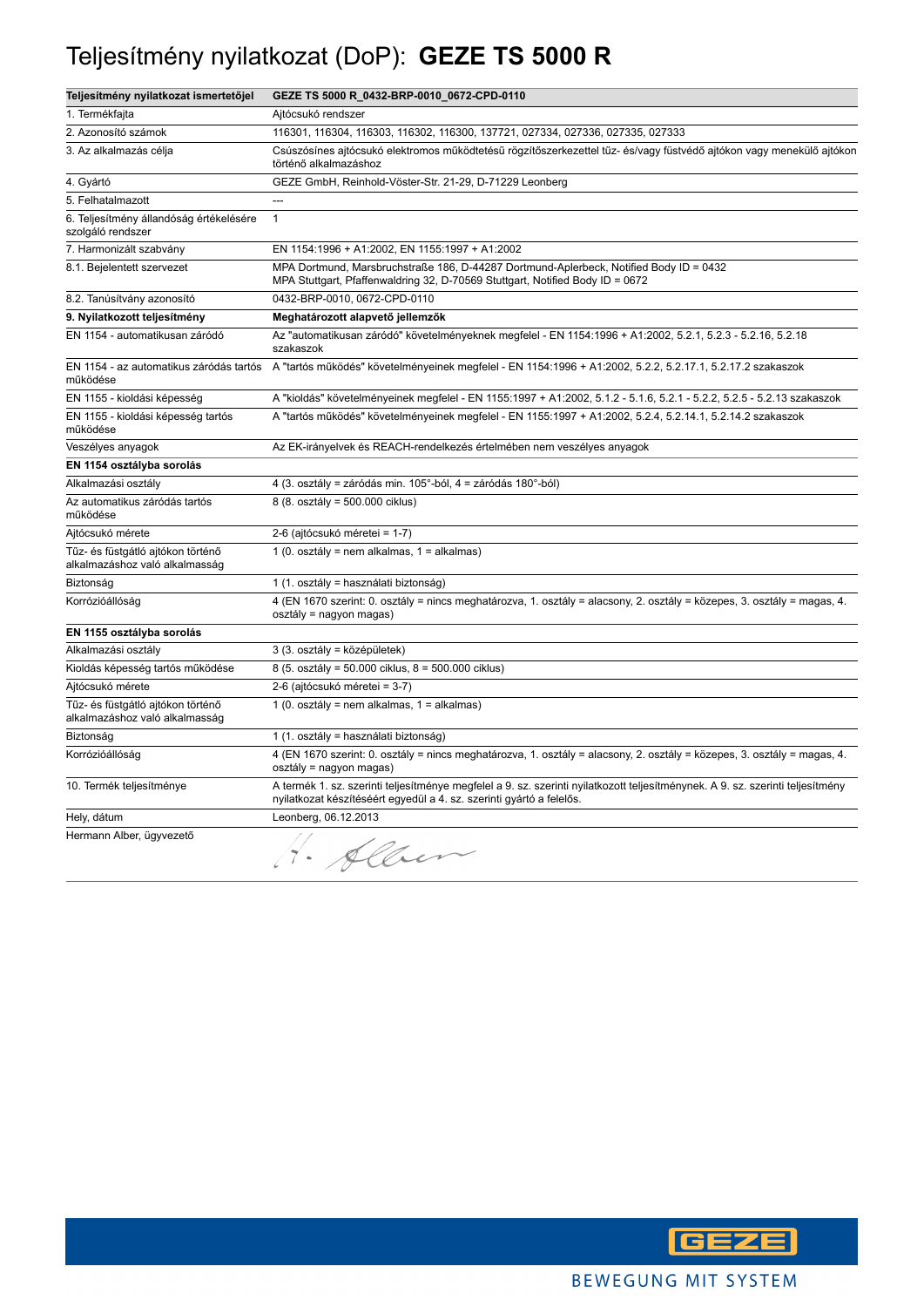# декларация за мощност (DoP): **GEZE TS 5000 R**

| Означение декларация за мощност                                     | GEZE TS 5000 R_0432-BRP-0010_0672-CPD-0110                                                                                                                                              |
|---------------------------------------------------------------------|-----------------------------------------------------------------------------------------------------------------------------------------------------------------------------------------|
| 1. Вид продукт                                                      | Система за затваряне на вратата                                                                                                                                                         |
| 2. Идентификационен номер                                           | 116301, 116304, 116303, 116302, 116300, 137721, 027334, 027336, 027335, 027333                                                                                                          |
| 3. Цел на използване                                                | Средство за затваряне на врати с плъзгаща релса с електрически задвижвано фиксиращо приспособление за<br>използване на пожаро- и димозащитни врати и/или на врати на спасителни пътища  |
| 4. Производител                                                     | GEZE GmbH, Reinhold-Vöster-Str. 21-29, D-71229 Leonberg                                                                                                                                 |
| 5. Упълномощено лице                                                | $\overline{a}$                                                                                                                                                                          |
| 6. Система за оценка на<br>устойчивостта при работа                 | $\mathbf{1}$                                                                                                                                                                            |
| 7. Хармонизиран стандарт                                            | EN 1154:1996 + A1:2002, EN 1155:1997 + A1:2002                                                                                                                                          |
| 8.1. Нотифициран орган                                              | MPA Dortmund, Marsbruchstraße 186, D-44287 Dortmund-Aplerbeck, Notified Body ID = 0432<br>MPA Stuttgart, Pfaffenwaldring 32, D-70569 Stuttgart, Notified Body ID = 0672                 |
| 8.2. ID сертификат                                                  | 0432-BRP-0010, 0672-CPD-0110                                                                                                                                                            |
| 9. Декларирана мощност                                              | Установени съществени белези                                                                                                                                                            |
| EN 1154 - Автоматично затварящи се                                  | Изпълнени изисквания "автоматично затварящи се" - EN 1154:1996 + A1:2002 раздели 5.2.1, 5.2.3 - 5.2.16, 5.2.18                                                                          |
| EN 1154 - Постоянна функция на<br>автоматично затваряне             | Изпълнени изисквания "постоянна функция" - EN 1154:1996 + A1:2002 раздели 5.2.2, 5.2.17.1, 5.2.17.2                                                                                     |
| EN 1155 - Способността може да се<br>задейства                      | Изпълнени изисквания "може да се задейства" - EN 1155:1997 + A1:2002 раздели 5.1.2 - 5.1.6, 5.2.1 - 5.2.2, 5.2.5 -<br>5.2.13                                                            |
| EN 1155 - Постоянна функция на<br>способността може да се задейства | Изпълнени изисквания "постоянна функция" - EN 1155:1997 + A1:2002 раздели 5.2.4, 5.2.14.1, 5.2.14.2                                                                                     |
| Опасни субстанции                                                   | Без опасни субстанции по смисъла на директивите на ЕО и разпоредба REACH                                                                                                                |
| <b>EN 1154 Класифициране</b>                                        |                                                                                                                                                                                         |
| Клас приложение                                                     | 4 (клас 3 = затваряне от мин. $105^\circ$ , 4 = затваряне от $180^\circ$ )                                                                                                              |
| Постоянна функция на автоматично<br>затваряне                       | 8 (клас 8 = 500 000 цикъла)                                                                                                                                                             |
| Размер на устройството за затваряне<br>на вратата                   | 2-6 (размери на устройството за затваряне на вратата = 1-7)                                                                                                                             |
| Пригодност за използване на пожаро-/<br>димозащитни врати           | 1 (клас 0 = не подходящи, 1 = подходящи)                                                                                                                                                |
| Безопасност                                                         | 1 (клас 1 = безопасност при използване)                                                                                                                                                 |
| Корозионна устойчивост                                              | 4 (съгласно EN 1670: клас 0 = не дефинирано, клас 1 = нисък, клас 2 среден, клас 3 = висок, клас 4 = много висок)                                                                       |
| <b>EN 1155 Класифициране</b>                                        |                                                                                                                                                                                         |
| Клас приложение                                                     | 3 (клас 3 = обществено сграда)                                                                                                                                                          |
| Постоянна функция на способността<br>може да се задейства           | 8 (клас 5 = 50 000 цикъла, 8 = 500 000 цикъла)                                                                                                                                          |
| Размер на устройството за затваряне<br>на вратата                   | 2-6 (размери на устройството за затваряне на вратата = 3-7)                                                                                                                             |
| Пригодност за използване на пожаро-/<br>димозащитни врати           | 1 (клас 0 = не подходящи, 1 = подходящи)                                                                                                                                                |
| Безопасност                                                         | 1 (клас 1 = безопасност при използване)                                                                                                                                                 |
| Корозионна устойчивост                                              | 4 (съгласно EN 1670: клас 0 = не дефинирано, клас 1 = нисък, клас 2 среден, клас 3 = висок, клас 4 = много висок)                                                                       |
| 10. Мощност на продукта                                             | Мощността на продукта според № 1 съответства на декларираната мощност според № 9. Отговорен за съставяне<br>на декларация за мощност според № 9 е единствено производителят според № 4. |
| Населено място, дата                                                | Leonberg, 06.12.2013                                                                                                                                                                    |
| Херман Албер, търговски директор                                    | H. Alben                                                                                                                                                                                |

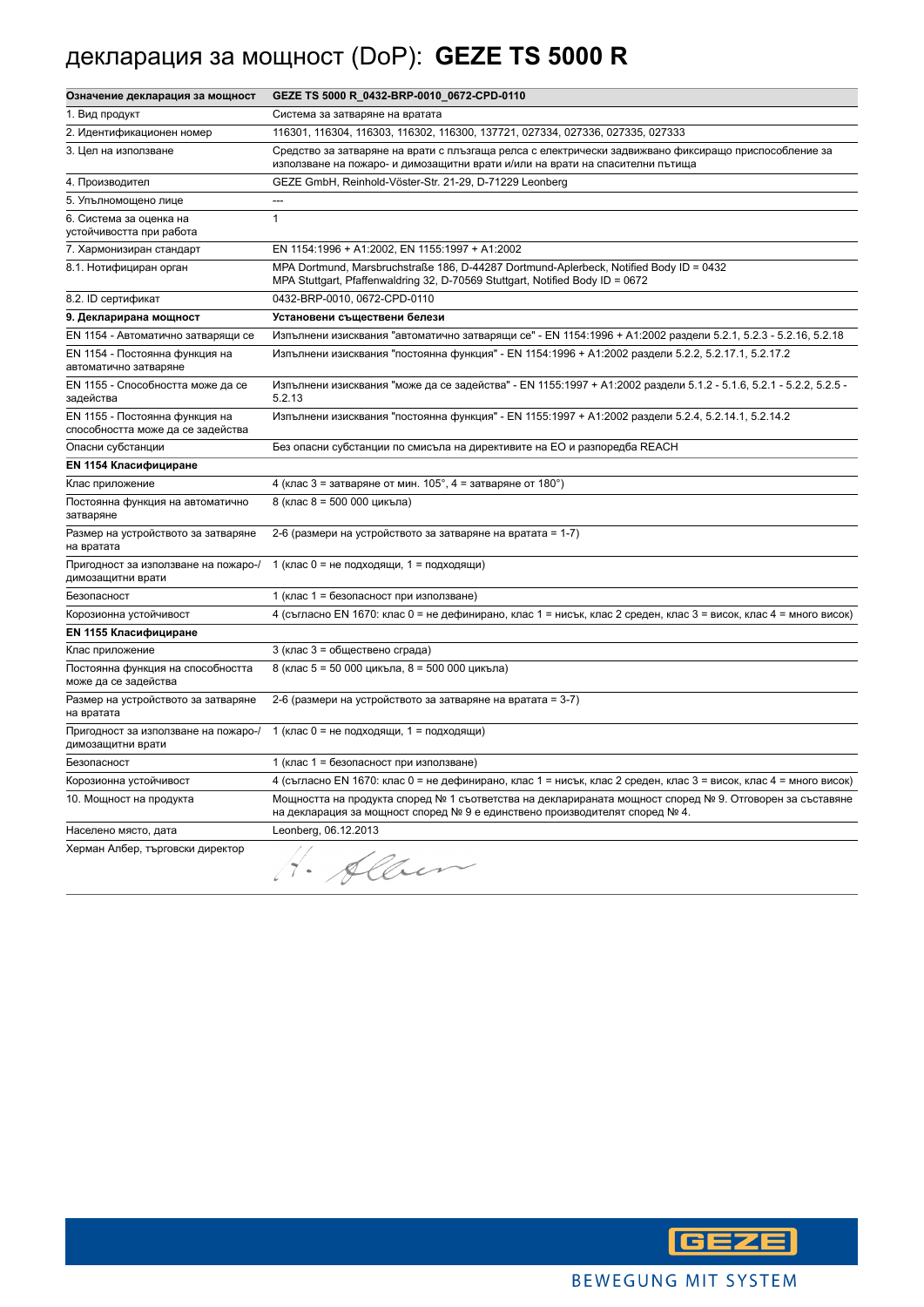#### Ydeevnedeklaration (DoP): **GEZE TS 5000 R**

| Identifikation ydeevnedeklaration                   | GEZE TS 5000 R_0432-BRP-0010_0672-CPD-0110                                                                                                                                      |
|-----------------------------------------------------|---------------------------------------------------------------------------------------------------------------------------------------------------------------------------------|
| 1. Produktart                                       | Dørlukkersystem                                                                                                                                                                 |
| 2. Id-numre                                         | 116301, 116304, 116303, 116302, 116300, 137721, 027334, 027336, 027335, 027333                                                                                                  |
| 3. Anvendelsesformål                                | Dørlukkeudstyr med glideskinne med elektrisk drevet holdeanordning til brug på brand- og/eller røgdøre eller på<br>flugtvejsdøre                                                |
| 4. Producent                                        | GEZE GmbH, Reinhold-Vöster-Str. 21-29, D-71229 Leonberg                                                                                                                         |
| 5. Befuldmægtiget                                   | ---                                                                                                                                                                             |
| 6. System til vurdering af<br>ydelsesbestandigheden | $\mathbf{1}$                                                                                                                                                                    |
| 7. Harmoniseret standard                            | EN 1154:1996 + A1:2002, EN 1155:1997 + A1:2002                                                                                                                                  |
| 8.1. Notificeret organ                              | MPA Dortmund, Marsbruchstraße 186, D-44287 Dortmund-Aplerbeck, Notified Body ID = 0432<br>MPA Stuttgart, Pfaffenwaldring 32, D-70569 Stuttgart, Notified Body ID = 0672         |
| 8.2. Id certifikat                                  | 0432-BRP-0010, 0672-CPD-0110                                                                                                                                                    |
| 9. Deklareret ydeevne                               | Konstaterede væsentlige egenskaber                                                                                                                                              |
| EN 1154 - Selvlukkende                              | Krav "selvlukkende" opfyldt - EN 1154:1996 + A1:2002 afsnit 5.2.1, 5.2.3 - 5.2.16, 5.2.18                                                                                       |
| EN 1154 - Selvlukkende kontinuerlig<br>funktion     | Krav "kontinuerlig funktion" opfyldt - EN 1154:1996 + A1:2002 afsnit 5.2.2, 5.2.17.1, 5.2.17.2                                                                                  |
| EN 1155 - Udløsningsevne                            | Krav "udløsning" opfyldt - EN 1155:1997 + A1:2002 afsnit 5.1.2 - 5.1.6, 5.2.1 - 5.2.2, 5.2.5 - 5.2.13                                                                           |
| EN 1155 - Kontinuerlig<br>udløsningsfunktion        | Krav "kontinuerlig funktion" opfyldt - EN 1155:1997 + A1:2002 afsnit 5.2.4, 5.2.14.1, 5.2.14.2                                                                                  |
| Farlige substanser                                  | Ingen farlige substanser iht. EF-direktiver og REACH-forordningen                                                                                                               |
| <b>EN 1154 Klassificering</b>                       |                                                                                                                                                                                 |
| Anvendelsesklasse                                   | 4 (klasse 3 = lukning fra min. $105^\circ$ , 4 = lukning fra 180 $^\circ$ )                                                                                                     |
| Selvlukkende kontinuerlig funktion                  | 8 (klasse 8 = 500.000 cyklusser)                                                                                                                                                |
| Dørlukkerstørrelse                                  | 2-6 (dørlukkerstørrelser = 1-7)                                                                                                                                                 |
| Egnet til brug på brand-/røgdøre                    | 1 (klasse $0 =$ ikke egnet, $1 =$ egnet)                                                                                                                                        |
| Sikkerhed                                           | 1 (klasse 1 = anvendelsessikkerhed)                                                                                                                                             |
| Korrosionsbestandighed                              | 4 (iht. EN 1670: Klasse 0 = ingen defineret, klasse 1 = lav, klasse 2 moderat, klasse 3 = høj, klasse 4 = meget høj)                                                            |
| <b>EN 1155 Klassificering</b>                       |                                                                                                                                                                                 |
| Anvendelsesklasse                                   | 3 (klasse 3 = offentlige bygninger)                                                                                                                                             |
| Kontinuerlig funktion udløsningsevne                | 8 (klasse 5 = 50.000 cyklusser, 8 = 500.000 cyklusser)                                                                                                                          |
| Dørlukkerstørrelse                                  | 2-6 (dørlukkerstørrelser = 3-7)                                                                                                                                                 |
| Egnet til brug på brand-/røgdøre                    | 1 (klasse $0 =$ ikke egnet, $1 =$ egnet)                                                                                                                                        |
| Sikkerhed                                           | 1 (klasse 1 = anvendelsessikkerhed)                                                                                                                                             |
| Korrosionsbestandighed                              | 4 (iht. EN 1670: Klasse 0 = ingen defineret, klasse 1 = lav, klasse 2 moderat, klasse 3 = høj, klasse 4 = meget høj)                                                            |
| 10. Produktets ydeevne                              | Produktets ydeevne iht. nr. 1 svarer til den deklarerede ydeevne iht. nr. 9. Ansvarlig for udarbejdelsen af<br>ydeevnedeklarationen iht. nr. 9 er alene producenten iht. nr. 4. |
| Sted, dato                                          | Leonberg, 06.12.2013                                                                                                                                                            |
| Hermann Alber, forretningsfører                     | · Alber                                                                                                                                                                         |

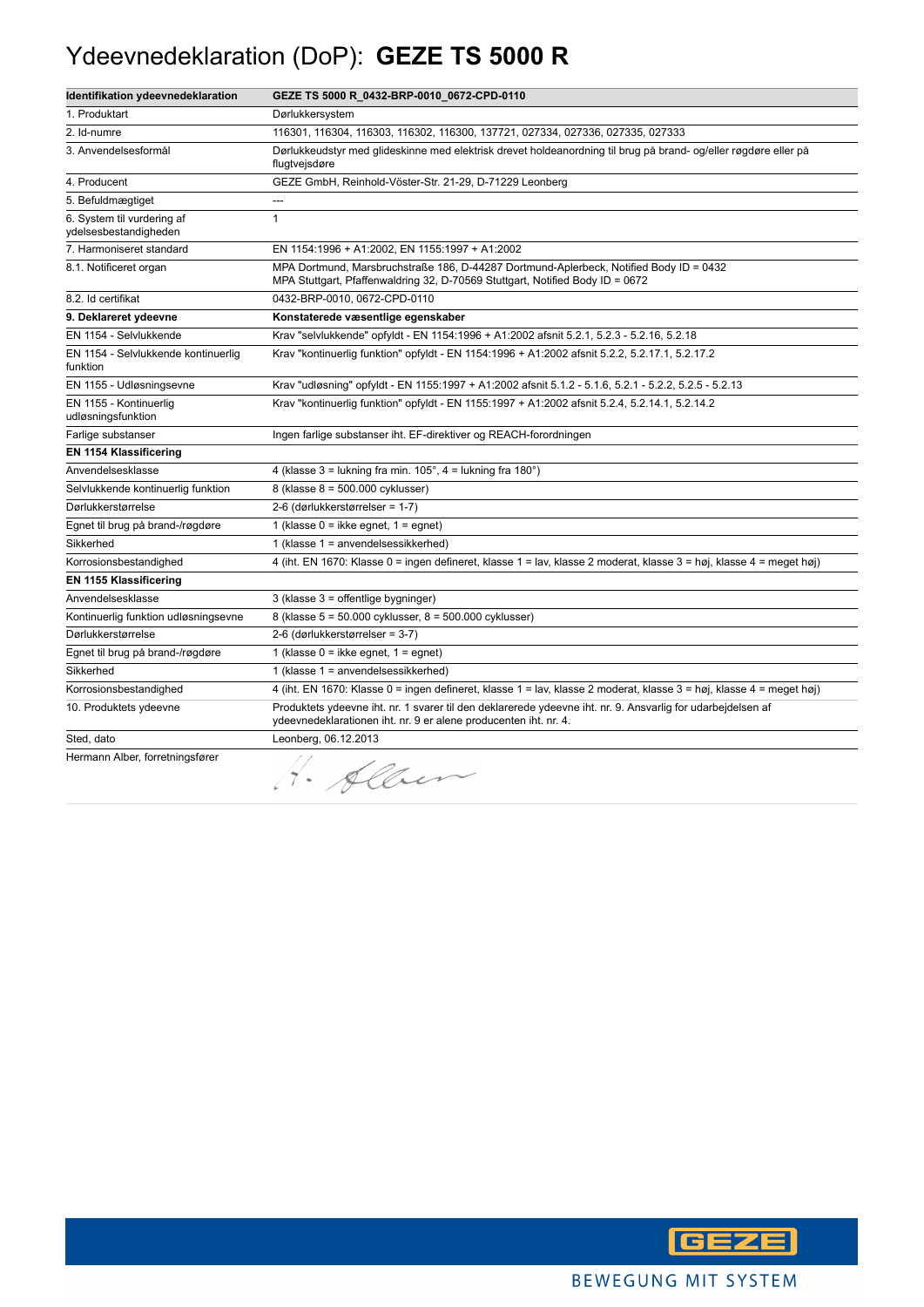# Toimimisviis (DoP): **GEZE TS 5000 R**

| Tähis / toimimisviis                            | GEZE TS 5000 R_0432-BRP-0010_0672-CPD-0110                                                                                                                              |
|-------------------------------------------------|-------------------------------------------------------------------------------------------------------------------------------------------------------------------------|
| 1. Toode                                        | Uksesulgursüsteem                                                                                                                                                       |
| 2. Tootenumber                                  | 116301, 116304, 116303, 116302, 116300, 137721, 027334, 027336, 027335, 027333                                                                                          |
| 3. Kasutusotstarve                              | Liugsiiniga uksesulgur koos elektrilise sulgemisseadmega kasutamiseks tule- ja/või suitsutõkkeustel või<br>evakuatsiooniustel                                           |
| 4. Tootja                                       | GEZE GmbH, Reinhold-Vöster-Str. 21-29, D-71229 Leonberg                                                                                                                 |
| 5. Esindaja                                     | ---                                                                                                                                                                     |
| 6. Süsteem töökindluse hindamiseks              | $\mathbf{1}$                                                                                                                                                            |
| 7. Harmoniseeritud norm                         | EN 1154:1996 + A1:2002, EN 1155:1997 + A1:2002                                                                                                                          |
| 8.1. Teatatud asukoht                           | MPA Dortmund, Marsbruchstraße 186, D-44287 Dortmund-Aplerbeck, Notified Body ID = 0432<br>MPA Stuttgart, Pfaffenwaldring 32, D-70569 Stuttgart, Notified Body ID = 0672 |
| 8.2. ID-sertifikaat                             | 0432-BRP-0010, 0672-CPD-0110                                                                                                                                            |
| 9. Deklareeritud jõudlus                        | Kindlakstehtud olulised tunnused                                                                                                                                        |
| $EN$ 1154 - isesulguv                           | "Isesulguva" nõuded täidetud – EN 1154:1996 + A1:2002 peatükid 5.2.1, 5.2.3– 5.2.16, 5.2.18                                                                             |
| EN 1154 - isesulguva püsifunktsioon             | "Püsifunktsiooni" nõuded täidetud – EN 1154:1996 + A1:2002 peatükid 5.2.2, 5.2.17.1, 5.2.17.2                                                                           |
| EN 1155 - käivitumisvõime                       | "Käivitumisvõime" nõuded täidetud - EN 1155:1997 + A1:2002 peatükid 5.1.2-5.1.6, 5.2.1 - 5.2.2, 5.2.5-5.2.13                                                            |
| EN 1155 - käivitumisvõime<br>püsifunktsioon     | "Püsifunktsiooni" nõuded täidetud - EN 1155:1997 + A1:2002 peatükid 5.2.4, 5.2.14.1, 5.2.14.2                                                                           |
| Ohtlikud ained                                  | Pole ohtlikke aineid EL-i direktiivide ja REACH-i regulatsiooni mõttes                                                                                                  |
| EN 1154 klassifikatsioon                        |                                                                                                                                                                         |
| Kasutusklass                                    | 4 (klass $3 =$ sulgumine alates $105^\circ$ , $4 =$ sulgumine alates $180^\circ$ )                                                                                      |
| Isesulgumise püsifunktsioon                     | 8 (klass 8 = 500 000 tsüklit)                                                                                                                                           |
| Uksesulguri suurused                            | 2-6 (uksesulgurite suurused = $1-7$ )                                                                                                                                   |
| Sobivus kasutamiseks tule-/<br>suitsutõkkeustel | 1 (klass $0 = ei$ sobi, $1 =$ sobib)                                                                                                                                    |
| Kasutuskindlus                                  | 1 (klass $1 =$ kasutuskindel)                                                                                                                                           |
| Korrosioonikindlus                              | 4 (EN 1670 järgi: klass 0 = puudub, klass 1 = väike, klass 2 = keskmine, klass 3 = kõrge, klass 4 = väga kõrge)                                                         |
| EN 1155 klassifikatsioon                        |                                                                                                                                                                         |
| Kasutusklass                                    | 3 (klass 3 = avalikud hooned)                                                                                                                                           |
| Käivitumisvõime püsifunktsioon                  | 8 (klass 5 = 50 000 tsüklit, 8 = 500 000 tsüklit)                                                                                                                       |
| Uksesulguri suurused                            | 2-6 (uksesulgurite suurused = 3-7)                                                                                                                                      |
| Sobivus kasutamiseks tule-/<br>suitsutõkkeustel | 1 (klass $0 = ei$ sobi, $1 =$ sobib)                                                                                                                                    |
| Kasutuskindlus                                  | 1 (klass $1 =$ kasutuskindel)                                                                                                                                           |
| Korrosioonikindlus                              | 4 (EN 1670 järgi: klass 0 = puudub, klass 1 = väike, klass 2 = keskmine, klass 3 = kõrge, klass 4 = väga kõrge)                                                         |
| 10. Toote jõudlus                               | Toote jõudlus (nr 1) on kooskõlas deklareeritud jõudlusega (nr 9). Jõudlusdeklaratsiooni (nr 9) koostamise eest vastutab<br>ainult tootja (nr 4).                       |
| Koht, kuupäev                                   | Leonberg, 06.12.2013                                                                                                                                                    |
| Hermann Alber, ärijuht                          | . Alben                                                                                                                                                                 |

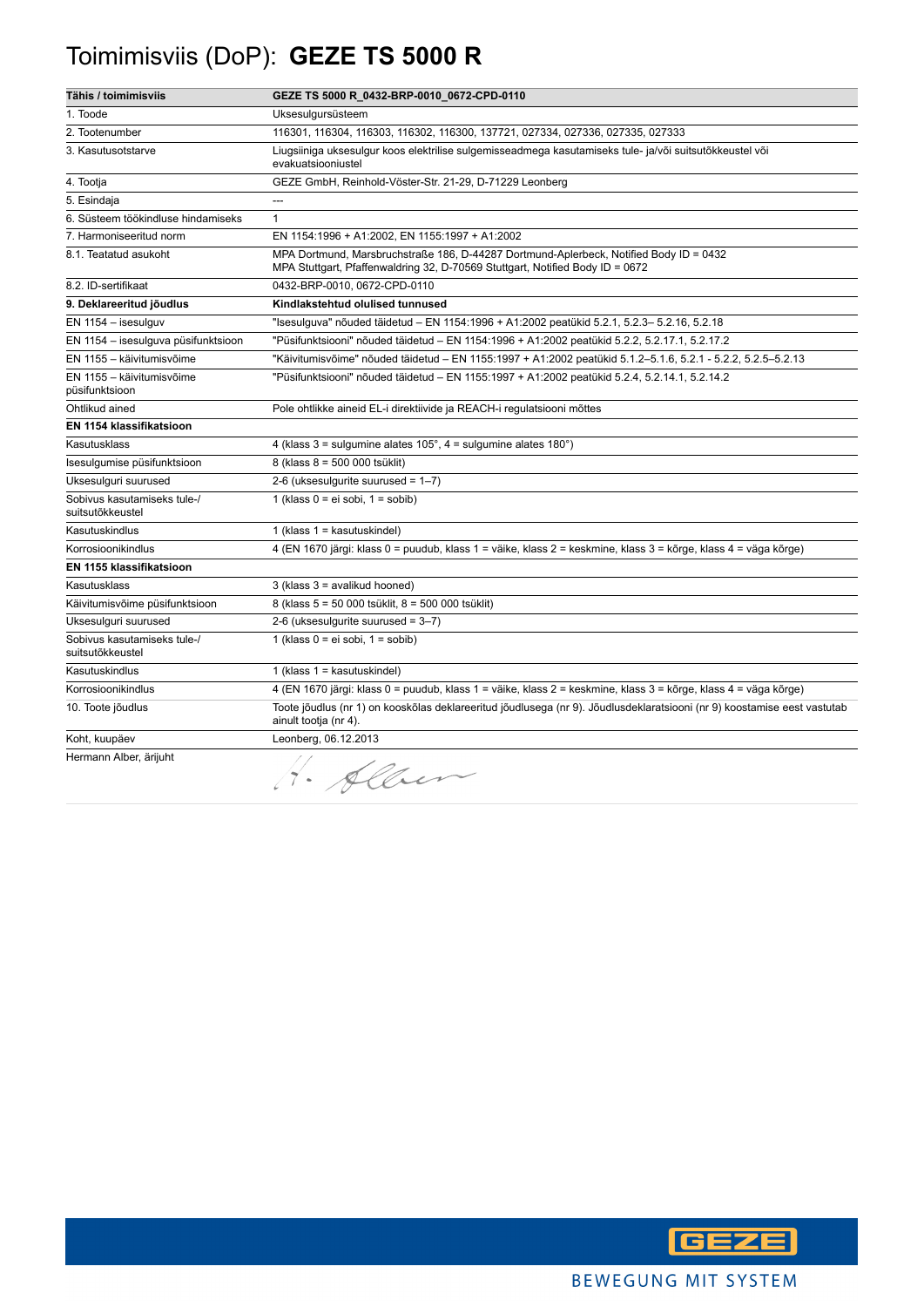## Toimintoselvitys (DoP): **GEZE TS 5000 R**

| <b>Tunnus toimintoselvitys</b>                   | GEZE TS 5000 R_0432-BRP-0010_0672-CPD-0110                                                                                                                              |
|--------------------------------------------------|-------------------------------------------------------------------------------------------------------------------------------------------------------------------------|
| 1. Tuotetyyppi                                   | Ovensulkijajärjestelmä                                                                                                                                                  |
| 2. Tunnusnumerot                                 | 116301, 116304, 116303, 116302, 116300, 137721, 027334, 027336, 027335, 027333                                                                                          |
| 3. Käyttötarkoitus                               | Liukukiskolla ja sähkökäyttöisellä lukitusjärjestelmällä varustettu ovensulkija palo- ja/tai savusuojaoviin sekä pakotieoviin                                           |
| 4. Valmistaja                                    | GEZE GmbH, Reinhold-Vöster-Str. 21-29, D-71229 Leonberg                                                                                                                 |
| 5. Valtuutettu                                   |                                                                                                                                                                         |
| 6. Järjestelmä vakaan toimivuuden<br>arviointiin | $\mathbf{1}$                                                                                                                                                            |
| 7. Sovellettu normi                              | EN 1154:1996 + A1:2002, EN 1155:1997 + A1:2002                                                                                                                          |
| 8.1. Ilmoitettu paikka                           | MPA Dortmund, Marsbruchstraße 186, D-44287 Dortmund-Aplerbeck, Notified Body ID = 0432<br>MPA Stuttgart, Pfaffenwaldring 32, D-70569 Stuttgart, Notified Body ID = 0672 |
| 8.2. ID-varmenne                                 | 0432-BRP-0010, 0672-CPD-0110                                                                                                                                            |
| 9. Selvitetty toiminto                           | Määritetyt olennaiset ominaisuudet                                                                                                                                      |
| EN 1154 - Itsesulkeutuva                         | "Itsesulkeutuvan" vaatimukset täyttävät - EN 1154:1996 + A1:2002 luvut 5.2.1, 5.2.3 - 5.2.16, 5.2.18                                                                    |
| EN 1154 - Itsesulkeutuvuuden<br>kestotoiminto    | "Kestotoiminnon" vaatimukset täyttävät – EN 1154:1996 + A1:2002 luvut 5.2.2, 5.2.17.1, 5.2.17.2                                                                         |
| EN 1155 - Laukaisukyky                           | "Laukaisukyvyn" vaatimukset täyttävät – EN 1155:1997 + A1:2002 luvut 5.1.2 – 5.1.6, 5.2.1 – 5.2.2, 5.2.5 – 5.2.13                                                       |
| EN 1155 - Laukaisukyvyn kestotoiminto            | "Kestotoiminnon" vaatimukset täyttävät – EN 1155:1997 + A1:2002 luvut 5.4.2, 5.2.14.1, 5.2.14.2                                                                         |
| Vaaralliset aineet                               | Ei EY:n direktiivien ja REACH-asetuksen mukaisia vaarallisia aineita                                                                                                    |
| <b>EN 1154 Luokitus</b>                          |                                                                                                                                                                         |
| Käyttöluokka                                     | 4 (luokka 3 = sulkuasento väh. 105°, 4 = sulkuasento väh. 180°)                                                                                                         |
| Itsesulkeutuvuuden kestotoiminto                 | 8 (luokka 8 = 500 000 sykliä)                                                                                                                                           |
| Ovensulkijan koko                                | 2-6 (ovensulkijakoot = 1-7)                                                                                                                                             |
| Soveltuvuus palo-/savusuojaoviin                 | 1 (luokka 0 = ei sovi, 1 = sopii)                                                                                                                                       |
| Turvallisuus                                     | 1 (luokka 1 = käyttövarmuus)                                                                                                                                            |
| Korroosionkestävyys                              | 4 (EN 1670 mukaan: luokka 0 = ei määritetty, luokka 1 = vähäinen, luokka 2 keskimääräinen, luokka 3 = korkea, luokka 4<br>= erittäin korkea)                            |
| <b>EN 1155 Luokitus</b>                          |                                                                                                                                                                         |
| Käyttöluokka                                     | 3 (luokka 3 = julkinen rakennus)                                                                                                                                        |
| Ominaisuuden laukaisun kestotoiminto             | 8 (luokka 5 = 50 000 sykliä, 8 = 500 000 sykliä)                                                                                                                        |
| Ovensulkijan koko                                | 2-6 (ovensulkijakoot = 3-7)                                                                                                                                             |
| Soveltuvuus palo-/savusuojaoviin                 | 1 (luokka $0 = ei sovi$ , $1 = sopii$ )                                                                                                                                 |
| <b>Turvallisuus</b>                              | 1 (luokka 1 = käyttövarmuus)                                                                                                                                            |
| Korroosionkestävyys                              | 4 (EN 1670 mukaan: luokka 0 = ei määritetty, luokka 1 = vähäinen, luokka 2 keskimääräinen, luokka 3 = korkea, luokka 4<br>= erittäin korkea)                            |
| 10. Tuotteen suorituskyky                        | Tuotteen suorituskyky numeron 1 mukaan vastaa numerossa 9 selvitettyä toimintoa. Valmistaja on yksin vastuussa<br>numeron 9 mukaan laaditusta toimintoselvityksestä.    |
| Paikka, päivämäärä                               | Leonberg, 06.12.2013                                                                                                                                                    |
| Hermann Alber, toimitusjohtaja                   | 1. Alben                                                                                                                                                                |

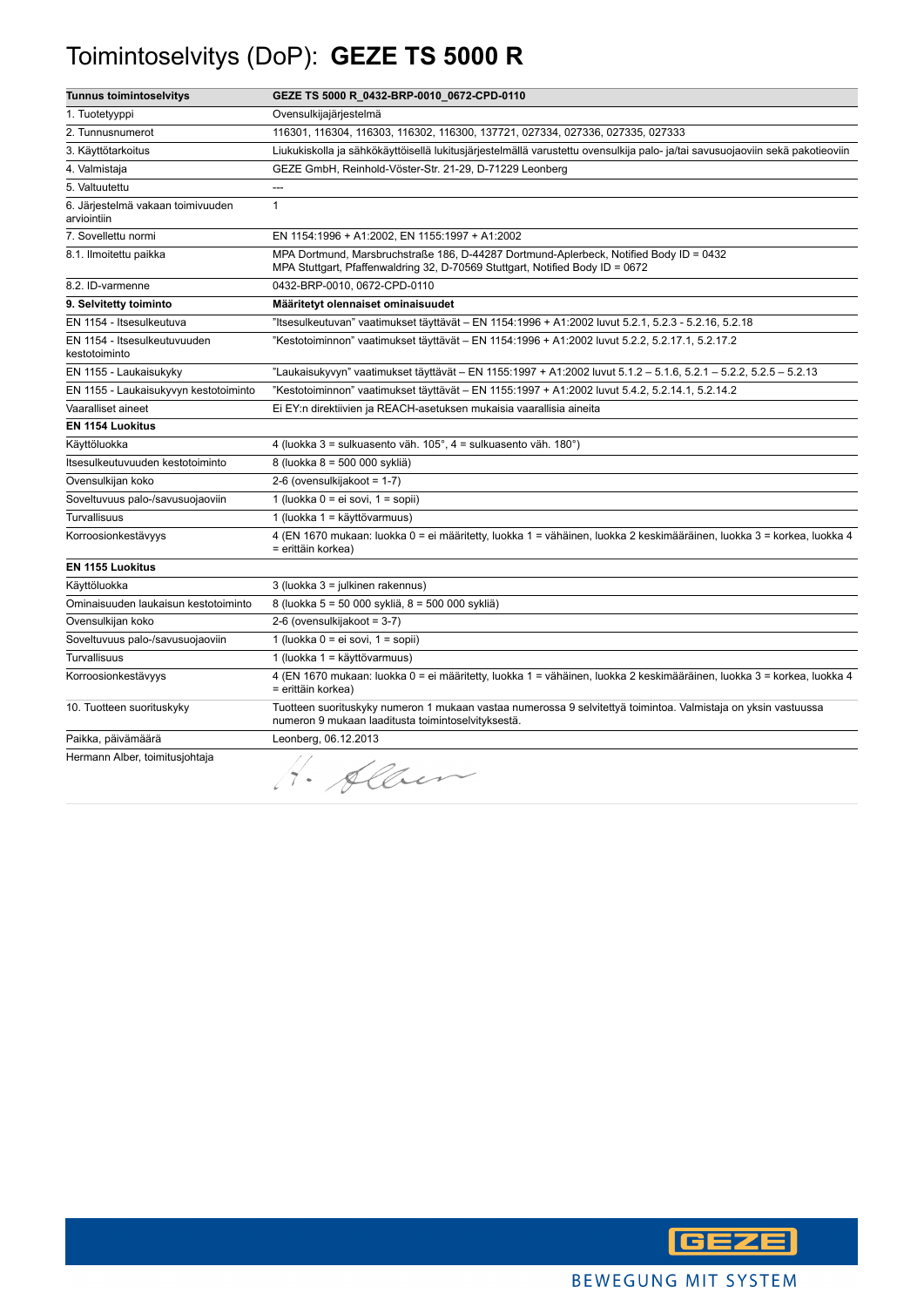# Δήλωση ισχύος (DoP): **GEZE TS 5000 R**

| Χαρακτηρισμός Δήλωση ισχύος                                  | GEZE TS 5000 R_0432-BRP-0010_0672-CPD-0110                                                                                                                                                                                |
|--------------------------------------------------------------|---------------------------------------------------------------------------------------------------------------------------------------------------------------------------------------------------------------------------|
| 1. Τύπος προϊόντος                                           | Σύστημα μηχανισμού επαναφοράς πόρτας                                                                                                                                                                                      |
| 2.Αριθμοί αναγνώρισης                                        | 116301, 116304, 116303, 116302, 116300, 137721, 027334, 027336, 027335, 027333                                                                                                                                            |
| 3. Σκοπός χρήσης                                             | Μέσο επαναφοράς πόρτας με οδηγό ολίσθησης με ηλεκτροκίνητη διάταξη συγκράτησης ανοίγματος και επιλογέα<br>διαδοχικού κλεισίματος προτεραιότητας πόρτας για χρήση σε πόρτες καπνού ή/και πυρός ή σε πόρτες εξόδου κινδύνου |
| 4. Κατασκευαστής                                             | GEZE GmbH, Reinhold-Vöster-Str. 21-29, D-71229 Leonberg                                                                                                                                                                   |
| 5. Πληρεξούσιος                                              | ---                                                                                                                                                                                                                       |
| 6. Σύστημα αξιολόγησης σταθερότητας<br>ισχύος                | $\mathbf{1}$                                                                                                                                                                                                              |
| 7. Εναρμονισμένο πρότυπο                                     | EN 1154:1996 + A1:2002, EN 1155:1997 + A1:2002                                                                                                                                                                            |
| 8.1. Κοινοποιημένος φορέας                                   | MPA Dortmund, Marsbruchstraße 186, D-44287 Dortmund-Aplerbeck, Notified Body ID = 0432<br>MPA Stuttgart, Pfaffenwaldring 32, D-70569 Stuttgart, Notified Body ID = 0672                                                   |
| 8.2. Πιστοποιητικό αναγνωριστικού<br>αριθμού                 | 0432-BRP-0010, 0672-CPD-0110                                                                                                                                                                                              |
| 9. Δηλωθείσα ισχύς                                           | Καταγεγραμμένα βασικά χαρακτηριστικά                                                                                                                                                                                      |
| ΕΝ 1154 - Αυτόματο κλείσιμο                                  | Πληρούνται οι απαιτήσεις "αυτόματου κλεισίματος" - ΕΝ 1154:1996 + Α1:2002 Παράγραφοι 5.2.1, 5.2.3 - 5.2.16, 5.2.18                                                                                                        |
| ΕΝ 1154 - Διαρκής λειτουργία αυτόματου<br>κλεισίματος        | Πληρούνται οι απαιτήσεις "διαρκούς λειτουργίας" - ΕΝ 1154:1996 + Α1:2002 Παράγραφοι 5.2.2, 5.2.17.1, 5.2.17.2                                                                                                             |
| ΕΝ 1155 - Ικανότητα ενεργοποίησης                            | Πληρούνται οι απαιτήσεις "ενεργοποίησης" - ΕΝ 1155:1997 + Α1:2002 Παράγραφοι 5.1.2 - 5.1.6, 5.2.1 - 5.2.2, 5.2.5 -<br>5.2.13                                                                                              |
| ΕΝ 1155 - Διαρκής λειτουργία της<br>ικανότητας ενεργοποίησης | Πληρούνται οι απαιτήσεις "διαρκούς λειτουργίας" - ΕΝ 1155:1997 + Α1:2002 Παράγραφοι 5.2.4, 5.2.14.1, 5.2.14.2                                                                                                             |
| Επικίνδυνες ουσίες                                           | Δεν υπάρχουν επικίνδυνες ουσίες υπό την έννοια των οδηγιών ΕΚ και του κανονισμού REACH                                                                                                                                    |
| ΕΝ 1154 Κατάταξη                                             |                                                                                                                                                                                                                           |
| Κατηγορία εφαρμογής                                          | 4 (Κατηγορία 3 = Κλείσιμο από ελάχ. 105, 4 = Κλείσιμο από 180)                                                                                                                                                            |
| Διαρκής λειτουργία αυτόματου<br>κλεισίματος                  | 8 (Κατηγορία 8 = 500.000 κύκλοι)                                                                                                                                                                                          |
| Μέγεθος μηχανισμού επαναφοράς<br>πόρτας                      | 2-6 (Μεγέθη μηχανισμού επαναφοράς πόρτας = 1-7)                                                                                                                                                                           |
| Καταλληλότητα για χρήση σε πόρτα<br>καπνού/πυρός             | 1 (Κατηγορία 0 = ακατάλληλο, 1 = κατάλληλο)                                                                                                                                                                               |
| Ασφάλεια                                                     | 1 (Κατηγορία 1 = ασφάλεια χρήσης)                                                                                                                                                                                         |
| Αντοχή σε διάβρωση                                           | 4 (κατά ΕΝ 1670:Κατηγορία 0 = μη καθορισμένη, Κατηγορία 1 = ελάχιστη, Κατηγορία 2 μέτρια, Κατηγορία 3 = υψηλή,<br>Κατηγορία 4 = πολύ υψηλή)                                                                               |
| ΕΝ 1155 Κατάταξη                                             |                                                                                                                                                                                                                           |
| Κατηγορία εφαρμογής                                          | 3 (Κατηγορία 3 = Δημόσια κτίρια)                                                                                                                                                                                          |
| Διαρκής λειτουργία της ικανότητας<br>ενεργοποίησης           | 8 (Κατηγορία 5 = 50.000 κύκλοι, 8 = 500.000 κύκλοι)                                                                                                                                                                       |
| Μέγεθος μηχανισμού επαναφοράς<br>πόρτας                      | 2-6 (Μεγέθη μηχανισμού επαναφοράς πόρτας = 3-7)                                                                                                                                                                           |
| Καταλληλότητα για χρήση σε πόρτα<br>καπνού/πυρός             | 1 (Κατηγορία 0 = ακατάλληλο, 1 = κατάλληλο)                                                                                                                                                                               |
| Ασφάλεια                                                     | 1 (Κατηγορία 1 = ασφάλεια χρήσης)                                                                                                                                                                                         |
| Αντοχή σε διάβρωση                                           | 4 (κατά ΕΝ 1670:Κατηγορία 0 = μη καθορισμένη, Κατηγορία 1 = ελάχιστη, Κατηγορία 2 μέτρια, Κατηγορία 3 = υψηλή,<br>Κατηγορία 4 = πολύ υψηλή)                                                                               |
| 10. Ισχύς προϊόντος                                          | Η ισχύς του προϊόντος κατά τον αρ. 1 αντιστοιχεί στη δηλωθείσα ισχύ κατά τον αρ. 9.Υπεύθυνος για τη σύνταξη της<br>δήλωσης ισχύος κατά τον αρ. 9 είναι αποκλειστικά ο κατασκευαστής κατά τον αρ. 4.                       |
| Τόπος, Ημερομηνία                                            | Leonberg, 06.12.2013                                                                                                                                                                                                      |
| Hermann Alber, Διευθύνων σύμβουλος                           | Alber                                                                                                                                                                                                                     |

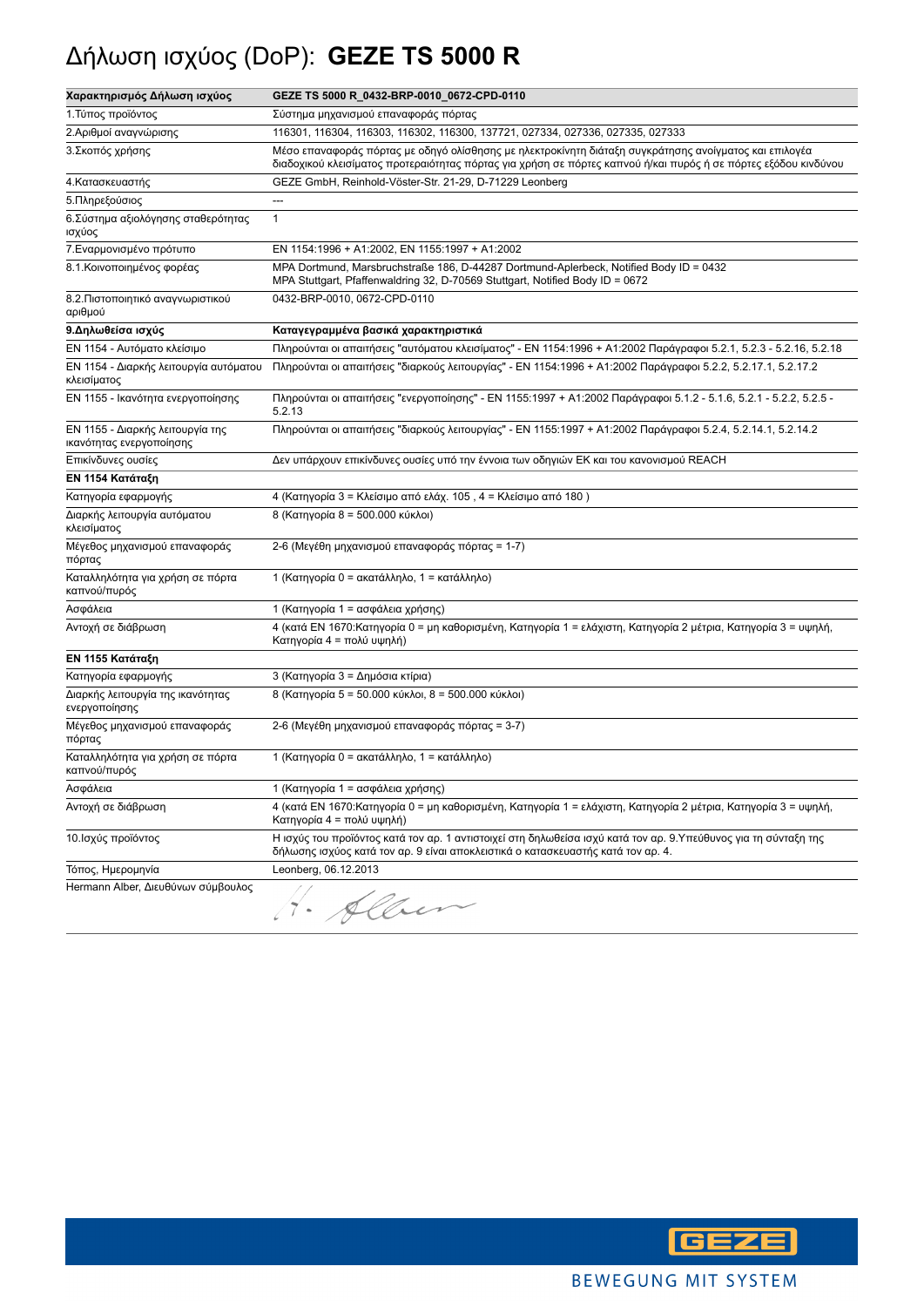#### Dearbhú Feidhmíochta (DoP): **GEZE TS 5000 R**

| Aitheantóir Dearbhú Feidhmíochta                                     | GEZE TS 5000 R_0432-BRP-0010_0672-CPD-0110                                                                                                                                                                               |
|----------------------------------------------------------------------|--------------------------------------------------------------------------------------------------------------------------------------------------------------------------------------------------------------------------|
| 1. Cineál táirge                                                     | Córas dúntóir dorais                                                                                                                                                                                                     |
| 2. Uimhreacha aitheantais                                            | 116301, 116304, 116303, 116302, 116300, 137721, 027334, 027336, 027335, 027333                                                                                                                                           |
| 3. Úsáid bheartaithe                                                 | Uirlis dúnta dorais le ráille treorach ag a bhfuil sás coinneála leictreach le haghaidh úsáide ag doirse cosanta dóiteáin<br>agus/nó cosanta deataigh nó ag doirse bealach éalaithe                                      |
| 4. Déantóir                                                          | GEZE GmbH, Reinhold-Vöster-Str. 21-29, D-71229 Leonberg                                                                                                                                                                  |
| 5. Duine údaraiteh                                                   | ---                                                                                                                                                                                                                      |
| 6. Córas chun seasmhacht feidhmíochta<br>a mheas                     | $\mathbf{1}$                                                                                                                                                                                                             |
| 7. Caighdeán comhchuibhithe                                          | EN 1154:1996 + A1:2002, EN 1155:1997 + A1:2002                                                                                                                                                                           |
| 8.1 Ait ar tugadh fógra dó                                           | MPA Dortmund, Marsbruchstraße 186, D-44287 Dortmund-Aplerbeck, Notified Body ID = 0432<br>MPA Stuttgart, Pfaffenwaldring 32, D-70569 Stuttgart, Notified Body ID = 0672                                                  |
| 8.2 Teastas aitheantais                                              | 0432-BRP-0010, 0672-CPD-0110                                                                                                                                                                                             |
| 9. Feidhmíocht dhearbhaithe                                          | Príomhthréithe aitheanta                                                                                                                                                                                                 |
| EN 1154 - Dúnann é féin                                              | Riachtanais maidir le "dúnann é féin" comhlíonta - EN 1154:1996 + A1:2002 Míreanna 5.2.1, 5.2.3 - 5.2.16, 5.2.18                                                                                                         |
| EN 1154 - Feidhm bhuan an fhéindhúnta                                | Riachtanais maidir le "feidhm bhuan" comhlíonta - EN 1154:1996 + A1:2002 Míreanna 5.2.2, 5.2.17.1, 5.2.17.2                                                                                                              |
| EN 1155 - Cumas tionscanta                                           | Riachtanais maidir le "tionscain" comhlíonta - EN 1155:1997 + A1:2002 Míreanna 5.1.2 - 5.1.6, 5.2.1 - 5.2.2, 5.2.5 - 5.2.13                                                                                              |
| EN 1155 - Feidhm bhuan an chumais<br>tionscanta                      | Riachtanais maidir le "feidhm bhuan" comhlíonta - EN 1155:1997 + A1:2002 Míreanna 5.2.4, 5.2.14.1, 5.2.14.2                                                                                                              |
| Substaintí guaiseacha                                                | Ní substaintí guaiseacha iad de réir Teoracha AE agus Rialacháin REACH                                                                                                                                                   |
| Aicmiú EN 1154                                                       |                                                                                                                                                                                                                          |
| Aicme úsáide                                                         | 4 (Aicme $3 =$ Dúnadh ó íos. 105°, $4 =$ Dúnadh ó 180°)                                                                                                                                                                  |
| Feidhm bhuan an fhéindhúnta                                          | 8 (Aicme $8 = 500.000$ timthriall)                                                                                                                                                                                       |
| Toise an dúntóir dorais                                              | 2-6 (Toisí dúntóir dorais = 1-7)                                                                                                                                                                                         |
| Oiriúnach le haghaidh úsáide ar dhoirse<br>cosanta dóiteáin/deataigh | 1 (Aicme 0 = níl sé oiriúnach, 1 = tá sé oiriúnach)                                                                                                                                                                      |
| Sábháilteacht                                                        | 1 (Aicme 1 = Sábháilteacht úsáide)                                                                                                                                                                                       |
| Seasmhacht i gcoinne creimthe                                        | 4 (de réir EN 1670: Aicme 0 = gan a bheith sainithe, Aicme 1 = íseal, Aicme 2 réasúnta, Aicme 3 = ard, Aicme 4 = an-ard)                                                                                                 |
| Aicmiú EN 1155                                                       |                                                                                                                                                                                                                          |
| Aicme úsáide                                                         | 3 (Aicme 3 = Foirgnimh phoiblí)                                                                                                                                                                                          |
| Feidhm bhuan cumas tionscanta                                        | 8 (Aicme 5 = 50.000 timthriall, 8 = 500.000 timthriall)                                                                                                                                                                  |
| Toise an dúntóir dorais                                              | 2-6 (Toisí dúntóir dorais = 3-7)                                                                                                                                                                                         |
| Oiriúnach le haghaidh úsáide ar dhoirse<br>cosanta dóiteáin/deataigh | 1 (Aicme 0 = níl sé oiriúnach, 1 = tá sé oiriúnach)                                                                                                                                                                      |
| Sábháilteacht                                                        | 1 (Aicme 1 = Sábháilteacht úsáide)                                                                                                                                                                                       |
| Seasmhacht i gcoinne creimthe                                        | 4 (de réir EN 1670: Aicme 0 = gan a bheith sainithe, Aicme 1 = íseal, Aicme 2 réasúnta, Aicme 3 = ard, Aicme 4 = an-ard)                                                                                                 |
| 10. Feidhmaíocht Táirge                                              | Tá feidhmíocht an táirge de réir uimh. 1 ag teacht leis an bhfeidhmíocht dhearbhaithe de réir uimh. 9. Is é an déantúsóir<br>amháin de réir uimh. 4 atá freagrach as an dearbhú feidhmíochta de réir uimh. 9 a dhéanamh. |
| Áit, Dáta                                                            | Leonberg, 06.12.2013                                                                                                                                                                                                     |
| Hermann Alber, Stiúrthóir Bainistíochta                              | 4. Alben                                                                                                                                                                                                                 |

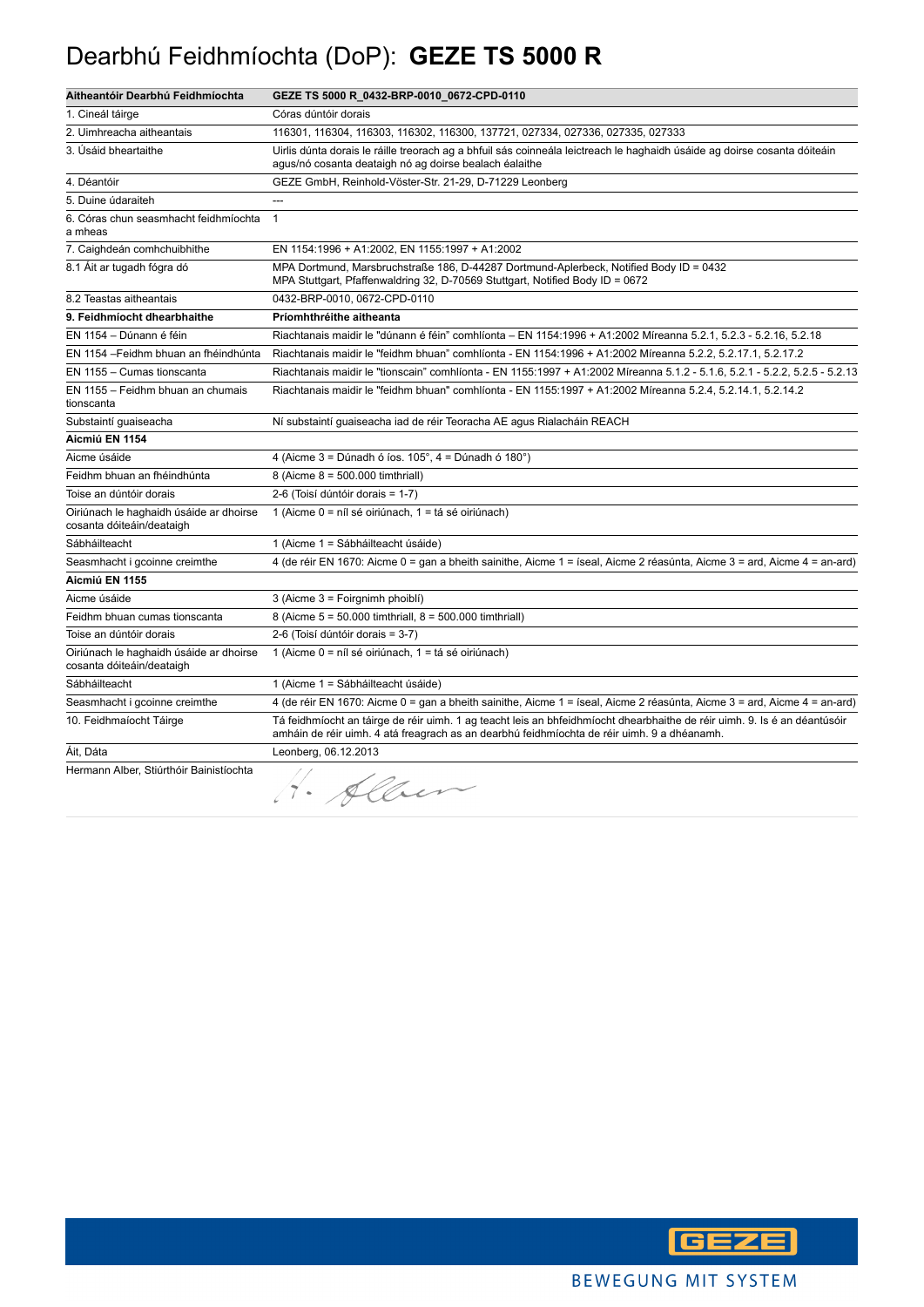## Ekspluatācijas īpašību deklarācijas (DoP): **GEZE TS 5000 R**

| Ekspluatācijas īpašību deklarācijas<br>apzīmējums          | GEZE TS 5000 R_0432-BRP-0010_0672-CPD-0110                                                                                                                              |
|------------------------------------------------------------|-------------------------------------------------------------------------------------------------------------------------------------------------------------------------|
| 1. Produkta veids                                          | Durvju aizvērēja sistēma                                                                                                                                                |
| 2. Identifikācijas numuri                                  | 116301, 116304, 116303, 116302, 116300, 137721, 027334, 027336, 027335, 027333                                                                                          |
| 3. Paredzētais izmantojums                                 | Durvju aizvēršanas mehānisms ar vadotni un elektrisko fiksatoru; paredzēts uguns un/vai dūmu drošajām durvīm vai<br>evakuācijas durvīm                                  |
| 4. Ražotājs                                                | GEZE GmbH, Reinhold-Vöster-Str. 21-29, D-71229 Leonberg                                                                                                                 |
| 5. Pilnvarotais pārstāvis                                  | $\overline{a}$                                                                                                                                                          |
| 6. Ekspluatācijas īpašību noturības<br>novērtējuma sistēma | $\mathbf{1}$                                                                                                                                                            |
| 7. Saskanotais standarts                                   | EN 1154:1996 + A1:2002, EN 1155:1997 + A1:2002                                                                                                                          |
| 8.1. Paziņotā iestāde                                      | MPA Dortmund, Marsbruchstraße 186, D-44287 Dortmund-Aplerbeck, Notified Body ID = 0432<br>MPA Stuttgart, Pfaffenwaldring 32, D-70569 Stuttgart, Notified Body ID = 0672 |
| 8.2. ID sertifikāts                                        | 0432-BRP-0010, 0672-CPD-0110                                                                                                                                            |
| 9. Deklarētās ekspluatācijas īpašības                      | Noteiktie būtiskie raksturlielumi                                                                                                                                       |
| EN 1154 - pašaizverošs                                     | Izpildīta prasība "pašaizverošs" — EN 1154:1996 un A1:2002, sadaļas 5.2.1, 5.2.3-5.2.16, 5.2.18                                                                         |
| EN 1154 - ilgstoša pašaizvēršanās                          | Izpildīta prasība "ilgstoša darbība" — EN 1154:1996 un A1:2002, sadaļas 5.2.2, 5.2.17.1, 5.2.17.2                                                                       |
| EN 1155 - aktivizācijas spēja                              | Izpildīta prasība "aktivizācija" — EN 1155:1997 un A1:2002, sadaļas 5.1.2-5.1.6, 5.2.1-5.2.2, 5.2.5-5.2.13                                                              |
| EN 1155 - ilgstoša aktivizācijas spēja                     | Izpildīta prasība "ilgstoša darbība" — EN 1155:1997 un A1:2002, sadaļas 5.4.2, 5.2.14.1, 5.2.14.2                                                                       |
| Bīstamas vielas                                            | Nav bīstamu vielu saskaņā ar EK direktīvām un REACH regulu                                                                                                              |
| EN 1154 klasifikācija                                      |                                                                                                                                                                         |
| Lietošanas klase                                           | 4 (3. klase - aizvēršana no min. 105°, 4. klase - aizvēršana no 180°)                                                                                                   |
| Ilgstoša pašaizvēršanās                                    | 8 (8. klase - 500 000 ciklu)                                                                                                                                            |
| Durvju aizvērēja izmērs                                    | 2-6 (durvju aizvērēju izmēri - 1-7)                                                                                                                                     |
| Piemērotība uguns/dūmu drošajām<br>durvīm                  | 1 (0. klase - nav piemērots, 1. klase - ir piemērots)                                                                                                                   |
| Drošība                                                    | 1 (1. klase - lietošanas drošība)                                                                                                                                       |
| Izturība pret koroziju                                     | 4 (saskaņā ar standartu EN 1670: 0. klase — nav noteikta, 1. klase — zema, 2. klase — vidēja, 3. klase —augsta, 4. —<br>loti augsta)                                    |
| EN 1155 klasifikācija                                      |                                                                                                                                                                         |
| Lietošanas klase                                           | 3 (3. - sabiedriska ēka)                                                                                                                                                |
| Ilgstoša aktivizācijas spēja                               | 8 (5. klase - 50 000 ciklu, 8. klase - 500 000 ciklu)                                                                                                                   |
| Durvju aizvērēja izmērs                                    | 2-6 (durvju aizvērēju izmēri - 3-7)                                                                                                                                     |
| Piemērotība uguns/dūmu drošajām<br>durvīm                  | 1 (0. klase - nav piemērots, 1. klase - ir piemērots)                                                                                                                   |
| Drošība                                                    | 1 (1. klase - lietošanas drošība)                                                                                                                                       |
| Izturība pret koroziju                                     | 4 (saskaņā ar standartu EN 1670: 0. klase — nav noteikta, 1. klase — zema, 2. klase — vidēja, 3. klase —augsta, 4. —<br>(oti augsta)                                    |
| 10. Produkta ekspluatācijas īpašības                       | 1. punktā minētajam produktam piemīt 9. punktā minētās īpašības. Par 9. punktā minēto īpašību deklarācijas izstrādi ir<br>atbildīgs tikai 4. punktā minētais ražotājs.  |
| Vieta, datums                                              | Leonberg, 06.12.2013                                                                                                                                                    |
| Hermanis Albers (Hermann Alber),<br>vadītājs               | Alber                                                                                                                                                                   |

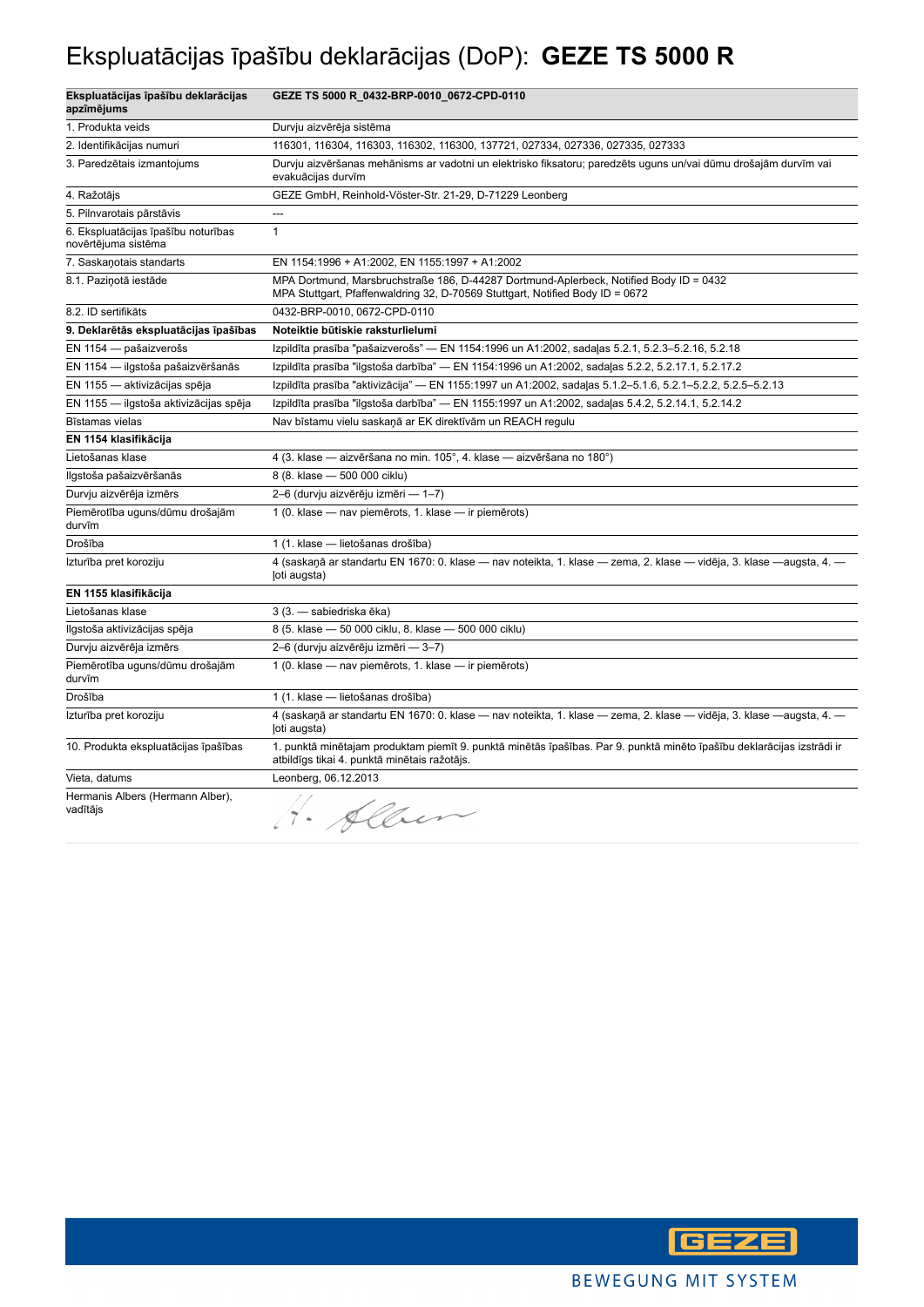## Deklaracja właściwości użytkowych (DoP): **GEZE TS 5000 R**

| Oznaczenie Deklaracja właściwości<br>użytkowych                          | GEZE TS 5000 R_0432-BRP-0010_0672-CPD-0110                                                                                                                                                                                                                     |
|--------------------------------------------------------------------------|----------------------------------------------------------------------------------------------------------------------------------------------------------------------------------------------------------------------------------------------------------------|
| 1. Typ wyrobu                                                            | Samozamykacz drzwiowy                                                                                                                                                                                                                                          |
| 2. Numery identyfikacyjne                                                | 116301, 116304, 116303, 116302, 116300, 137721, 027334, 027336, 027335, 027333                                                                                                                                                                                 |
| 3. Przewidywane zastosowanie                                             | Zamykacz drzwiowy z szyną ślizgową i mechanizmem blokującym z napędem elektrycznym do stosowania w drzwiach<br>przeciwpożarowych i/lub dymoszczelnych bądź drzwiach ewakuacyjnych                                                                              |
| 4. Producent                                                             | GEZE GmbH, Reinhold-Vöster-Str. 21-29, D-71229 Leonberg                                                                                                                                                                                                        |
| 5. Upoważniony przedstawiciel                                            | $\overline{a}$                                                                                                                                                                                                                                                 |
| 6. System oceny stałości właściwości<br>użytkowych                       | $\mathbf{1}$                                                                                                                                                                                                                                                   |
| 7. Norma zharmonizowana                                                  | EN 1154:1996 + A1:2002, EN 1155:1997 + A1:2002                                                                                                                                                                                                                 |
| 8.1. Jednostka notyfikowana                                              | MPA Dortmund, Marsbruchstraße 186, D-44287 Dortmund-Aplerbeck, Notified Body ID = 0432<br>MPA Stuttgart, Pfaffenwaldring 32, D-70569 Stuttgart, Notified Body ID = 0672                                                                                        |
| 8.2. Numer identyfikacyjny certyfikatu                                   | 0432-BRP-0010, 0672-CPD-0110                                                                                                                                                                                                                                   |
| 9. Deklarowane właściwości użytkowe                                      | Stwierdzone zasadnicze charakterystyki                                                                                                                                                                                                                         |
| EN 1154 - samoczynnie zamykające                                         | Spełnione wymagania "samoczynnego zamykania" - EN 1154:1996 + A1:2002 rozdziały 5.2.1, 5.2.3 - 5.2.16, 5.2.18                                                                                                                                                  |
| EN 1154 - trwałość funkcji<br>samoczynnego zamykania                     | Spełnione wymagania "trwałości funkcji" - EN 1154:1996 + A1:2002 rozdziały 5.2.2, 5.2.17.1, 5.2.17.2                                                                                                                                                           |
| EN 1155 - zdolność do inicjowania                                        | Spełnione wymagania "inicjowania" - EN 1155:1997 + A1:2002 rozdziały 5.1.2 - 5.1.6, 5.2.1 - 5.2.2, 5.2.5 - 5.2.13                                                                                                                                              |
| EN 1155 - trwałość zdolności do<br>inicjowania                           | Spełnione wymagania "trwałości funkcji" - EN 1155:1997 + A1:2002 rozdziały 5.2.4, 5.2.14.1, 5.2.14.2                                                                                                                                                           |
| Substancje niebezpieczne                                                 | Brak substancji niebezpiecznych w rozumieniu dyrektyw WE i rozporządzenia REACH                                                                                                                                                                                |
| Klasyfikacja wg EN 1154                                                  |                                                                                                                                                                                                                                                                |
| Klasa użytkowania                                                        | 4 (klasa 3 = zamykanie od kąta rozwarcia min. 105°, 4 = zamykanie od kąta rozwarcia 180°)                                                                                                                                                                      |
| Trwałość funkcji samoczynnego<br>zamykania                               | 8 (klasa 8 = 500 000 cykli)                                                                                                                                                                                                                                    |
| Wielkość zamykacza                                                       | 2-6 (wielkość zamykacza = 1-7)                                                                                                                                                                                                                                 |
| Przydatność do stosowania w drzwiach<br>przeciwpożarowych/dymoszczelnych | 1 (klasa 0 = nieodpowiednie, 1 = odpowiednie)                                                                                                                                                                                                                  |
| Bezpieczeństwo                                                           | 1 (klasa 1 = bezpieczeństwo użytkowe)                                                                                                                                                                                                                          |
| Odporność na korozję                                                     | 4 (według EN 1670: klasa 0 = odporność nieokreślona, klasa 1 = niska, klasa 2 = średnia, klasa 3 = wysoka, klasa 4 =<br>bardzo wysoka)                                                                                                                         |
| Klasyfikacja wg EN 1155                                                  |                                                                                                                                                                                                                                                                |
| Klasa użytkowania                                                        | 3 (klasa 3 = budynek publiczny)                                                                                                                                                                                                                                |
| Trwałość zdolności do inicjowania                                        | 8 (klasa 5 = 50 000 cykli, 8 = 500 000 cykli)                                                                                                                                                                                                                  |
| Wielkość zamykacza                                                       | 2-6 (wielkość zamykacza = 3-7)                                                                                                                                                                                                                                 |
| Przydatność do stosowania w drzwiach<br>przeciwpożarowych/dymoszczelnych | 1 (klasa $0 =$ nieodpowiednie, $1 =$ odpowiednie)                                                                                                                                                                                                              |
| Bezpieczeństwo                                                           | 1 (klasa 1 = bezpieczeństwo użytkowe)                                                                                                                                                                                                                          |
| Odporność na korozję                                                     | 4 (według EN 1670: klasa 0 = odporność nieokreślona, klasa 1 = niska, klasa 2 = średnia, klasa 3 = wysoka, klasa 4 =<br>bardzo wysoka)                                                                                                                         |
| 10. Właściwości użytkowe produktu                                        | Właściwości użytkowe produktu wymienionego w poz. 1 są zgodne z właściwościami użytkowymi zadeklarowanymi<br>w poz. 9. Wyłączną odpowiedzialność za wystawienie deklaracji właściwości użytkowych stosownie do poz. 9 ponosi<br>producent wymieniony w poz. 4. |
| Miejscowość, data                                                        | Leonberg, 06.12.2013                                                                                                                                                                                                                                           |
| Hermann Alber, Prezes                                                    | Alber<br>$\Delta$                                                                                                                                                                                                                                              |

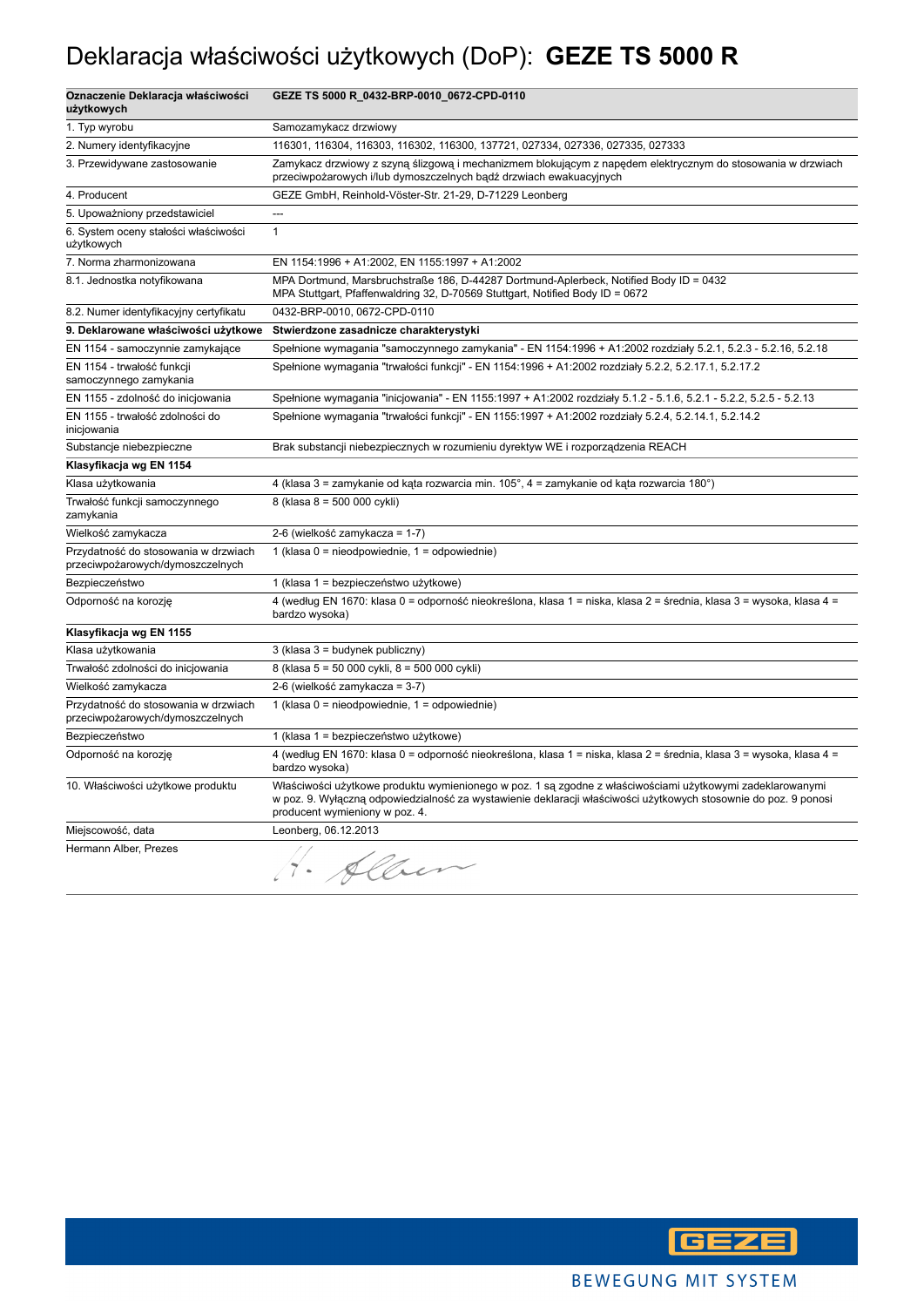#### Prohlášení o vlastnostech (DoP): **GEZE TS 5000 R**

| Charakteristika - prohlášení o<br>vlastnostech                  | GEZE TS 5000 R_0432-BRP-0010_0672-CPD-0110                                                                                                                                         |
|-----------------------------------------------------------------|------------------------------------------------------------------------------------------------------------------------------------------------------------------------------------|
| 1. Typ výrobku                                                  | Systém zavírání dveří                                                                                                                                                              |
| 2. Identifikační číslo                                          | 116301, 116304, 116303, 116302, 116300, 137721, 027334, 027336, 027335, 027333                                                                                                     |
| 3. Účel použití                                                 | Prostředek k zavírání dveří s vodicí lištou s elektricky poháněným zajišťovacím zařízením k použití na protipožárních a<br>protikouřových dveřích nebo na únikových dveřích        |
| 4. Výrobce                                                      | GEZE GmbH, Reinhold-Vöster-Str. 21-29, D-71229 Leonberg                                                                                                                            |
| 5. Zplnomocněnec                                                | ---                                                                                                                                                                                |
| 6. Systémy posuzování a ověřování<br>stálosti vlastností        | $\mathbf{1}$                                                                                                                                                                       |
| 7. Harmonizovaná norma                                          | EN 1154:1996 + A1:2002, EN 1155:1997 + A1:2002                                                                                                                                     |
| 8.1. Oznámený subjekt                                           | MPA Dortmund, Marsbruchstraße 186, D-44287 Dortmund-Aplerbeck, Notified Body ID = 0432<br>MPA Stuttgart, Pfaffenwaldring 32, D-70569 Stuttgart, Notified Body ID = 0672            |
| 8.2. ID certifikátu                                             | 0432-BRP-0010, 0672-CPD-0110                                                                                                                                                       |
| 9. Vlastnosti uvedené v prohlášení                              | Zjištěné podstatné charakteristiky                                                                                                                                                 |
| EN 1154 - samozavírací                                          | Požadavky "samozavírací" splněny - EN 1154:1996 + A1:2002 části 5.2.1, 5.2.3 - 5.2.16, 5.2.18                                                                                      |
| EN 1154 - trvalá funkce samozavírání                            | Požadavky "trvalá funkce" splněny - EN 1154:1996 + A1:2002 části 5.2.2, 5.2.17.1, 5.2.17.2                                                                                         |
| EN 1155 - aktivace činnosti                                     | Požadavky "aktivace" splněny - EN 1155:1997 + A1:2002 část 5.1.2 - 5.1.6, 5.2.1 - 5.2.2, 5.2.5 - 5.2.13                                                                            |
| EN 1155 - trvalá funkce aktivace činnosti                       | Požadavky "trvalá funkce" splněny - EN 1155:1997 + A1:2002 části 5.4.2, 5.2.14.1, 5.2.14.2                                                                                         |
| Nebezpečné látky                                                | Žádné nebezpečné látky ve smyslu směrnic ES a nařízení REACH                                                                                                                       |
| EN 1154 - klasifikace                                           |                                                                                                                                                                                    |
| Třída použití                                                   | 4 (třída 3 = zavírání z polohy min. 105°, 4 = zavírání z polohy 180°)                                                                                                              |
| Trvalá samozavírací funkce                                      | 8 (třída 8 = 500 000 cyklů)                                                                                                                                                        |
| Velikost zavírače dveří                                         | 2-6 (velikosti zavíračů = 1-7)                                                                                                                                                     |
| Vhodnost k použití na protipožárních/<br>protikouřových dveřích | 1 (třída 0 = nevhodné, 1 = vhodné)                                                                                                                                                 |
| Bezpečnost                                                      | 1 (třída 1 = bezpečné použití)                                                                                                                                                     |
| Odolnost proti korozi                                           | 4 (podle EN 1670: třída 0 = nedefinováno, třída 1 = nízká, třída 2 = střední, třída 3 = vysoká, třída 4 = velmi vysoká)                                                            |
| EN 1155 - klasifikace                                           |                                                                                                                                                                                    |
| Třída použití                                                   | 3 (třída 3 = veřejné budovy)                                                                                                                                                       |
| Trvalá funkce aktivace činnosti                                 | 8 (třída 5 = 50 000 cyklů, 8 = 500 000 cyklů)                                                                                                                                      |
| Velikost zavírače dveří                                         | 2-6 (velikosti zavíračů = 3-7)                                                                                                                                                     |
| Vhodnost k použití na protipožárních/<br>protikouřových dveřích | 1 (třída 0 = nevhodné, 1 = vhodné)                                                                                                                                                 |
| Bezpečnost                                                      | 1 (třída 1 = bezpečné použití)                                                                                                                                                     |
| Odolnost proti korozi                                           | 4 (podle EN 1670: třída 0 = nedefinováno, třída 1 = nízká, třída 2 = střední, třída 3 = vysoká, třída 4 = velmi vysoká)                                                            |
| 10. Vlastnost výrobku                                           | Vlastnost výrobku uvedená v bodě 1 a 2 je ve shodě s vlastností uvedenou v bodě 9. Toto prohlášení o vlastnostech se<br>vydává na výhradní odpovědnost výrobce uvedeného v bodě 4. |
| Místo, datum                                                    | Leonberg, 06.12.2013                                                                                                                                                               |
| Hermann Alber, ředitel                                          | H. Alben                                                                                                                                                                           |

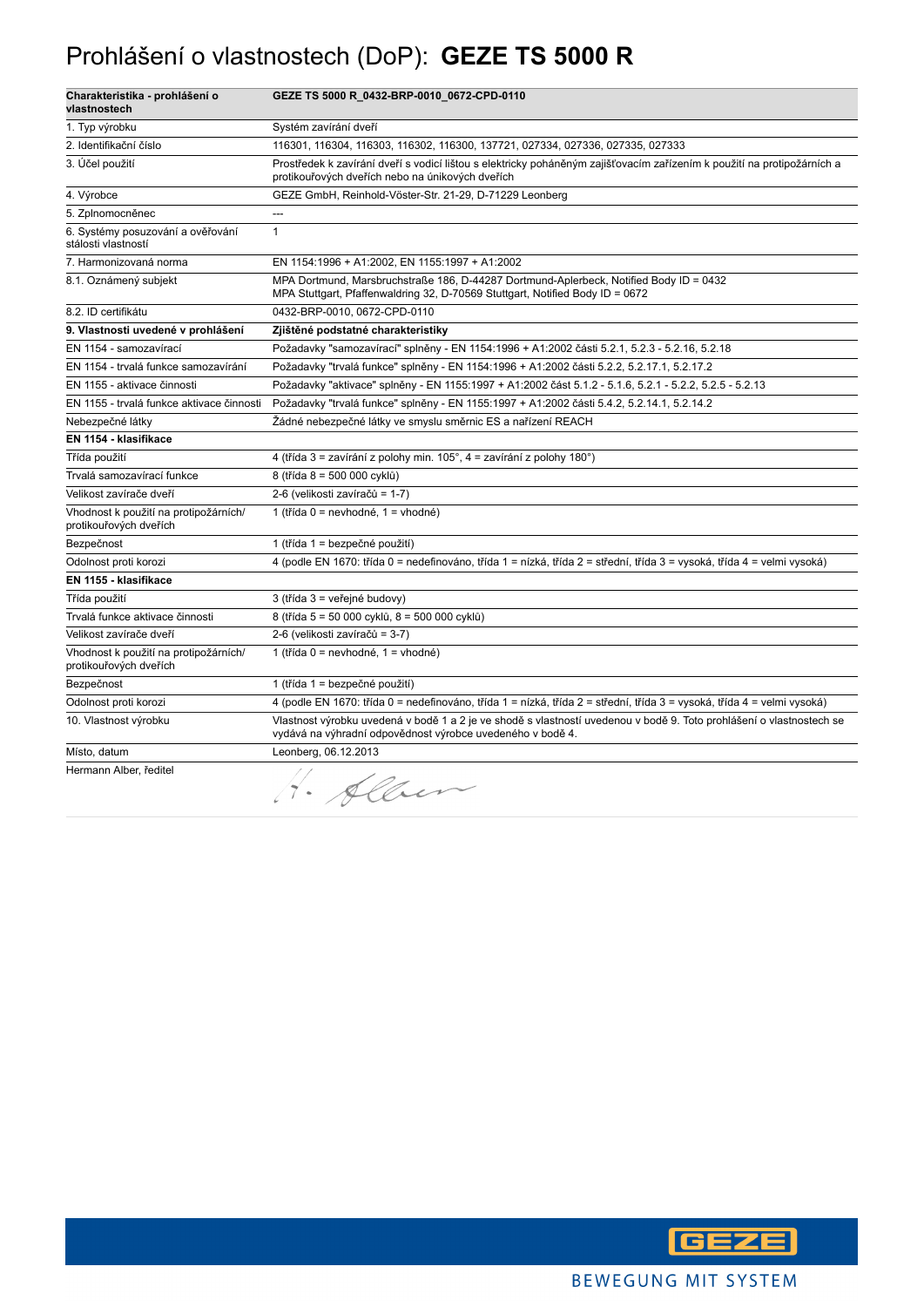## Izjava o svojstvima (DoP): **GEZE TS 5000 R**

| Oznaka Izjava o svojstvima                                       | GEZE TS 5000 R_0432-BRP-0010_0672-CPD-0110                                                                                                                                                                                  |
|------------------------------------------------------------------|-----------------------------------------------------------------------------------------------------------------------------------------------------------------------------------------------------------------------------|
| 1. Vrsta proizvoda                                               | Sustav zatvarača vrata                                                                                                                                                                                                      |
| 2. Identifikacijski broj                                         | 116301, 116304, 116303, 116302, 116300, 137721, 027334, 027336, 027335, 027333                                                                                                                                              |
| 3. Namjena                                                       | Naprava za zatvaranje vrata s kliznom vodilicom i električki pogonjenom napravom za zadržavanje zaokretnih vrata u<br>otvorenom položaju za uporabu na protupožarnim i/ili protudimnim vratima ili na evakuacijskim vratima |
| 4. Proizvođač                                                    | GEZE GmbH, Reinhold-Vöster-Str. 21-29, D-71229 Leonberg                                                                                                                                                                     |
| 5. Ovlaštena osoba                                               |                                                                                                                                                                                                                             |
| 6. Sustav za ocjenu postojanosti svojstva                        | $\overline{1}$                                                                                                                                                                                                              |
| 7. Usklađena norma                                               | EN 1154:1996 + A1:2002, EN 1155:1997 + A1:2002                                                                                                                                                                              |
| 8.1. Prijavljeno tijelo                                          | MPA Dortmund, Marsbruchstraße 186, D-44287 Dortmund-Aplerbeck, Notified Body ID = 0432<br>MPA Stuttgart, Pfaffenwaldring 32, D-70569 Stuttgart, Notified Body ID = 0672                                                     |
| 8.2. ID certifikata                                              | 0432-BRP-0010, 0672-CPD-0110                                                                                                                                                                                                |
| 9. Prijavljeno svojstvo                                          | Utvrđena važna svojstva                                                                                                                                                                                                     |
| EN 1154 - samozatvarajući                                        | Zahtjevi "samozatvarajući" su ispunjeni - EN 1154:1996 + A1:2002 odlomci 5.2.1, 5.2.3 - 5.2.16, 5.2.18                                                                                                                      |
| EN 1154 - Trajna funkcija<br>samozatvaranja                      | Zahtjevi "trajna funkcija" su ispunjeni - EN 1154:1996 + A1:2002 odlomci 5.2.2, 5.2.17.1, 5.2.17.2                                                                                                                          |
| EN 1155 - Sposobnost otvaranja                                   | Zahtjevi "otvaranja" su ispunjeni - EN 1155:1997 + A1:2002 odlomci 5.1.2 - 5.1.6, 5.2.1 - 5.2.2, 5.2.5 - 5.2.13                                                                                                             |
| EN 1155 - Trajna funkcija sposobnosti<br>otvaranja               | Zahtjevi "trajna funkcija" su ispunjeni - EN 1155:1997 + A1:2002 odlomci 5.2.4, 5.2.14.1, 5.2.14.2                                                                                                                          |
| Opasne tvari                                                     | Nema opasnih tvari u smislu direktiva Europske unije i Uredbe REACH                                                                                                                                                         |
| Klasifikacija EN 1154                                            |                                                                                                                                                                                                                             |
| Klasa primjene                                                   | 4 (klasa 3 = zatvaranje iz min. 105°, 4 = zatvaranje iz 180°)                                                                                                                                                               |
| Trajna funkcija samozatvaranja                                   | 8 (klasa 8 = 500.000 ciklusa)                                                                                                                                                                                               |
| Veličina zatvarača vrata                                         | 2-6 (veličine zatvarača vrata = 1-7)                                                                                                                                                                                        |
| Prikladnost za uporabu na<br>protupožarnim / protudimnim vratima | 1 (klasa 0 = nije prikladno, 1 = prikladno)                                                                                                                                                                                 |
| Sigurnost                                                        | 1 (klasa 1 = sigurnost uporabe)                                                                                                                                                                                             |
| Otpornost na koroziju                                            | 4 (prema EN 1670: klasa 0 = nije definirana, klasa 1 = mala, klasa 2 srednja, klasa 3 = visoka, klasa 4 = vrlo visoka)                                                                                                      |
| Klasifikacija EN 1155                                            |                                                                                                                                                                                                                             |
| Klasa primjene                                                   | $3$ (klasa $3 =$ javne zgrade)                                                                                                                                                                                              |
| Trajna funkcija sposobnosti otvaranja                            | 8 (klasa 5 = 50.000 ciklusa, 8 = 500.000 ciklusa)                                                                                                                                                                           |
| Veličina zatvarača vrata                                         | 2-6 (veličine zatvarača vrata = 3-7)                                                                                                                                                                                        |
| Prikladnost za uporabu na<br>protupožarnim / protudimnim vratima | 1 (klasa 0 = nije prikladno, 1 = prikladno)                                                                                                                                                                                 |
| Sigurnost                                                        | 1 (klasa $1 =$ sigurnost uporabe)                                                                                                                                                                                           |
| Otpornost na koroziju                                            | 4 (prema EN 1670: klasa 0 = nije definirana, klasa 1 = mala, klasa 2 srednja, klasa 3 = visoka, klasa 4 = vrlo visoka)                                                                                                      |
| 10. Svojstvo proizvoda                                           | Svojstvo proizvoda prema br. 1 odgovara prijavljenom svojstvu prema br. 9 Za izradu izjave o svojstvima prema br. 9<br>odgovoran je samo proizvođač prema br. 4                                                             |
| Mjesto, datum                                                    | Leonberg, 06.12.2013                                                                                                                                                                                                        |
| Hermann Alber, direktor                                          | Alber<br>$\Delta$                                                                                                                                                                                                           |